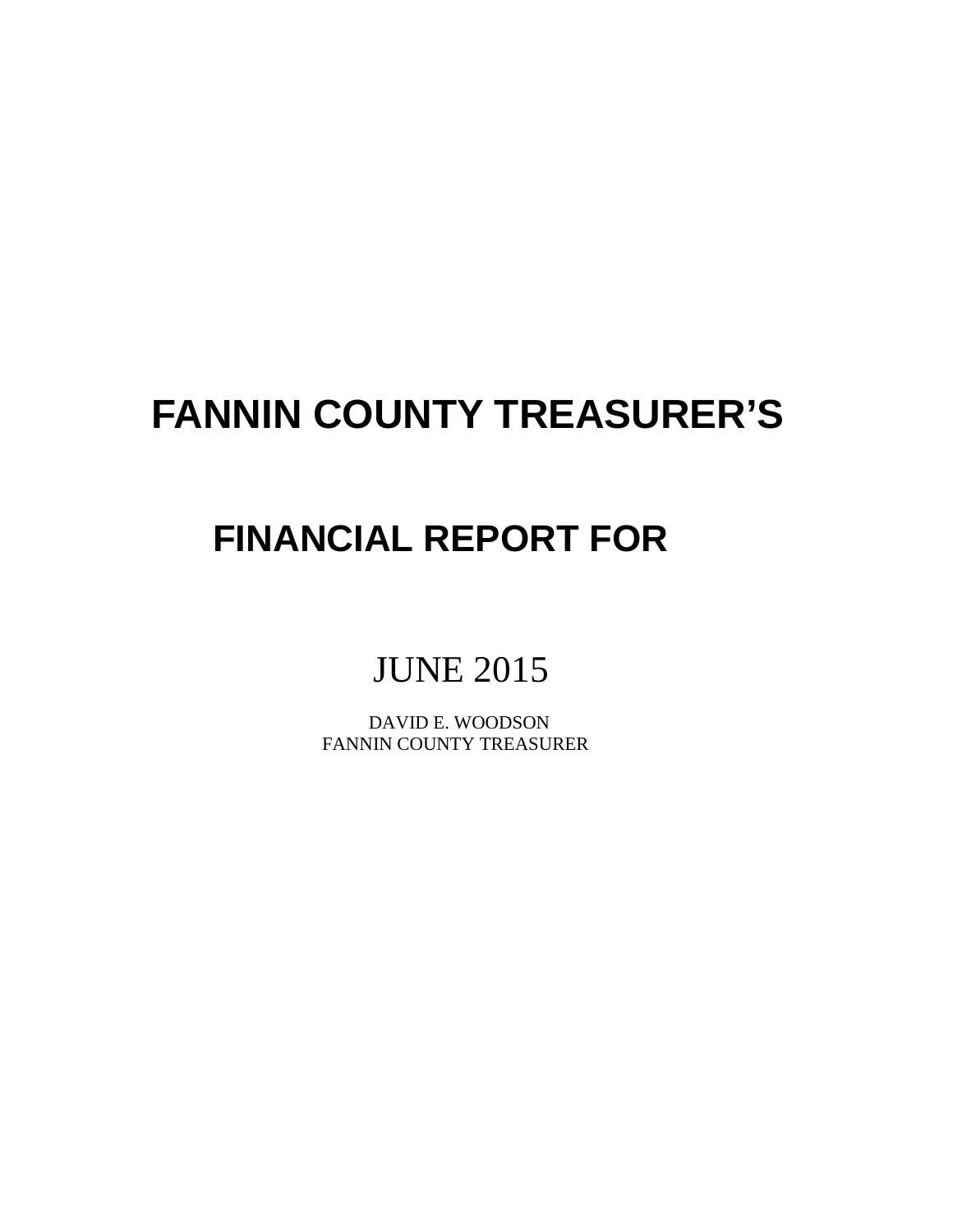### or of the set of the set of the set of the set of the set of the set of the set of the set of the set of the set of the set of the set of the set of the set of the set of the set of the set of the set of the set of the set

| RECEIPT | <b>RECEIVED</b> | DATE     | DATE    | DESCRIPTION       | <b>BANK</b> | INCOME  | REPORT | AMOUNT   |
|---------|-----------------|----------|---------|-------------------|-------------|---------|--------|----------|
| NUMBER  | <b>FROM</b>     | RECEIVED | DEPOSIT | OF MONEY RECEIVED | ACCOUNT     | ACCOUNT | CODES  | RECEIVED |
|         |                 |          |         |                   |             |         |        |          |

GENERAL FUND

| ====================================                                                         |                                                                  |                                                      |                                      |                  |                |
|----------------------------------------------------------------------------------------------|------------------------------------------------------------------|------------------------------------------------------|--------------------------------------|------------------|----------------|
| 0000150684-01 TEXPOOL                                                                        |                                                                  | 06-01-2015 06-01-2015 MAY 2015 INTEREST              | 10-103-175                           | $10 - 360 - 100$ | 165.20         |
| 0000150687-01 VERIZON WIRELESS                                                               |                                                                  | 06-01-2015 06-01-2015 TOWER RENTAL                   | $10 - 103 - 100$                     | $10 - 370 - 115$ | 925.75         |
| 0000150689-01 DISTRICT ATTY. TRUST FUND 06-01-2015 06-01-2015 ADMIN. FEES                    |                                                                  |                                                      | $10 - 103 - 100$                     | $10 - 340 - 475$ | 22.00          |
| 0000150689-02 DISTRICT ATTY. TRUST FUND 06-01-2015 06-01-2015 ADMIN. FEES                    |                                                                  |                                                      | $10 - 103 - 100$                     | $10 - 475 - 311$ | 24.83          |
| 0000150692-01 VISION MEDIA GROUP, INC.                                                       |                                                                  | 06-02-2015 06-02-2015 TOWER RENTAL JUNE 2 10-103-100 |                                      | $10 - 370 - 100$ | 200.00         |
| 0000150695-01 SAVOY ISD                                                                      |                                                                  | 06-04-2015 06-04-2015 MAY 9, 2015 EARLY A 10-103-100 |                                      | $10 - 340 - 484$ | 75.00          |
| 0000150695-02 SAVOY ISD                                                                      |                                                                  | 06-04-2015 06-04-2015 MAY 9, 2015 EARLY A 10-103-100 |                                      | $10 - 404 - 430$ | 3.75           |
| 0000150696-01 CITY OF BONHAM                                                                 |                                                                  | 06-04-2015 06-04-2015 MAY 9, 2015 EARLY A 10-103-100 |                                      | $10 - 340 - 484$ | 75.00          |
| 0000150696-02 CITY OF BONHAM                                                                 |                                                                  | 06-04-2015 06-04-2015 MAY 9, 2015 EARLY A 10-103-100 |                                      | $10 - 404 - 430$ | 3.75           |
| 0000150697-01 HONEY GROVE ISD                                                                |                                                                  | 06-04-2015 06-04-2015 MAY 9, 2015 EARLY A 10-103-100 |                                      | $10 - 340 - 484$ | 75.00          |
| 0000150697-02 HONEY GROVE ISD                                                                |                                                                  | 06-04-2015 06-04-2015 MAY 9, 2015 EARLY A 10-103-100 |                                      | $10 - 404 - 430$ | 3.75           |
| 0000150698-01 APPRAISAL DISTRICT                                                             | 06-04-2015 06-04-2015 TAXES                                      |                                                      | $10 - 103 - 100$                     | $10 - 310 - 110$ | 32,803.09      |
| 0000150698-06 APPRAISAL DISTRICT                                                             | 06-04-2015 06-04-2015 TAXES                                      |                                                      | $10 - 103 - 100$                     | $10 - 310 - 120$ | 8,746.53       |
| 0000150699-01 SHERIFF'S OFFICE                                                               |                                                                  | 06-04-2015 06-04-2015 REIMBURSEMENT FOR T 10-103-100 |                                      | $10 - 560 - 428$ | 92.43          |
| 0000150702-01 BOND SUPERVISION                                                               |                                                                  | 06-05-2015 06-05-2015 WEEK 6/01/15 THRU 6 10-103-100 |                                      | $10 - 340 - 573$ | 1,200.00       |
| 0000150703-01 JP # 1                                                                         | 06-08-2015 06-08-2015 APRIL 2015                                 |                                                      | 10-103-100                           | $10 - 318 - 130$ | 7,020.99       |
| 0000150703-02 JP # 1                                                                         | 06-08-2015 06-08-2015 APRIL 2015                                 |                                                      | 10-103-100                           | $10 - 340 - 560$ | 18.46          |
| 0000150703-03 JP # 1                                                                         | 06-08-2015 06-08-2015 APRIL 2015                                 |                                                      | $10 - 103 - 100$                     | $10 - 350 - 455$ | 621.71         |
| 0000150703-04 JP # 1                                                                         | 06-08-2015 06-08-2015 APRIL 2015                                 |                                                      | $10 - 103 - 100$                     | $10 - 370 - 166$ | 43.77          |
| 0000150703-05 JP # 1                                                                         | 06-08-2015 06-08-2015 APRIL 2015                                 |                                                      | 10-103-100                           | $10 - 370 - 167$ | 291.94         |
| 0000150703-06 JP # 1                                                                         | 06-08-2015 06-08-2015 APRIL 2015                                 |                                                      | $10 - 103 - 100$                     | $10 - 340 - 455$ | 1,565.71       |
| 0000150703-07 JP # 1                                                                         | 06-08-2015 06-08-2015 APRIL 2015                                 |                                                      | $10 - 103 - 100$                     | $10 - 340 - 550$ | 677.18         |
| 0000150703-08 JP # 1                                                                         | 06-08-2015 06-08-2015 APRIL 2015                                 |                                                      | $10 - 103 - 100$                     | $10 - 360 - 100$ | 0.40           |
| 0000150704-01 JP # 1                                                                         | 06-08-2015 06-08-2015 MARCH 2015                                 |                                                      | $10 - 103 - 100$                     | $10 - 318 - 130$ | 6,237.42       |
| 0000150704-02 JP # 1                                                                         | 06-08-2015 06-08-2015 MARCH 2015                                 |                                                      | $10 - 103 - 100$                     | $10 - 340 - 560$ | 83.23          |
| 0000150704-03 JP # 1                                                                         | 06-08-2015 06-08-2015 MARCH 2015                                 |                                                      | $10 - 103 - 100$                     | $10 - 350 - 455$ | 1,109.70       |
| 0000150704-04 JP # 1                                                                         | 06-08-2015 06-08-2015 MARCH 2015                                 |                                                      | $10 - 103 - 100$                     | $10 - 370 - 166$ | 40.38          |
| 0000150704-05 JP # 1                                                                         | 06-08-2015 06-08-2015 MARCH 2015                                 |                                                      | $10 - 103 - 100$                     | $10 - 370 - 167$ | 269.26         |
| 0000150704-06 JP # 1                                                                         | 06-08-2015 06-08-2015 MARCH 2015                                 |                                                      | $10 - 103 - 100$                     | $10 - 340 - 455$ | 1,485.11       |
| 0000150704-07 JP # 1                                                                         | 06-08-2015 06-08-2015 MARCH 2015                                 |                                                      | $10 - 103 - 100$                     | $10 - 340 - 550$ | 836.22         |
| 0000150704-08 JP # 1                                                                         | 06-08-2015 06-08-2015 MARCH 2015                                 |                                                      | 10-103-100                           | $10 - 360 - 100$ | 0.46           |
| 0000150709-01 TAX A/C                                                                        |                                                                  | 06-08-2015 06-08-2015 131 TITLES WEEK 5/2 10-103-100 |                                      | $10 - 321 - 250$ | 655.00         |
| 0000150710-01 TAX A/C                                                                        |                                                                  | 06-08-2015 06-08-2015 WEEK 5/22/15                   | $10 - 103 - 100$                     | $10 - 321 - 200$ | 1.90           |
| 0000150711-01 TAX A/C                                                                        |                                                                  | 06-08-2015 06-08-2015 WEEK 5/29/15                   | $10 - 103 - 100$                     | $10 - 321 - 200$ | 1,712.00       |
| 0000150712-01 JP #3                                                                          | 06-09-2015 06-09-2015 MAY 2015                                   |                                                      | $10 - 103 - 100$                     | $10 - 318 - 130$ | 2,003.50       |
| 0000150712-02 JP #3                                                                          | 06-09-2015 06-09-2015 MAY 2015                                   |                                                      |                                      | $10 - 350 - 457$ | 30.00          |
| 0000150712-03 JP #3                                                                          | 06-09-2015 06-09-2015 MAY 2015                                   |                                                      | $10 - 103 - 100$                     |                  |                |
|                                                                                              |                                                                  |                                                      | $10 - 103 - 100$                     | $10 - 370 - 163$ | 7.50           |
| 0000150712-04 JP #3<br>0000150712-05 JP #3                                                   | 06-09-2015 06-09-2015 MAY 2015<br>06-09-2015 06-09-2015 MAY 2015 |                                                      | 10-103-100<br>$10 - 103 - 100$       | $10 - 370 - 164$ | 30.00<br>12.60 |
|                                                                                              | 06-09-2015 06-09-2015 MAY 2015                                   |                                                      |                                      | $10 - 370 - 166$ | 84.00          |
| 0000150712-06 JP #3                                                                          | 06-09-2015 06-09-2015 MAY 2015                                   |                                                      | $10 - 103 - 100$<br>$10 - 103 - 100$ | $10 - 370 - 167$ | 739.30         |
| 0000150712-07 JP #3                                                                          |                                                                  |                                                      |                                      | $10 - 340 - 457$ |                |
| 0000150712-08 JP #3                                                                          | 06-09-2015 06-09-2015 MAY 2015                                   |                                                      | $10 - 103 - 100$                     | $10 - 340 - 550$ | 360.00         |
| 0000150713-01 LEGEND BANK                                                                    |                                                                  | 06-09-2015 06-09-2015 MAY 2015 INTEREST 10-103-100   |                                      | $10 - 360 - 100$ | 246.28         |
| 0000150713-28 LEGEND BANK                                                                    |                                                                  | 06-09-2015 06-09-2015 MAY 2015 INTEREST              | 10-100-100                           | $10 - 360 - 100$ | 1.13           |
| 0000150714-01 TAX A/C                                                                        |                                                                  | 06-10-2015 06-10-2015 186 TITLES WEEK 6/5 10-103-100 |                                      | $10 - 321 - 250$ | 930.00         |
| 0000150715-01 TAX A/C                                                                        |                                                                  | 06-10-2015 06-10-2015 WEEK 5/29/15                   | $10 - 103 - 100$                     | $10 - 321 - 200$ | 1.90           |
| 0000150716-01 TAX A/C                                                                        |                                                                  | 06-10-2015 06-10-2015 WEEK 6/5/15                    | $10 - 103 - 100$                     | $10 - 321 - 200$ | 2,361.45       |
| 0000150717-01 TAX A/C                                                                        |                                                                  | 06-10-2015 06-10-2015 TPW - MAY 2015                 | $10 - 103 - 100$                     | $10 - 321 - 400$ | 451.50         |
| 0000150718-01 TAX A/C                                                                        |                                                                  | 06-10-2015 06-10-2015 2015 TAX COMMISSION 10-103-100 |                                      | $10 - 321 - 251$ | 235,600.72     |
| 0000150719-01 APPRAISAL DISTRICT                                                             | 06-11-2015 06-11-2015 TAXES                                      |                                                      | $10 - 103 - 100$                     | $10 - 310 - 110$ | 16,012.97      |
| 0000150719-02 APPRAISAL DISTRICT                                                             | 06-11-2015 06-11-2015 TAXES                                      |                                                      | $10 - 103 - 100$                     | $10 - 321 - 901$ | 386.58         |
| 0000150719-07 APPRAISAL DISTRICT                                                             | 06-11-2015 06-11-2015 TAXES                                      |                                                      | $10 - 103 - 100$                     | $10 - 310 - 120$ | 6,398.85       |
| 0000150721-01 FANNIN COUNTY HEALTH DEPT 06-12-2015 06-12-2015 FOOD HANDLERS PERMI 10-103-100 |                                                                  |                                                      |                                      | $10 - 320 - 545$ | 2,690.00       |
| 0000150721-02 FANNIN COUNTY HEALTH DEPT 06-12-2015 06-12-2015 FOOD HANDLERS PERMI 10-103-100 |                                                                  |                                                      |                                      | $10 - 320 - 546$ | 25.00          |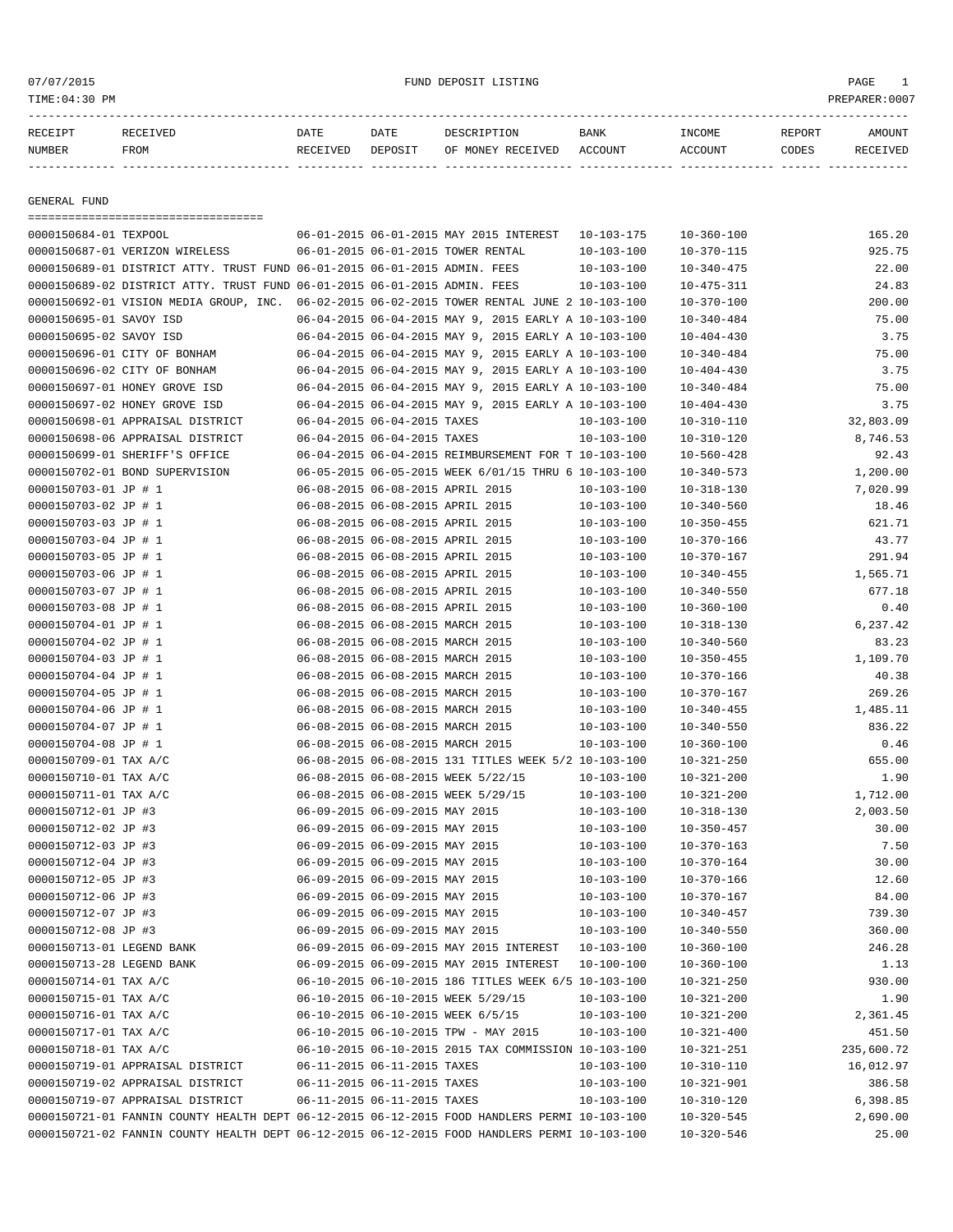| RECEIPT | <b>RECEIVED</b> | DATE     | DATE    | DESCRIPTION          | <b>BANK</b>    | INCOME         | <b>REPORT</b> | <b>AMOUNT</b> |
|---------|-----------------|----------|---------|----------------------|----------------|----------------|---------------|---------------|
| NUMBER  | FROM            | RECEIVED | DEPOSIT | RECEIVED<br>OF MONEY | <b>ACCOUNT</b> | <b>ACCOUNT</b> | CODES         | <b>CETVED</b> |
|         |                 |          |         |                      |                |                |               |               |

GENERAL FUND

=================================== 0000150723-01 HEALTH INSPECTOR 06-12-2015 06-12-2015 MAY 2015 PERMITS AN 10-103-100 10-320-300 4,485.03 0000150724-01 COMPTROLLER - STATE FISCA 06-12-2015 06-12-2015 MAY 2015 SALES TAX 10-103-100 10-318-160 64,251.13 0000150726-01 BOND SUPERVISION 06-12-2015 06-12-2015 WEEK 06/08/15 THRU 10-103-100 10-340-573 870.00 0000150727-01 COUNTY CLERK 06-12-2015 06-12-2015 MARCH 2015 10-103-100 10-318-130 8.471.74 0000150727-02 COUNTY CLERK 06-12-2015 06-12-2015 MARCH 2015 10-103-100 10-340-560 2,380.02 0000150727-03 COUNTY CLERK 06-12-2015 06-12-2015 MARCH 2015 10-103-100 10-340-403 21,504.29 0000150727-04 COUNTY CLERK 06-12-2015 06-12-2015 MARCH 2015 10-103-100 10-370-162 255.66 0000150727-05 COUNTY CLERK 06-12-2015 06-12-2015 MARCH 2015 10-103-100 10-370-163 79.14 0000150727-06 COUNTY CLERK 06-12-2015 06-12-2015 MARCH 2015 10-103-100 10-370-164 316.58 0000150727-07 COUNTY CLERK 06-12-2015 06-12-2015 MARCH 2015 10-103-100 10-370-166 26.98 0000150727-08 COUNTY CLERK 06-12-2015 06-12-2015 MARCH 2015 10-103-100 10-370-167 178.93 0000150727-09 COUNTY CLERK 06-12-2015 06-12-2015 MARCH 2015 10-103-100 10-340-400 10-340-400 0000150727-10 COUNTY CLERK 06-12-2015 06-12-2015 MARCH 2015 10-103-100 10-340-475 1,118.41 0000150727-11 COUNTY CLERK 06-12-2015 06-12-2015 MARCH 2015 10-103-100 10-340-601 85.22 0000150727-12 COUNTY CLERK 06-12-2015 06-12-2015 MARCH 2015 10-103-100 10-318-132 3,226.02 0000150727-13 COUNTY CLERK 06-12-2015 06-12-2015 MARCH 2015 10-103-100 10-352-201 577.00 0000150727-14 COUNTY CLERK 06-12-2015 06-12-2015 MARCH 2015 10-103-100 10-360-100 10-360-100 1.44 0000150729-01 FANNIN MANAGEMENT 06-15-2015 06-15-2015 3RD QTR. 2015 10-103-100 10-367-100 50,000.00 0000150731-01 CITY OF ECTOR 06-15-2015 06-15-2015 MAY 9, 2015 - EARLY 10-103-100 10-340-484 75.00 0000150731-02 CITY OF ECTOR 06-15-2015 06-15-2015 MAY 9, 2015 - EARLY 10-103-100 10-404-430 3.75 0000150732-01 CITY OF HONEY GROVE 06-15-2015 06-15-2015 MAY 9, 2015 - EARLY 10-103-100 10-340-484 75.00 0000150732-02 CITY OF HONEY GROVE 06-15-2015 06-15-2015 MAY 9, 2015 - EARLY 10-103-100 10-404-430 3.75 0000150733-01 CITY OF LEONARD 06-15-2015 06-15-2015 MAY 9, 2015 - EARLY 10-103-100 10-340-484 75.00 0000150733-02 CITY OF LEONARD 06-15-2015 06-15-2015 MAY 9, 2015 - EARLY 10-103-100 10-404-430 3.75 0000150734-01 BONHAM ISD 06-15-2015 06-15-2015 MAY 9, 2015 - EARLY 10-103-100 10-340-484 75.00 0000150734-02 BONHAM ISD 06-15-2015 06-15-2015 MAY 9, 2015 - EARLY 10-103-100 10-404-430 3.75 0000150735-01 US BANK 06-15-2015 06-15-2015 APRIL 2015 - INMATE 10-103-100 10-319-553 27,225.00 0000150736-01 FANNIN COUNTY BAIL BONDS 06-16-2015 06-16-2015 REIMBURSEMENT TRANS 10-103-100 10-560-428 59.51 0000150739-01 APPRAISAL DISTRICT 06-18-2015 06-18-2015 TAXES 10-103-100 10-310-110 9,817.67 0000150739-02 APPRAISAL DISTRICT 06-18-2015 06-18-2015 TAXES 10-103-100 10-321-901 161.64 0000150739-07 APPRAISAL DISTRICT 06-18-2015 06-18-2015 TAXES 10-103-100 10-310-120 4,169.24 0000150740-01 BOND SUPERVISION 06-19-2015 06-19-2015 WEEK 06/15/15 THRU 10-103-100 10-340-573 730.00 0000150745-01 TEXAS ASSOCIATION OF 06-19-2015 06-19-2015 CATC REIMBURSEMENT 10-103-100 10-400-427 507.10 0000150749-01 THE AMERICAN BOTTLING COM 06-22-2015 06-22-2015 DR. PEPPER COMMISSI 10-103-100 10-370-510 32.00 0000150750-01 COUNTY CLERK 06-22-2015 06-22-2015 APRIL 2015 10-103-100 10-318-130 5,751.86 0000150750-02 COUNTY CLERK 06-22-2015 06-22-2015 APRIL 2015 10-103-100 10-340-560 1,594.39 0000150750-03 COUNTY CLERK 06-22-2015 06-22-2015 APRIL 2015 10-103-100 10-340-403 18,677.75 0000150750-04 COUNTY CLERK 06-22-2015 06-22-2015 APRIL 2015 10-103-100 10-370-162 120.05 0000150750-05 COUNTY CLERK 06-22-2015 06-22-2015 APRIL 2015 10-103-100 10-370-163 55.16 0000150750-06 COUNTY CLERK 06-22-2015 06-22-2015 APRIL 2015 10-103-100 10-370-164 220.63 0000150750-07 COUNTY CLERK 06-22-2015 06-22-2015 APRIL 2015 10-103-100 10-370-166 15.43 0000150750-08 COUNTY CLERK 06-22-2015 06-22-2015 APRIL 2015 10-103-100 10-370-167 102.37 0000150750-09 COUNTY CLERK 06-22-2015 06-22-2015 APRIL 2015 10-103-100 10-340-400 10-340-400 12.00 0000150750-10 COUNTY CLERK 06-22-2015 06-22-2015 APRIL 2015 10-103-100 10-340-475 639.58 0000150750-11 COUNTY CLERK 06-22-2015 06-22-2015 APRIL 2015 10-103-100 10-340-601 68.66 0000150750-12 COUNTY CLERK 06-22-2015 06-22-2015 APRIL 2015 10-103-100 10-318-132 2,272.21 0000150750-13 COUNTY CLERK 06-22-2015 06-22-2015 APRIL 2015 10-103-100 10-352-201 1,500.00 0000150750-14 COUNTY CLERK 06-22-2015 06-22-2015 APRIL 2015 10-103-100 10-360-100 1.19 0000150751-01 DIST. CLERK TRUST FUND 06-23-2015 06-23-2015 ADMIN. FEE-CV-14-41 10-103-100 10-340-450 1.42 0000150752-01 APPRAISAL DISTRICT 06-24-2015 06-24-2015 TAXES 10-103-100 10-310-110 9,912.18 0000150752-06 APPRAISAL DISTRICT 06-24-2015 06-24-2015 TAXES 10-103-100 10-310-120 1,503.15 0000150755-01 TAX A/C 06-24-2015 06-24-2015 WEEK 6/12/15 10-103-100 10-321-200 1,868.35 0000150756-01 TAX A/C 06-24-2015 06-24-2015 06-24-2015 189 TITLES WEEK 6/1 10-103-100 10-321-250 945.00 0000150757-01 TAX A/C 06-24-2015 06-24-2015 181 TITLES WEEK 6/1 10-103-100 10-321-250 905.00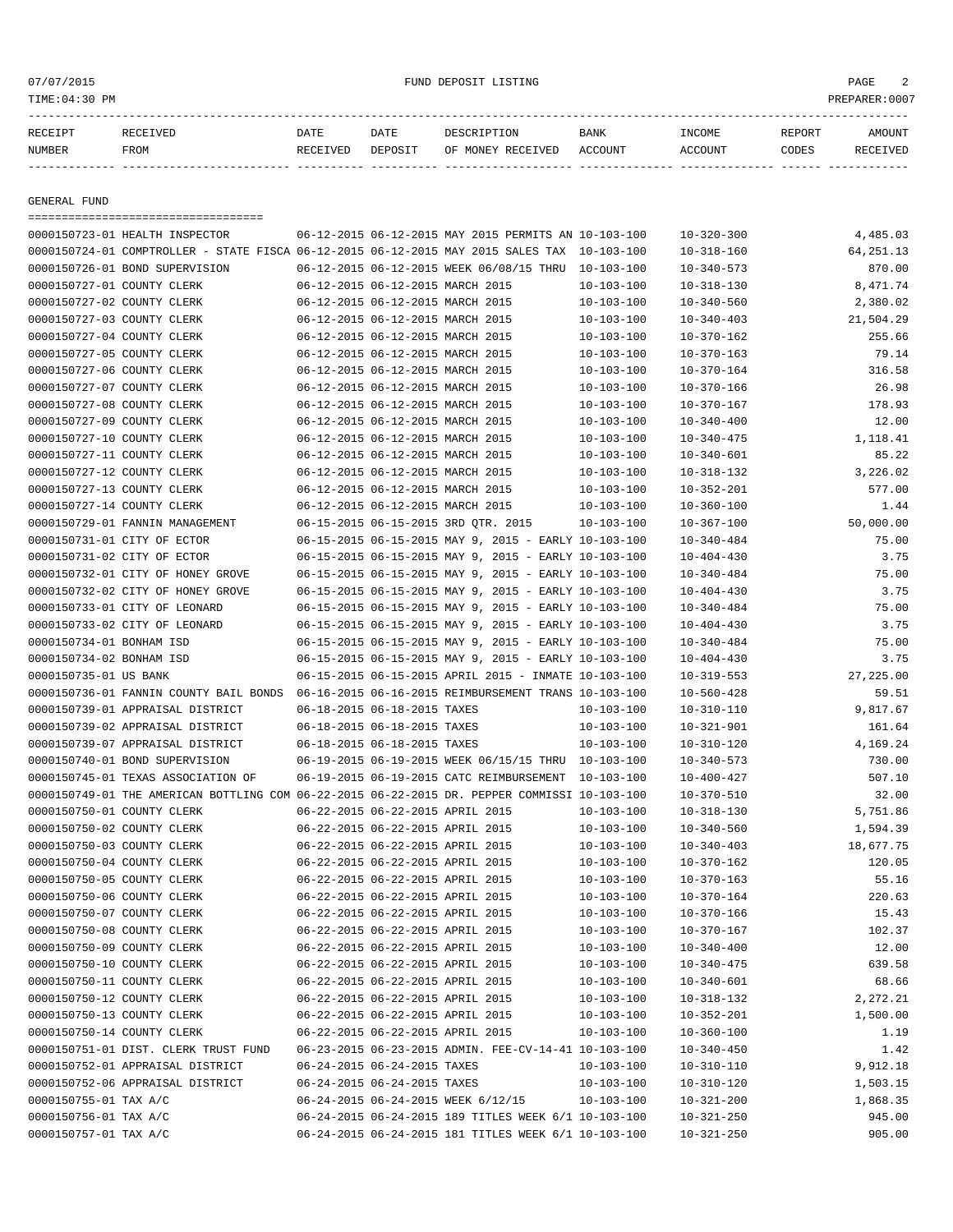#### 07/07/2015 FUND DEPOSIT LISTING PAGE 3

| RECEIPT       | <b>RECEIVED</b> | DATE     | DATE    | DESCRIPTION       | BANK    | INCOME  | <b>REPORT</b> | AMOUNT |
|---------------|-----------------|----------|---------|-------------------|---------|---------|---------------|--------|
| <b>NUMBER</b> | FROM            | RECEIVED | DEPOSIT | OF MONEY RECEIVED | ACCOUNT | ACCOUNT | CODES         | CEIVED |
|               |                 |          |         |                   |         |         |               |        |

GENERAL FUND

=================================== 0000150758-01 TAX A/C 06-24-2015 06-24-2015 WEEK 6/5/15 10-103-100 10-321-200 3.80 0000150759-01 TAX A/C 06-24-2015 06-24-2015 WEEK 6/19/15 10-103-100 10-321-200 3.80 0000150760-01 TAX A/C 06-24-2015 06-24-2015 WEEK 6/19/15 10-103-100 10-321-200 1,286.90 0000150761-01 TEXAS COMPTROLLER 06-24-2015 06-24-2015 REIMBURSEMENT- WITN 10-103-100 10-475-439 358.50 0000150762-01 DISTRICT CLERK 06-25-2015 06-25-2015 APRIL 1 - 30, 2015 10-103-100 10-318-130 5,737.01 0000150762-02 DISTRICT CLERK 06-25-2015 06-25-2015 APRIL 1 - 30, 2015 10-103-100 10-318-132 707.07 0000150762-03 DISTRICT CLERK 06-25-2015 06-25-2015 APRIL 1 - 30, 2015 10-103-100 10-340-135 105.11 0000150762-04 DISTRICT CLERK 06-25-2015 06-25-2015 APRIL 1-30, 2015 10-103-100 10-340-450 7,828.29 0000150762-05 DISTRICT CLERK 06-25-2015 06-25-2015 APRIL 1-30, 2015 10-103-100 10-340-560 1,309.61 0000150762-06 DISTRICT CLERK 06-25-2015 06-25-2015 APRIL 1-30,2015 10-103-100 10-340-600 90.04 0000150762-07 DISTRICT CLERK 06-25-2015 06-25-2015 APRIL 1-30,2015 10-103-100 10-370-162 270.11 0000150762-08 DISTRICT CLERK 06-25-2015 06-25-2015 APRIL 1-30, 2015 10-103-100 10-370-163 50.39 0000150762-09 DISTRICT CLERK 06-25-2015 06-25-2015 APRIL 1-30, 2015 10-103-100 10-370-164 201.55 0000150762-10 DISTRICT CLERK 06-25-2015 06-25-2015 APRIL 1-30, 2015 10-103-100 10-370-166 7.56 0000150762-11 DISTRICT CLERK 06-25-2015 06-25-2015 APRIL 1-30, 2015 10-103-100 10-370-167 47.77 0000150762-12 DISTRICT CLERK 06-25-2015 06-25-2015 APRIL 1-30, 2015 10-103-100 10-370-450 420.00 0000150763-01 DEPT. OF INTERIOR 06-26-2015 06-26-2015 PAYMENT IN LIEU OF 10-103-100 10-318-120 19,285.50 0000150763-02 DEPT. OF INTERIOR 06-26-2015 06-26-2015 PAYMENT IN LIEU OF 10-103-100 10-318-120 15,661.75 0000150764-01 AMERICAN TOWER 06-26-2015 06-26-2015 TOWER RENTAL 10-103-100 10-370-115 925.75 0000150766-01 BOND SUPERVISION 06-29-2015 06-29-2015 WEEK 06/22/16 THRU 10-103-100 10-340-573 1,000.00 0000150767-01 DISTRICT CLERK 06-29-2015 06-29-2015 MAY 1-31, 2015 10-103-100 10-318-130 7,671.69 0000150767-02 DISTRICT CLERK 06-29-2015 06-29-2015 MAY 1-31, 2015 10-103-100 10-318-132 59.46 0000150767-03 DISTRICT CLERK 06-29-2015 06-29-2015 MAY 1-31, 2015 10-103-100 10-340-135 210.00 0000150767-04 DISTRICT CLERK 06-29-2015 06-29-2015 MAY 1-31, 2015 10-103-100 10-340-450 9,689.96 0000150767-05 DISTRICT CLERK 06-29-2015 06-29-2015 MAY 1-31, 2015 10-103-100 10-340-560 2,037.98 0000150767-06 DISTRICT CLERK 06-29-2015 06-29-2015 MAY 1-31, 2015 10-103-100 10-340-600 135.00 0000150767-07 DISTRICT CLERK 06-29-2015 06-29-2015 MAY 1-31, 2015 10-103-100 10-370-162 405.00 0000150767-08 DISTRICT CLERK 06-29-2015 06-29-2015 MAY 1-31, 2015 10-103-100 10-370-163 53.59 0000150767-09 DISTRICT CLERK 06-29-2015 06-29-2015 MAY 1-31, 2015 10-103-100 10-370-164 214.36 0000150767-10 DISTRICT CLERK 06-29-2015 06-29-2015 MAY 1-31, 2015 10-103-100 10-370-166 8.50 0000150767-11 DISTRICT CLERK 06-29-2015 06-29-2015 MAY 1-31, 2015 10-103-100 10-370-167 60.25 0000150767-12 DISTRICT CLERK 06-29-2015 06-29-2015 MAY 1-31, 2015 10-103-100 10-370-450 590.00 0000150768-01 APPRAISAL DISTRICT 06-30-2015 06-30-2015 TAXES 10-103-100 10-310-110 11,609.38 0000150768-06 APPRAISAL DISTRICT 06-30-2015 06-30-2015 TAXES 10-103-100 10-310-120 1,948.85 0000150769-01 PERDUE, BRANDON, FIELDER, 06-30-2015 06-30-2015 SERVE PAPERS CONSTA 10-103-100 10-340-550 70.00

FUND TOTAL 672,547.86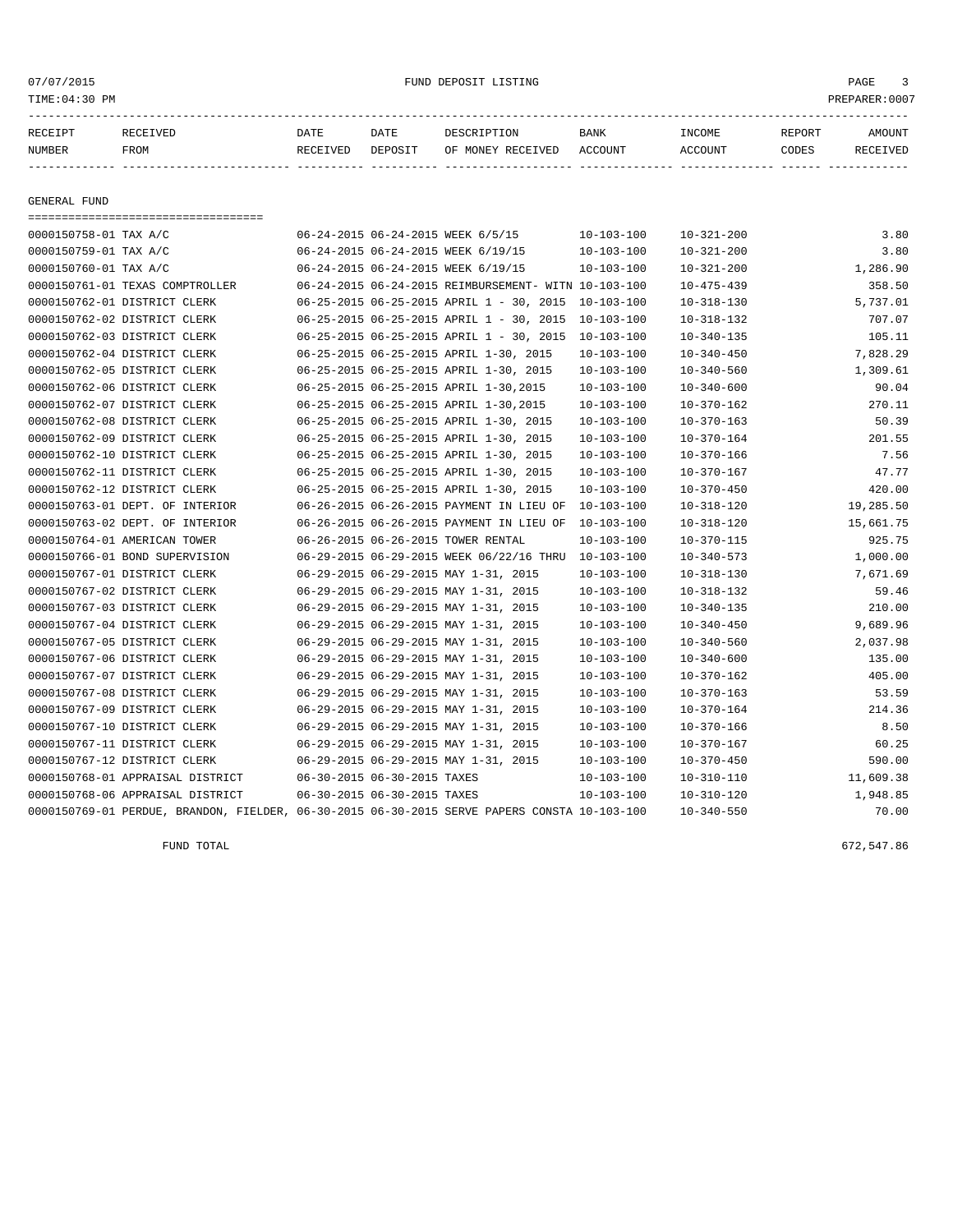07/07/2015 FUND DEPOSIT LISTING PAGE 1

| RECEIPT | <b>RECEIVED</b> | DATE     | DATE    | DESCRIPTION       | BANK    | INCOME         | REPORT | AMOUNT          |
|---------|-----------------|----------|---------|-------------------|---------|----------------|--------|-----------------|
| NUMBER  | FROM            | RECEIVED | DEPOSIT | OF MONEY RECEIVED | ACCOUNT | <b>ACCOUNT</b> | CODES  | <b>RECEIVED</b> |
|         |                 |          |         |                   |         |                |        |                 |

#### COURTHOUSE SECURITY

| ================================== |                                         |                  |                  |        |
|------------------------------------|-----------------------------------------|------------------|------------------|--------|
| 0000150703-09 JP # 1               | 06-08-2015 06-08-2015 APRIL 2015        | $11 - 103 - 100$ | $11 - 340 - 651$ | 220.16 |
| 0000150704-09 JP # 1               | 06-08-2015 06-08-2015 MARCH 2015        | 11-103-100       | $11 - 340 - 651$ | 201.90 |
| 0000150712-09 JP #3                | 06-09-2015 06-09-2015 MAY 2015          | $11 - 103 - 100$ | $11 - 340 - 651$ | 63.00  |
| 0000150713-02 LEGEND BANK          | 06-09-2015 06-09-2015 MAY 2015 INTEREST | $11 - 103 - 100$ | $11 - 360 - 100$ | 6.11   |
| 0000150727-15 COUNTY CLERK         | 06-12-2015 06-12-2015 MARCH 2015        | $11 - 103 - 100$ | $11 - 340 - 600$ | 827.43 |
| 0000150750-15 COUNTY CLERK         | 06-22-2015 06-22-2015 APRIL 2015        | $11 - 103 - 100$ | $11 - 340 - 600$ | 705.42 |
| 0000150762-13 DISTRICT CLERK       | 06-25-2015 06-25-2015 APRIL 1-30, 2015  | 11-103-100       | $11 - 340 - 650$ | 203.22 |
| 0000150767-13 DISTRICT CLERK       | 06-29-2015 06-29-2015 MAY 1-31, 2015    | $11 - 103 - 100$ | $11 - 340 - 650$ | 267.79 |

FUND TOTAL 2,495.03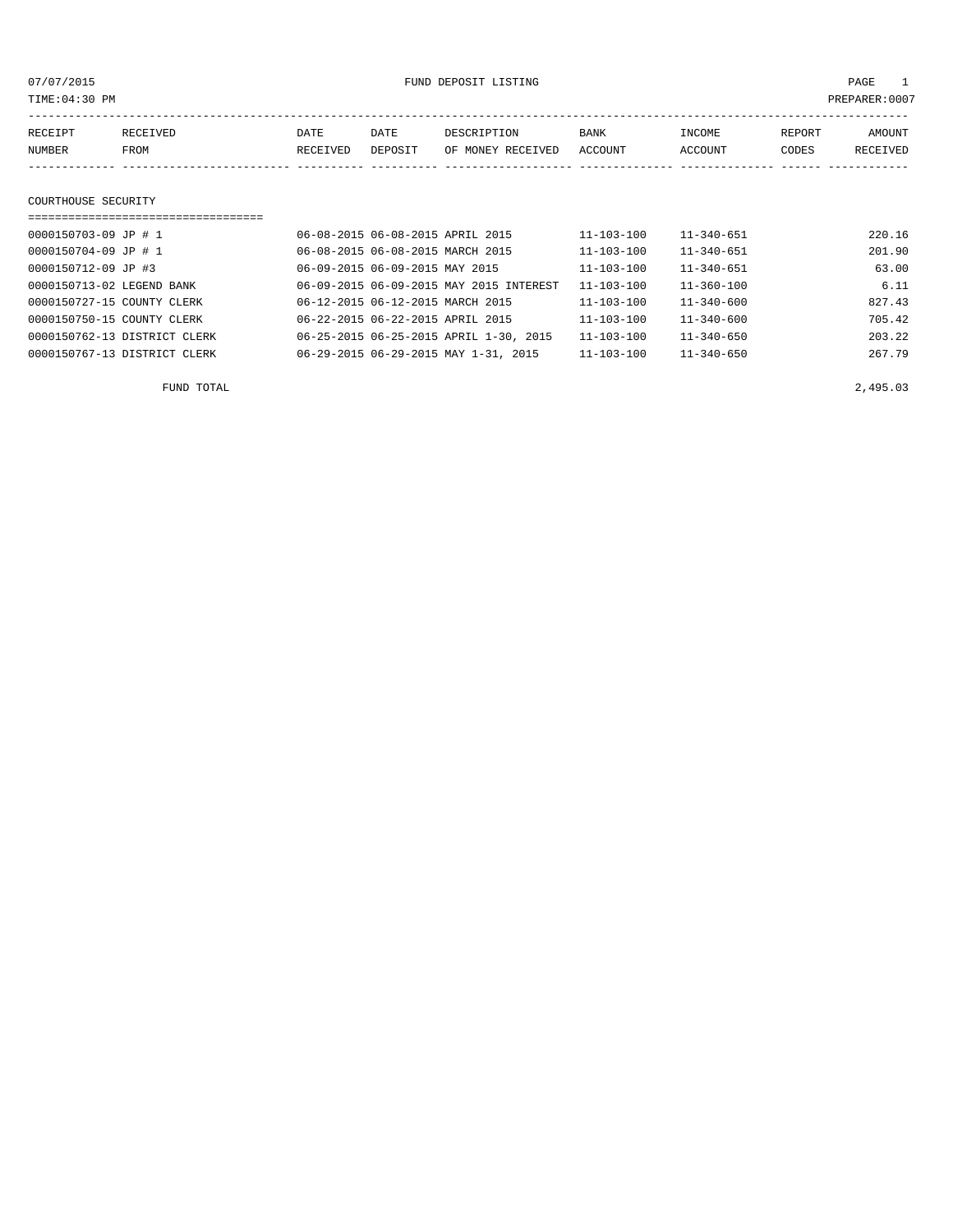TIME:04:30 PM PREPARER:0007

| <b>RECEIPT</b> | <b>RECEIVED</b> | DATE     | DATE    | DESCRIPTION       | <b>BANK</b>    | NCOME <sup>-</sup> | REPORT | <b>AMOUNT</b>   |
|----------------|-----------------|----------|---------|-------------------|----------------|--------------------|--------|-----------------|
| NUMBER         | FROM            | RECEIVED | DEPOSIT | OF MONEY RECEIVED | <b>ACCOUNT</b> | CCOUNT             | CODES  | <b>RECEIVED</b> |
|                |                 |          |         |                   |                |                    |        |                 |

CO.CLK.VITAL STAT.FEE

| 0000150713-03 LEGEND BANK  | 06-09-2015 06-09-2015 MAY 2015 INTEREST 12-103-100 |                  | 12-360-100       | 0.68   |
|----------------------------|----------------------------------------------------|------------------|------------------|--------|
| 0000150727-16 COUNTY CLERK | 06-12-2015 06-12-2015 MARCH 2015                   | $12 - 103 - 100$ | $12 - 370 - 134$ | 90.00  |
| 0000150750-16 COUNTY CLERK | 06-22-2015 06-22-2015 APRIL 2015                   | $12 - 103 - 100$ | $12 - 370 - 134$ | 118.00 |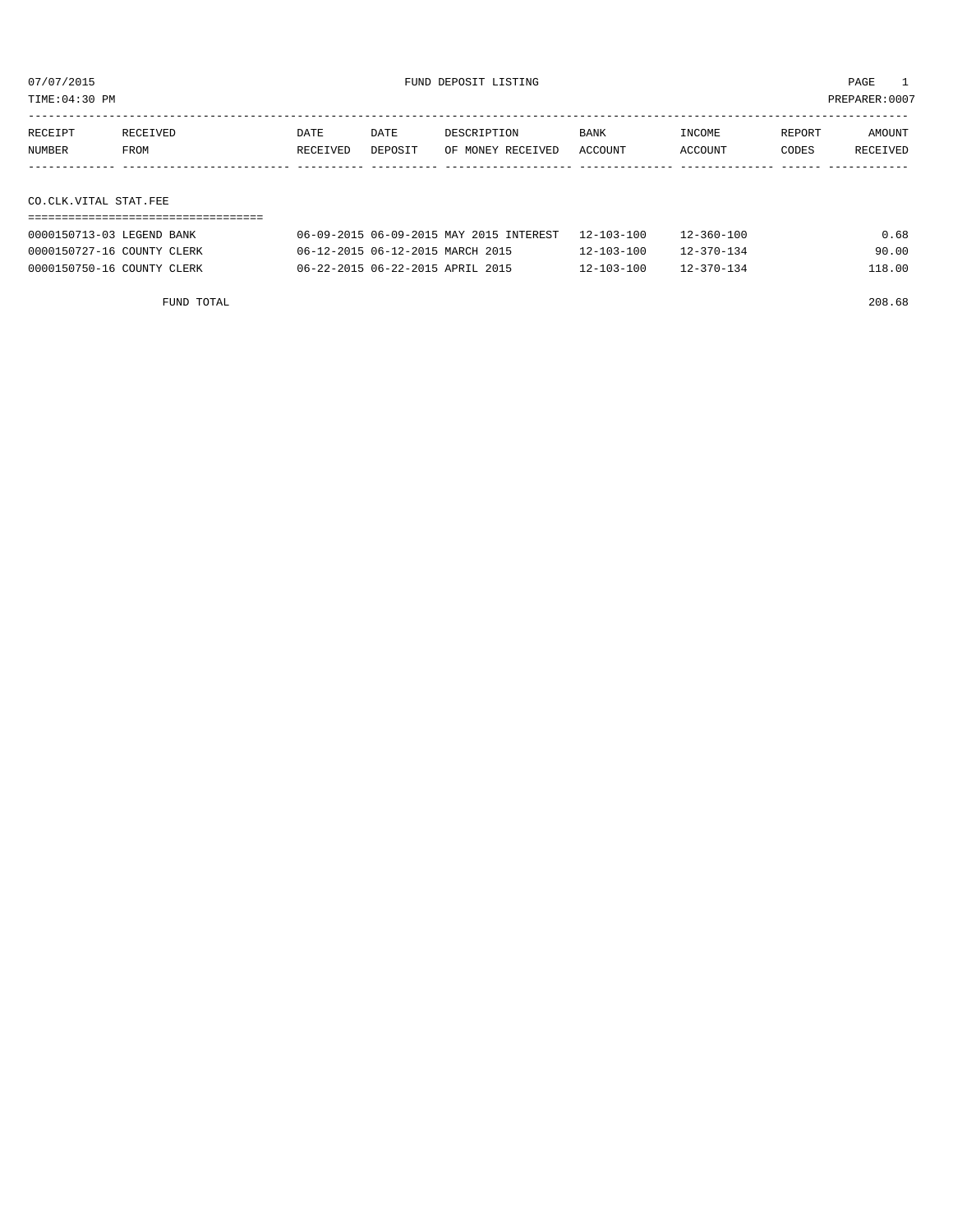07/07/2015 FUND DEPOSIT LISTING PAGE 1

TIME:04:30 PM PREPARER:0007

| RECEIPT | <b>RECEIVED</b> | DATE     | DATE    | DESCRIPTION       | <b>BANK</b> | INCOME         | REPORT | AMOUNT          |
|---------|-----------------|----------|---------|-------------------|-------------|----------------|--------|-----------------|
| NUMBER  | <b>FROM</b>     | RECEIVED | DEPOSIT | OF MONEY RECEIVED | ACCOUNT     | <b>ACCOUNT</b> | CODES  | <b>RECEIVED</b> |
|         |                 |          |         |                   |             |                |        |                 |

BAIL BONDS TRUST FUND

| 0000150705-01 CARPENTER'S BAIL BOND | 06-08-2015 06-08-2015 SURETY BAIL BOND FE 13-103-113                                        | 13-345-113       | 135.00 |
|-------------------------------------|---------------------------------------------------------------------------------------------|------------------|--------|
| 0000150706-01 CARL WHITE            | 06-08-2015 06-08-2015 SURETY BAIL BOND FE 13-103-113                                        | 13-345-113       | 15.00  |
| 0000150707-01 DOC'S BAIL BONDS      | 06-08-2015 06-08-2015 SURETY BAIL BOND FE 13-103-113                                        | $13 - 345 - 113$ | 75.00  |
|                                     | 0000150708-01 FANNIN COUNTY BAIL BONDS 06-08-2015 06-08-2015 SURETY BAIL BOND FE 13-103-113 | $13 - 345 - 113$ | 210.00 |

FUND TOTAL 435.00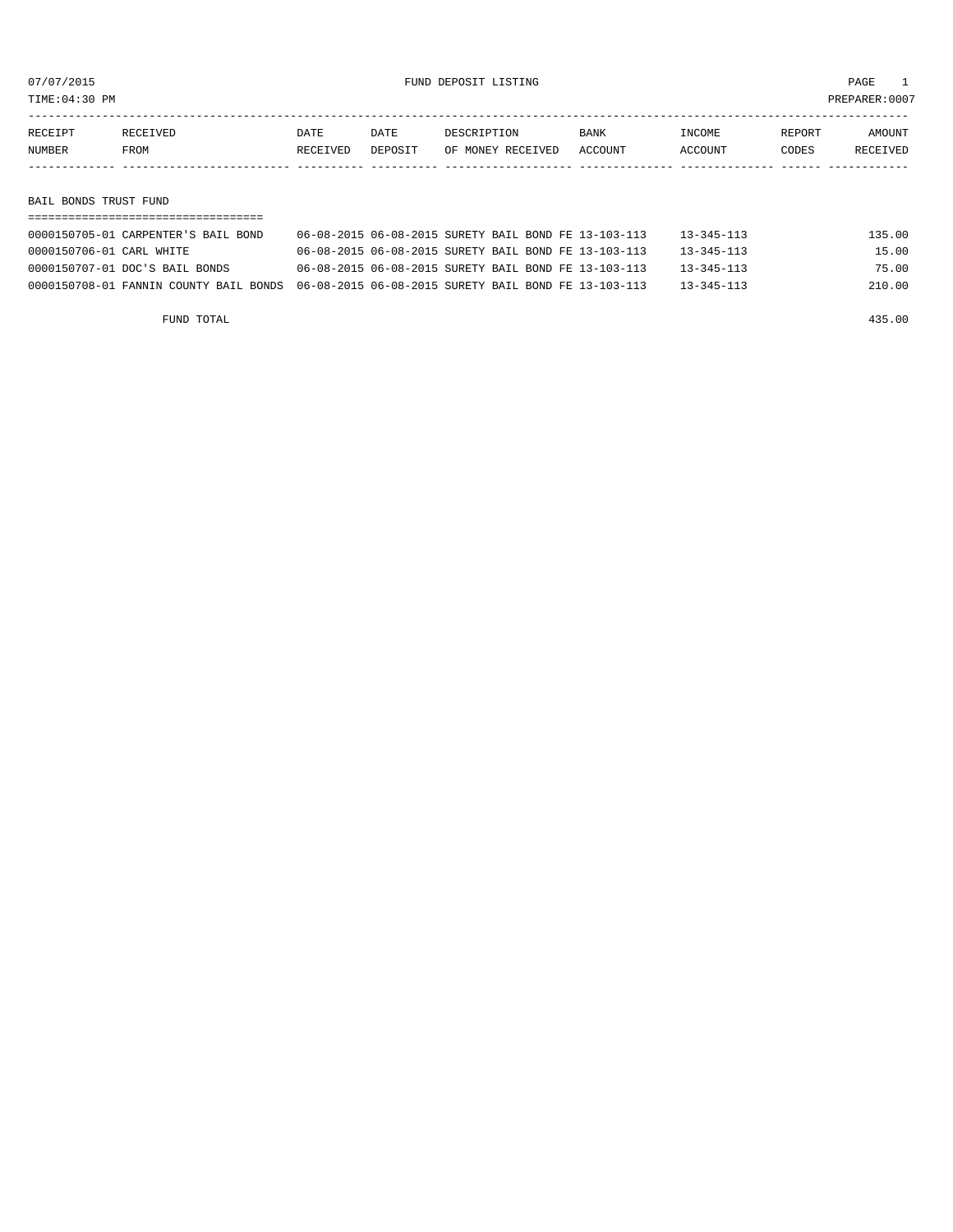TIME:04:30 PM PREPARER:0007

| RECEIPT | RECEIVED | DATE     | DATE    | DESCRIPTION       | <b>BANK</b> | INCOME  | REPORT | AMOUNT   |
|---------|----------|----------|---------|-------------------|-------------|---------|--------|----------|
| NUMBER  | FROM     | RECEIVED | DEPOSIT | OF MONEY RECEIVED | ACCOUNT     | ACCOUNT | CODES  | RECEIVED |
|         |          |          |         |                   |             |         |        |          |
|         |          |          |         |                   |             |         |        |          |

# JUSTICE CT.BLDG.SECURITY

| 0000150703-10 JP # 1 | 06-08-2015 06-08-2015 APRIL 2015 | $14 - 103 - 100$ | $14 - 370 - 168$ | 72.93 |
|----------------------|----------------------------------|------------------|------------------|-------|
| 0000150704-10 JP # 1 | 06-08-2015 06-08-2015 MARCH 2015 | $14 - 103 - 100$ | $14 - 370 - 168$ | 67.33 |
| 0000150712-10 JP #3  | 06-09-2015 06-09-2015 MAY 2015   | $14 - 103 - 100$ | 14-370-168       | 23.00 |

FUND TOTAL 163.26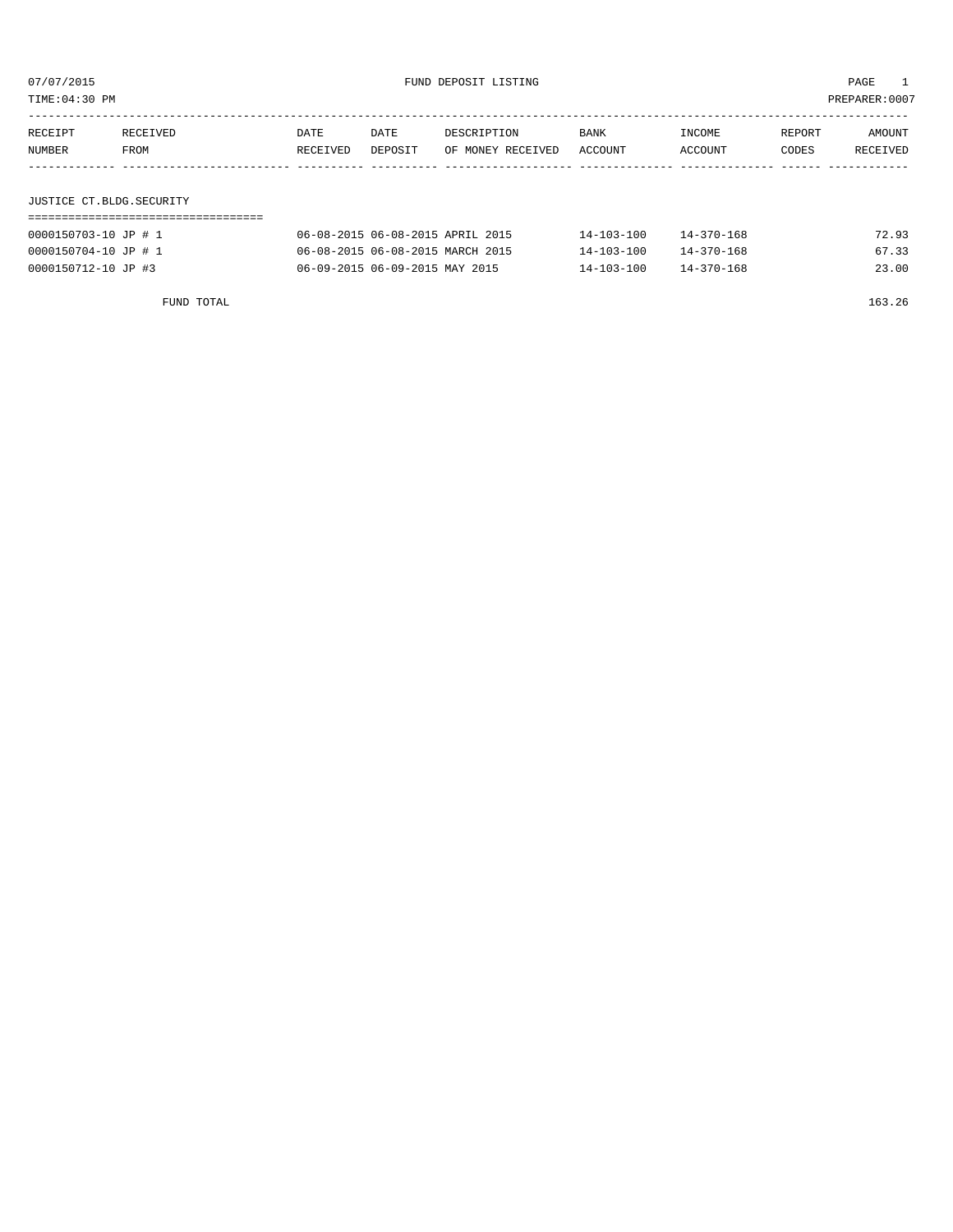07/07/2015 FUND DEPOSIT LISTING PAGE 1

TIME:04:30 PM PREPARER:0007

| RECEIPT | RECEIVED    | DATE     | DATE    | DESCRIPTION       | <b>BANK</b> | INCOME         | REPORT | AMOUNT          |
|---------|-------------|----------|---------|-------------------|-------------|----------------|--------|-----------------|
| NUMBER  | <b>FROM</b> | RECEIVED | DEPOSIT | OF MONEY RECEIVED | ACCOUNT     | <b>ACCOUNT</b> | CODES  | <b>RECEIVED</b> |
|         |             |          |         |                   |             |                |        |                 |

## PROBATE JUDGES EDUCATION

| 0000150700-01 OVERTON HOTEL AND    | 06-04-2015 06-04-2015 EXCHANGE CHECK                 |  | $17 - 103 - 100$ | 17-400-427       | 96.05  |  |  |  |  |  |
|------------------------------------|------------------------------------------------------|--|------------------|------------------|--------|--|--|--|--|--|
| 0000150727-17 COUNTY CLERK         | 06-12-2015 06-12-2015 MARCH 2015                     |  | $17 - 103 - 100$ | $17 - 340 - 131$ | 65.00  |  |  |  |  |  |
| 0000150746-01 TEXAS ASSOCIATION OF | 06-19-2015 06-19-2015 PROBATE REIMBURSEME 17-103-100 |  |                  | $17 - 400 - 427$ | 582.68 |  |  |  |  |  |
| 0000150750-17 COUNTY CLERK         | 06-22-2015 06-22-2015 APRIL 2015                     |  | $17 - 103 - 100$ | $17 - 340 - 131$ | 60.02  |  |  |  |  |  |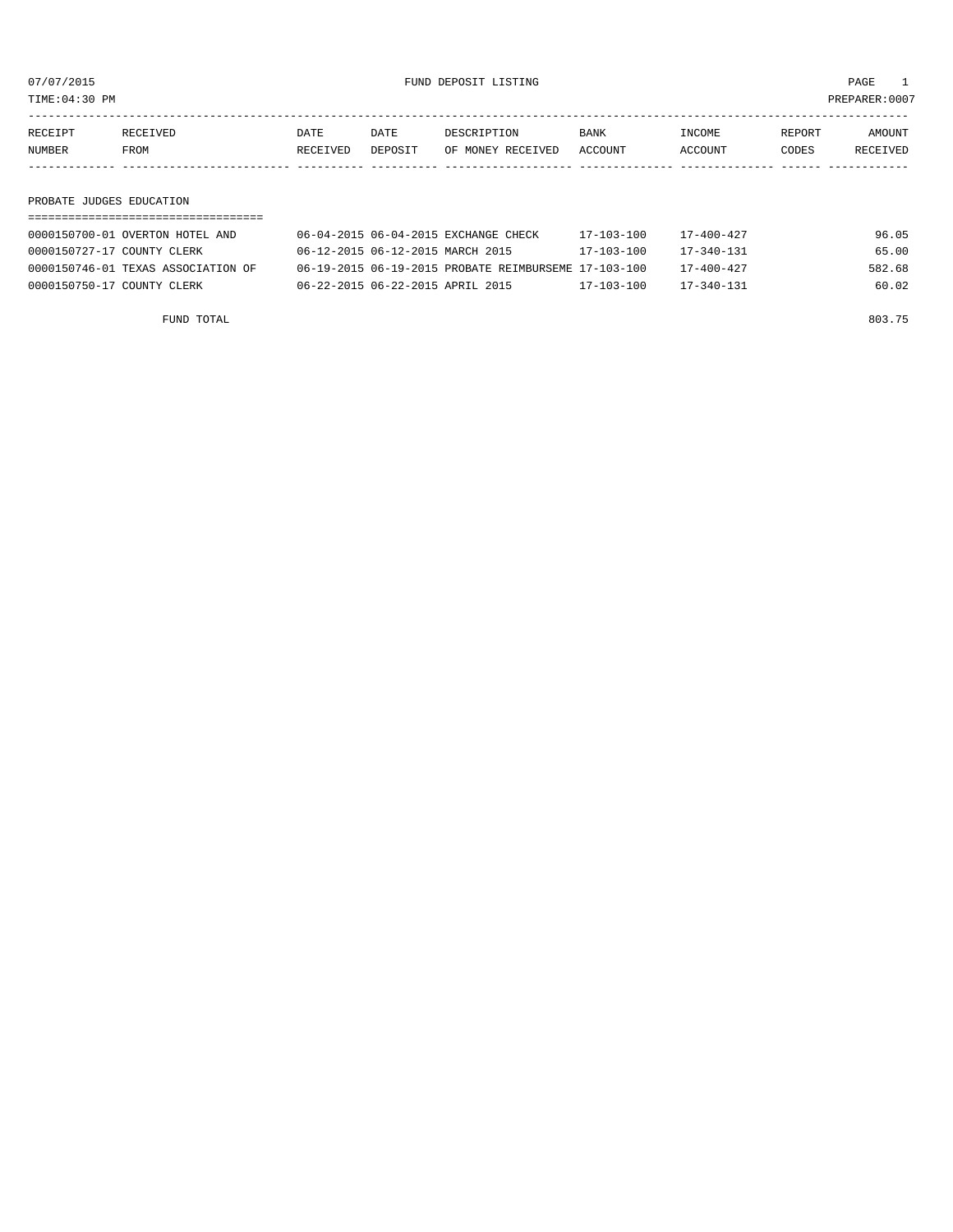TIME:04:30 PM PREPARER:0007

| RECEIPT | RECEIVED | DATE     | DATE    | DESCRIPTION       | BANK    | <b>TNCOME</b>  | REPORT | AMOUNT          |
|---------|----------|----------|---------|-------------------|---------|----------------|--------|-----------------|
| NUMBER  | FROM     | RECEIVED | DEPOSIT | OF MONEY RECEIVED | ACCOUNT | <b>ACCOUNT</b> | CODES  | <b>RECEIVED</b> |
|         |          |          |         |                   |         |                |        |                 |
|         |          |          |         |                   |         |                |        |                 |

CO.CLERK RECORD MNGMT.

| 0000150713-04 LEGEND BANK  | 06-09-2015 06-09-2015 MAY 2015 INTEREST | 18-103-100 | $18 - 360 - 100$ | 2.09     |
|----------------------------|-----------------------------------------|------------|------------------|----------|
| 0000150727-18 COUNTY CLERK | 06-12-2015 06-12-2015 MARCH 2015        | 18-103-100 | $18 - 370 - 133$ | 5,931.87 |
| 0000150750-18 COUNTY CLERK | 06-22-2015 06-22-2015 APRIL 2015        | 18-103-100 | $18 - 370 - 133$ | 5,269.13 |

FUND TOTAL  $11,203.09$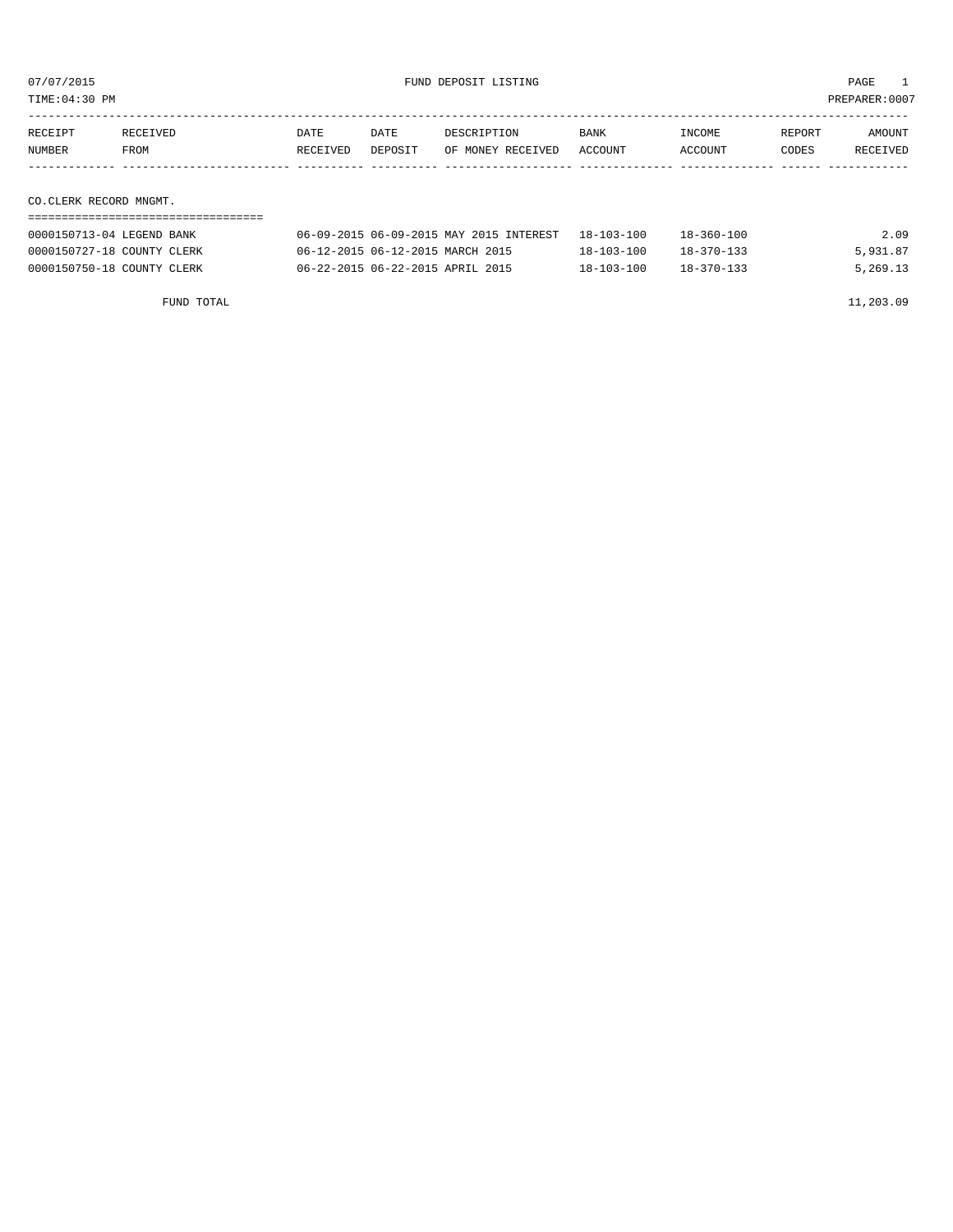or of the set of the set of the set of the set of the set of the set of the set of the set of the set of the set of the set of the set of the set of the set of the set of the set of the set of the set of the set of the set

| RECEIPT | RECEIVED | DATE     | DATE    | DESCRIPTION       | BANK    | INCOME  | REPORT | AMOUNT          |
|---------|----------|----------|---------|-------------------|---------|---------|--------|-----------------|
| NUMBER  | FROM     | RECEIVED | DEPOSIT | OF MONEY RECEIVED | ACCOUNT | ACCOUNT | CODES  | <b>RECEIVED</b> |
|         |          |          |         |                   |         |         |        |                 |

DIST.CLK.RECORDS MNGMT.

| 0000150713-05 LEGEND BANK    | 06-09-2015 06-09-2015 MAY 2015 INTEREST | 19-103-100 | 19-360-100 | 0.34   |
|------------------------------|-----------------------------------------|------------|------------|--------|
| 0000150762-14 DISTRICT CLERK | 06-25-2015 06-25-2015 APRIL 1-30, 2015  | 19-103-100 | 19-370-136 | 228.60 |
| 0000150767-14 DISTRICT CLERK | 06-29-2015 06-29-2015 MAY 1-31, 2015    | 19-103-100 | 19-370-136 | 279.36 |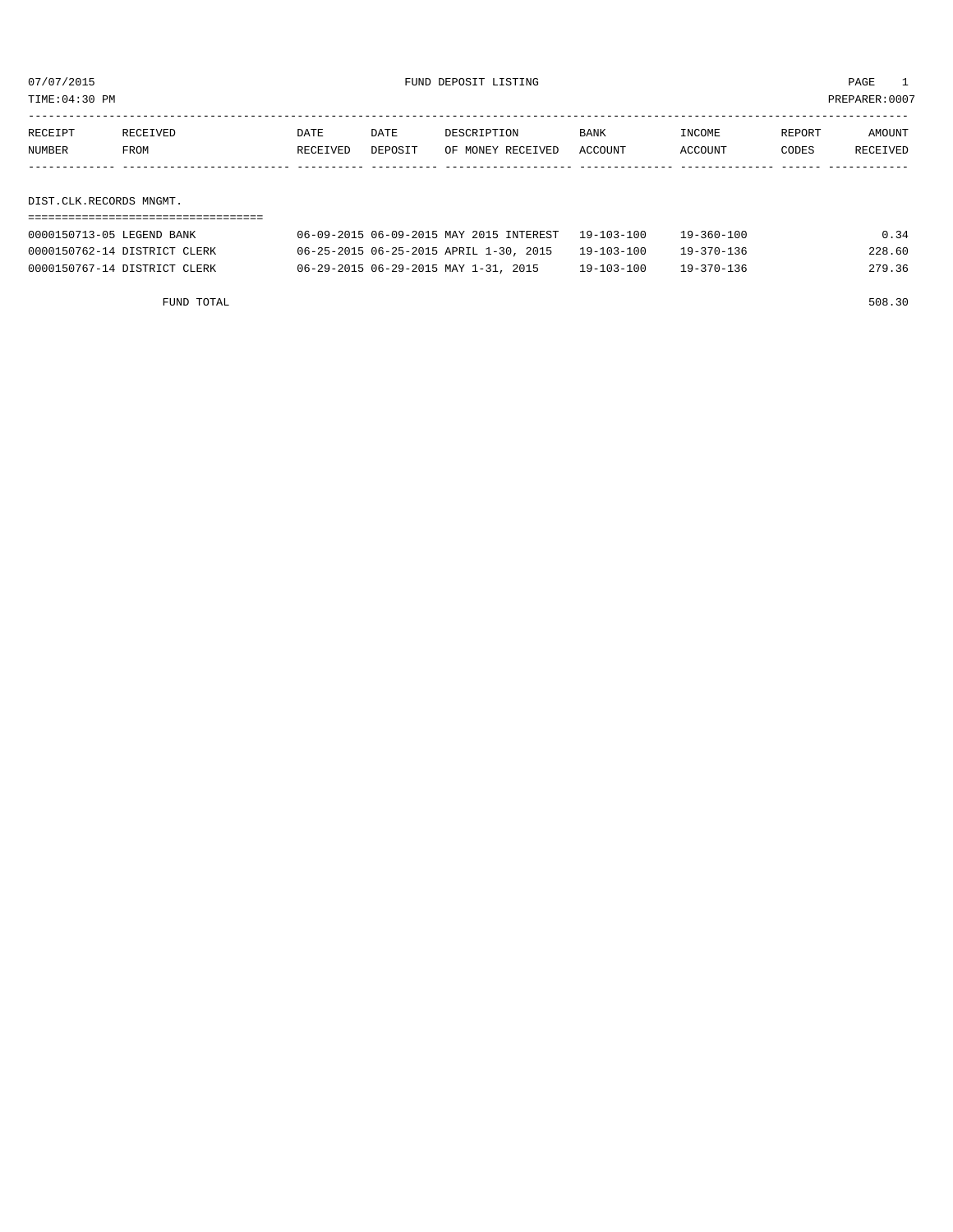or of the set of the set of the set of the set of the set of the set of the set of the set of the set of the set of the set of the set of the set of the set of the set of the set of the set of the set of the set of the set

| RECEIPT | <b>RECEIVED</b> | DATE     | DATE    | DESCRIPTION       | <b>BANK</b> | INCOME         | REPORT | AMOUNT          |
|---------|-----------------|----------|---------|-------------------|-------------|----------------|--------|-----------------|
| NUMBER  | FROM            | RECEIVED | DEPOSIT | OF MONEY RECEIVED | ACCOUNT     | <b>ACCOUNT</b> | CODES  | <b>RECEIVED</b> |
|         |                 |          |         |                   |             |                |        |                 |

COUNTY OFFICES REC.MNGMT.

| 0000150713-06 LEGEND BANK    | 06-09-2015 06-09-2015 MAY 2015 INTEREST | $20 - 103 - 100$ | 20-360-100       | 3.60     |
|------------------------------|-----------------------------------------|------------------|------------------|----------|
| 0000150727-19 COUNTY CLERK   | 06-12-2015 06-12-2015 MARCH 2015        | $20 - 103 - 100$ | $20 - 370 - 135$ | 1,191.81 |
| 0000150750-19 COUNTY CLERK   | 06-22-2015 06-22-2015 APRIL 2015        | $20 - 103 - 100$ | $20 - 370 - 135$ | 844.26   |
| 0000150762-15 DISTRICT CLERK | 06-25-2015 06-25-2015 APRIL 1-30, 2015  | 20-103-100       | $20 - 370 - 135$ | 689.96   |
| 0000150767-15 DISTRICT CLERK | 06-29-2015 06-29-2015 MAY 1-31, 2015    | $20 - 103 - 100$ | $20 - 370 - 135$ | 610.76   |
|                              |                                         |                  |                  |          |

FUND TOTAL  $3,340.39$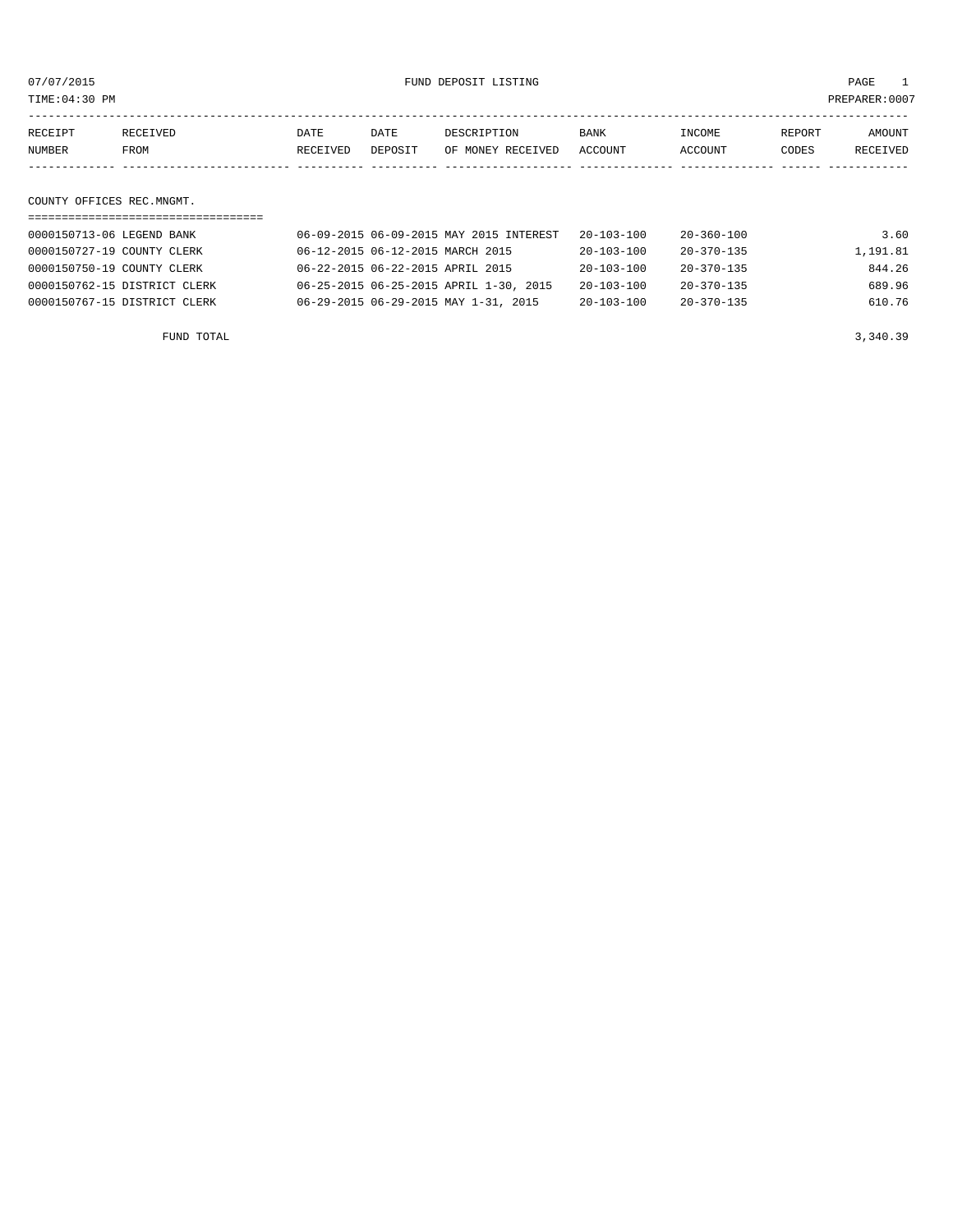| 07/07/2015                 |                                                                                  |          |                                  | PAGE<br>1                                |                  |                  |        |                |
|----------------------------|----------------------------------------------------------------------------------|----------|----------------------------------|------------------------------------------|------------------|------------------|--------|----------------|
| TIME:04:30 PM              |                                                                                  |          |                                  |                                          |                  |                  |        | PREPARER: 0007 |
| RECEIPT                    | RECEIVED                                                                         | DATE     | DATE                             | DESCRIPTION                              | BANK             | INCOME           | REPORT | AMOUNT         |
| NUMBER                     | FROM                                                                             | RECEIVED | DEPOSIT                          | OF MONEY RECEIVED                        | ACCOUNT          | ACCOUNT          | CODES  | RECEIVED       |
|                            |                                                                                  |          |                                  |                                          |                  |                  |        |                |
| FANNIN CO. R & B #1 FUND   |                                                                                  |          |                                  |                                          |                  |                  |        |                |
| 0000150684-02 TEXPOOL      | ======================================                                           |          |                                  | 06-01-2015 06-01-2015 MAY 2015 INTEREST  | $21 - 103 - 175$ | $21 - 360 - 100$ |        | 0.91           |
|                            | 0000150694-01 TOMMY WATKINS                                                      |          | 06-04-2015 06-04-2015 CULVERT    |                                          | $21 - 103 - 100$ | $21 - 370 - 145$ |        | 277.50         |
|                            | 0000150698-02 APPRAISAL DISTRICT                                                 |          | 06-04-2015 06-04-2015 TAXES      |                                          | $21 - 103 - 100$ | $21 - 310 - 110$ |        | 1,669.00       |
|                            | 0000150698-07 APPRAISAL DISTRICT                                                 |          | 06-04-2015 06-04-2015 TAXES      |                                          | $21 - 103 - 100$ | 21-310-120       |        | 439.53         |
| 0000150703-12 JP # 1       |                                                                                  |          | 06-08-2015 06-08-2015 APRIL 2015 |                                          | $21 - 103 - 100$ | $21 - 350 - 455$ |        | 847.74         |
| 0000150704-12 JP # 1       |                                                                                  |          | 06-08-2015 06-08-2015 MARCH 2015 |                                          | $21 - 103 - 100$ | $21 - 350 - 455$ |        | 764.76         |
| 0000150710-02 TAX A/C      |                                                                                  |          |                                  | 06-08-2015 06-08-2015 WEEK 5/22/15       | $21 - 103 - 100$ | $21 - 321 - 300$ |        | 2.20           |
| 0000150711-02 TAX A/C      |                                                                                  |          |                                  | 06-08-2015 06-08-2015 WEEK 5/29/15       | $21 - 103 - 100$ | $21 - 321 - 300$ |        | 1,361.18       |
| 0000150712-12 JP #3        |                                                                                  |          | 06-09-2015 06-09-2015 MAY 2015   |                                          | $21 - 103 - 100$ | $21 - 350 - 457$ |        | 189.60         |
| 0000150713-07 LEGEND BANK  |                                                                                  |          |                                  | 06-09-2015 06-09-2015 MAY 2015 INTEREST  | $21 - 103 - 100$ | $21 - 360 - 100$ |        | 19.57          |
| 0000150715-02 TAX A/C      |                                                                                  |          |                                  | 06-10-2015 06-10-2015 WEEK 5/29/15       | $21 - 103 - 100$ | $21 - 321 - 300$ |        | 2.20           |
| 0000150716-02 TAX A/C      |                                                                                  |          |                                  | 06-10-2015 06-10-2015 WEEK 6/5/15        | $21 - 103 - 100$ | $21 - 321 - 300$ |        | 1,902.13       |
|                            | 0000150719-03 APPRAISAL DISTRICT                                                 |          | 06-11-2015 06-11-2015 TAXES      |                                          | $21 - 103 - 100$ | $21 - 310 - 110$ |        | 814.73         |
|                            | 0000150719-08 APPRAISAL DISTRICT                                                 |          | 06-11-2015 06-11-2015 TAXES      |                                          | $21 - 103 - 100$ | $21 - 310 - 120$ |        | 320.99         |
|                            | 0000150720-01 COMPTROLLER OF PUBLIC ACC 06-11-2015 06-11-2015 IFTA 01/01/15 THRU |          |                                  |                                          | $21 - 103 - 100$ | $21 - 621 - 457$ |        | 32.49          |
|                            | 0000150724-02 COMPTROLLER - STATE FISCA 06-12-2015 06-12-2015 MAY 2015 SALES TAX |          |                                  |                                          | $21 - 103 - 100$ | $21 - 318 - 160$ |        | 3,269.06       |
| 0000150727-21 COUNTY CLERK |                                                                                  |          | 06-12-2015 06-12-2015 MARCH 2015 |                                          | $21 - 103 - 100$ | $21 - 350 - 403$ |        | 2,011.12       |
| 0000150728-01 DON DUDLEY   |                                                                                  |          | 06-12-2015 06-12-2015 TIN HORN   |                                          | $21 - 103 - 100$ | $21 - 370 - 145$ |        | 402.50         |
|                            | 0000150739-03 APPRAISAL DISTRICT                                                 |          | 06-18-2015 06-18-2015 TAXES      |                                          | $21 - 103 - 100$ | 21-310-110       |        | 499.52         |
|                            | 0000150739-08 APPRAISAL DISTRICT                                                 |          | 06-18-2015 06-18-2015 TAXES      |                                          | $21 - 103 - 100$ | $21 - 310 - 120$ |        | 209.70         |
|                            | 0000150747-01 N-TEX SAND AND GRAVEL                                              |          | 06-22-2015 06-22-2015 CULVERT    |                                          | $21 - 103 - 100$ | $21 - 370 - 145$ |        | 150.00         |
| 0000150750-21 COUNTY CLERK |                                                                                  |          | 06-22-2015 06-22-2015 APRIL 2015 |                                          | $21 - 103 - 100$ | $21 - 350 - 403$ |        | 2,097.79       |
|                            | 0000150752-02 APPRAISAL DISTRICT                                                 |          | 06-24-2015 06-24-2015 TAXES      |                                          | $21 - 103 - 100$ | $21 - 310 - 110$ |        | 504.33         |
|                            | 0000150752-07 APPRAISAL DISTRICT                                                 |          | 06-24-2015 06-24-2015 TAXES      |                                          | $21 - 103 - 100$ | $21 - 310 - 120$ |        | 75.67          |
| 0000150755-02 TAX A/C      |                                                                                  |          |                                  | 06-24-2015 06-24-2015 WEEK 6/12/15       | $21 - 103 - 100$ | $21 - 321 - 300$ |        | 1,376.57       |
| 0000150758-02 TAX A/C      |                                                                                  |          |                                  | 06-24-2015 06-24-2015 WEEK 6/5/15        | $21 - 103 - 100$ | $21 - 321 - 300$ |        | 4.40           |
| 0000150759-02 TAX A/C      |                                                                                  |          |                                  | 06-24-2015 06-24-2015 WEEK 6/19/15       | $21 - 103 - 100$ | $21 - 321 - 300$ |        | 4.40           |
| 0000150760-02 TAX A/C      |                                                                                  |          |                                  | 06-24-2015 06-24-2015 WEEK 6/19/15       | $21 - 103 - 100$ | $21 - 321 - 300$ |        | 1,176.47       |
|                            | 0000150762-18 DISTRICT CLERK                                                     |          |                                  | 06-25-2015 06-25-2015 APRIL 1-30, 2015   | $21 - 103 - 100$ | $21 - 350 - 450$ |        | 1,608.67       |
|                            | 0000150763-03 DEPT. OF INTERIOR                                                  |          |                                  | 06-26-2015 06-26-2015 PAYMENT IN LIEU OF | $21 - 103 - 100$ | $21 - 318 - 120$ |        | 796.86         |
|                            | 0000150767-18 DISTRICT CLERK                                                     |          |                                  | 06-29-2015 06-29-2015 MAY 1-31, 2015     | $21 - 103 - 100$ | $21 - 350 - 450$ |        | 1,405.68       |
|                            | 0000150768-02 APPRAISAL DISTRICT                                                 |          | 06-30-2015 06-30-2015 TAXES      |                                          | $21 - 103 - 100$ | $21 - 310 - 110$ |        | 590.68         |
|                            | 0000150768-07 APPRAISAL DISTRICT                                                 |          | 06-30-2015 06-30-2015 TAXES      |                                          | $21 - 103 - 100$ | $21 - 310 - 120$ |        | 97.90          |

FUND TOTAL 24,925.85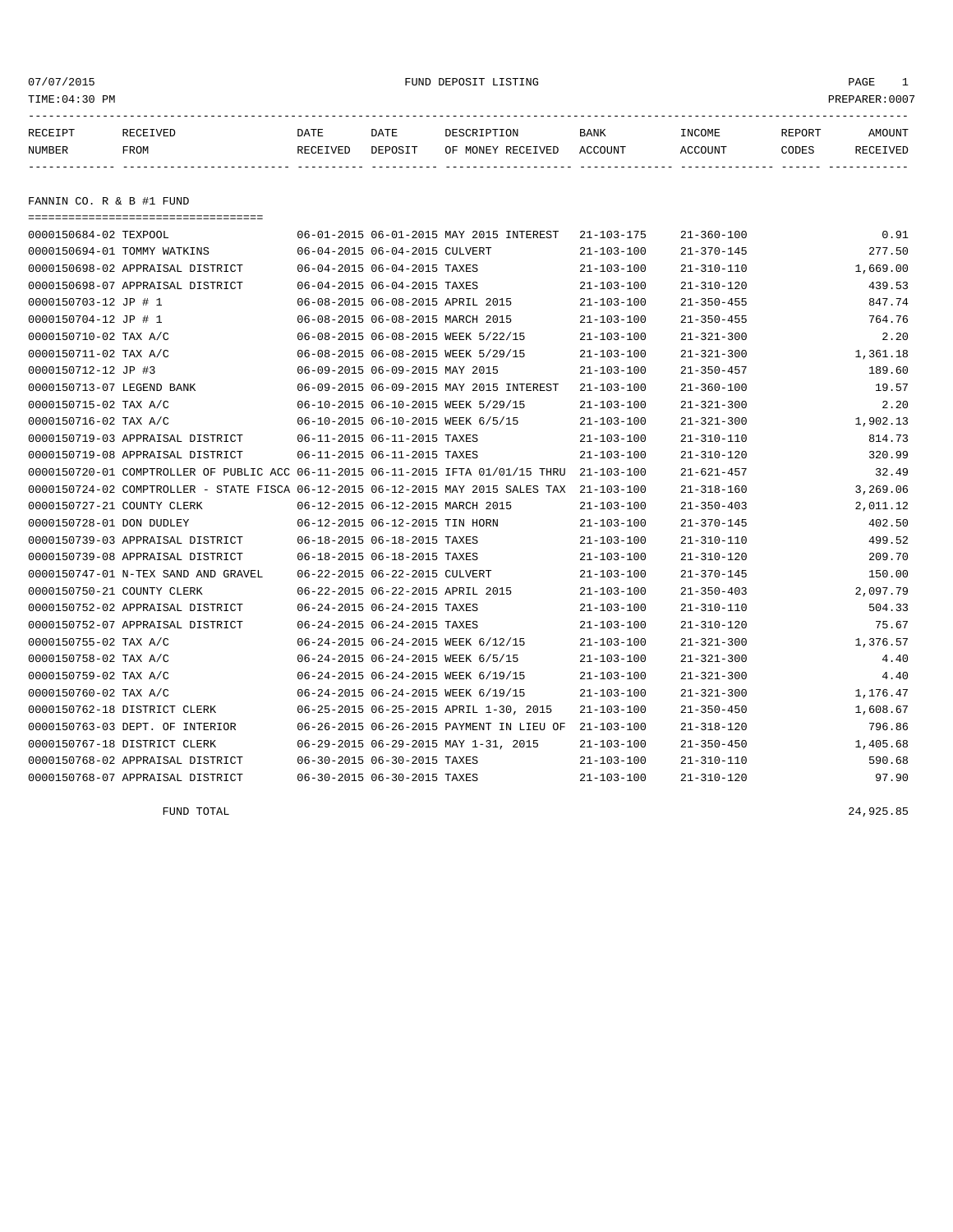| 07/07/2015<br>TIME: 04:30 PM |                                                                                  |                  |                                | FUND DEPOSIT LISTING                                 |                  |                  |        | PAGE<br>$\mathbf{1}$<br>PREPARER:0007 |
|------------------------------|----------------------------------------------------------------------------------|------------------|--------------------------------|------------------------------------------------------|------------------|------------------|--------|---------------------------------------|
| RECEIPT                      | RECEIVED                                                                         | DATE             | DATE                           | DESCRIPTION                                          | BANK             | INCOME           | REPORT | AMOUNT                                |
| NUMBER                       | FROM                                                                             | RECEIVED DEPOSIT |                                | OF MONEY RECEIVED ACCOUNT                            |                  | ACCOUNT          | CODES  | RECEIVED                              |
|                              |                                                                                  |                  |                                |                                                      |                  |                  |        |                                       |
| FANNIN CO. R & B #2 FUND     |                                                                                  |                  |                                |                                                      |                  |                  |        |                                       |
|                              | ====================================                                             |                  |                                |                                                      |                  |                  |        |                                       |
| 0000150684-03 TEXPOOL        |                                                                                  |                  |                                | 06-01-2015 06-01-2015 MAY 2015 INTEREST              | 22-103-175       | $22 - 360 - 100$ |        | 9.48                                  |
|                              | 0000150698-03 APPRAISAL DISTRICT                                                 |                  | 06-04-2015 06-04-2015 TAXES    |                                                      | $22 - 103 - 100$ | 22-310-110       |        | 1,788.17                              |
|                              | 0000150698-08 APPRAISAL DISTRICT                                                 |                  | 06-04-2015 06-04-2015 TAXES    |                                                      | $22 - 103 - 100$ | $22 - 310 - 120$ |        | 470.91                                |
| 0000150703-13 JP # 1         |                                                                                  |                  |                                | 06-08-2015 06-08-2015 APRIL 2015                     | $22 - 103 - 100$ | $22 - 350 - 455$ |        | 908.26                                |
| 0000150704-13 JP # 1         |                                                                                  |                  |                                | 06-08-2015 06-08-2015 MARCH 2015                     | $22 - 103 - 100$ | $22 - 350 - 455$ |        | 819.36                                |
| 0000150710-03 TAX A/C        |                                                                                  |                  |                                | 06-08-2015 06-08-2015 WEEK 5/22/15                   | $22 - 103 - 100$ | $22 - 321 - 300$ |        | 2.36                                  |
| 0000150711-03 TAX A/C        |                                                                                  |                  |                                | 06-08-2015 06-08-2015 WEEK 5/29/15                   | $22 - 103 - 100$ | $22 - 321 - 300$ |        | 1,458.36                              |
| 0000150712-13 JP #3          |                                                                                  |                  | 06-09-2015 06-09-2015 MAY 2015 |                                                      | $22 - 103 - 100$ | $22 - 350 - 457$ |        | 203.13                                |
| 0000150713-08 LEGEND BANK    |                                                                                  |                  |                                | 06-09-2015 06-09-2015 MAY 2015 INTEREST              | $22 - 103 - 100$ | $22 - 360 - 100$ |        | 11.26                                 |
| 0000150715-03 TAX A/C        |                                                                                  |                  |                                | 06-10-2015 06-10-2015 WEEK 5/29/15                   | $22 - 103 - 100$ | $22 - 321 - 300$ |        | 2.36                                  |
| 0000150716-03 TAX A/C        |                                                                                  |                  |                                | 06-10-2015 06-10-2015 WEEK 6/5/15                    | $22 - 103 - 100$ | $22 - 321 - 300$ |        | 2,037.94                              |
|                              | 0000150719-04 APPRAISAL DISTRICT                                                 |                  | 06-11-2015 06-11-2015 TAXES    |                                                      | $22 - 103 - 100$ | $22 - 310 - 110$ |        | 872.90                                |
|                              | 0000150719-09 APPRAISAL DISTRICT                                                 |                  | 06-11-2015 06-11-2015 TAXES    |                                                      | $22 - 103 - 100$ | $22 - 310 - 120$ |        | 343.91                                |
|                              | 0000150720-02 COMPTROLLER OF PUBLIC ACC 06-11-2015 06-11-2015 IFTA 01/01/15 THRU |                  |                                |                                                      | $22 - 103 - 100$ | $22 - 622 - 457$ |        | 94.50                                 |
|                              | 0000150724-03 COMPTROLLER - STATE FISCA 06-12-2015 06-12-2015 MAY 2015 SALES TAX |                  |                                |                                                      | $22 - 103 - 100$ | $22 - 318 - 160$ |        | 3,502.46                              |
| 0000150725-01 COMPTROLLER    |                                                                                  |                  |                                | 06-12-2015 06-12-2015 REFUND FOR TEXAS               | $22 - 103 - 100$ | $22 - 370 - 130$ |        | 4,594.20                              |
| 0000150727-22 COUNTY CLERK   |                                                                                  |                  |                                | 06-12-2015 06-12-2015 MARCH 2015                     | $22 - 103 - 100$ | $22 - 350 - 403$ |        | 2,154.70                              |
|                              | 0000150739-04 APPRAISAL DISTRICT                                                 |                  | 06-18-2015 06-18-2015 TAXES    |                                                      | $22 - 103 - 100$ | $22 - 310 - 110$ |        | 535.18                                |
|                              | 0000150739-09 APPRAISAL DISTRICT                                                 |                  | 06-18-2015 06-18-2015 TAXES    |                                                      | $22 - 103 - 100$ | $22 - 310 - 120$ |        | 224.67                                |
| 0000150750-22 COUNTY CLERK   |                                                                                  |                  |                                | 06-22-2015 06-22-2015 APRIL 2015                     | $22 - 103 - 100$ | $22 - 350 - 403$ |        | 2,247.57                              |
|                              | 0000150752-03 APPRAISAL DISTRICT                                                 |                  | 06-24-2015 06-24-2015 TAXES    |                                                      | $22 - 103 - 100$ | $22 - 310 - 110$ |        | 540.34                                |
|                              | 0000150752-08 APPRAISAL DISTRICT                                                 |                  | 06-24-2015 06-24-2015 TAXES    |                                                      | $22 - 103 - 100$ | $22 - 310 - 120$ |        | 81.07                                 |
| 0000150753-01 VERIZON        |                                                                                  |                  |                                | 06-24-2015 06-24-2015 REFUND ON PHONE                | $22 - 103 - 100$ | $22 - 622 - 420$ |        | 65.76                                 |
| 0000150754-01 DEBRA ARVIN    |                                                                                  |                  |                                | 06-24-2015 06-24-2015 TRENTON HIGH MEADOW 22-103-100 |                  | $22 - 370 - 150$ |        | 1,400.00                              |
| 0000150755-03 TAX A/C        |                                                                                  |                  |                                | 06-24-2015 06-24-2015 WEEK 6/12/15                   | $22 - 103 - 100$ | $22 - 321 - 300$ |        | 1,474.86                              |
| 0000150758-03 TAX A/C        |                                                                                  |                  |                                | 06-24-2015 06-24-2015 WEEK 6/5/15                    | $22 - 103 - 100$ | $22 - 321 - 300$ |        | 4.71                                  |
| 0000150759-03 TAX A/C        |                                                                                  |                  |                                | 06-24-2015 06-24-2015 WEEK 6/19/15                   | $22 - 103 - 100$ | $22 - 321 - 300$ |        | 4.71                                  |
| 0000150760-03 TAX A/C        |                                                                                  |                  |                                | 06-24-2015 06-24-2015 WEEK 6/19/15                   | $22 - 103 - 100$ | $22 - 321 - 300$ |        | 1,260.46                              |

0000150762-19 DISTRICT CLERK 06-25-2015 06-25-2015 APRIL 1-30, 2015 22-103-100 22-350-450 1,723.53

0000150763-04 DEPT. OF INTERIOR 06-26-2015 06-26-2015 PAYMENT IN LIEU OF 22-103-100 22-318-120 853.76 0000150765-01 WAYNE BURNS 06-29-2015 06-29-2015 CULVERT 22-103-100 22-370-145 399.15 0000150767-19 DISTRICT CLERK 06-29-2015 06-29-2015 MAY 1-31, 2015 22-103-100 22-350-450 1,506.04 0000150768-03 APPRAISAL DISTRICT 06-30-2015 06-30-2015 TAXES 22-103-100 22-310-110 632.85 0000150768-08 APPRAISAL DISTRICT 06-30-2015 06-30-2015 TAXES 22-103-100 22-310-120 104.90

FUND TOTAL  $32,333.82$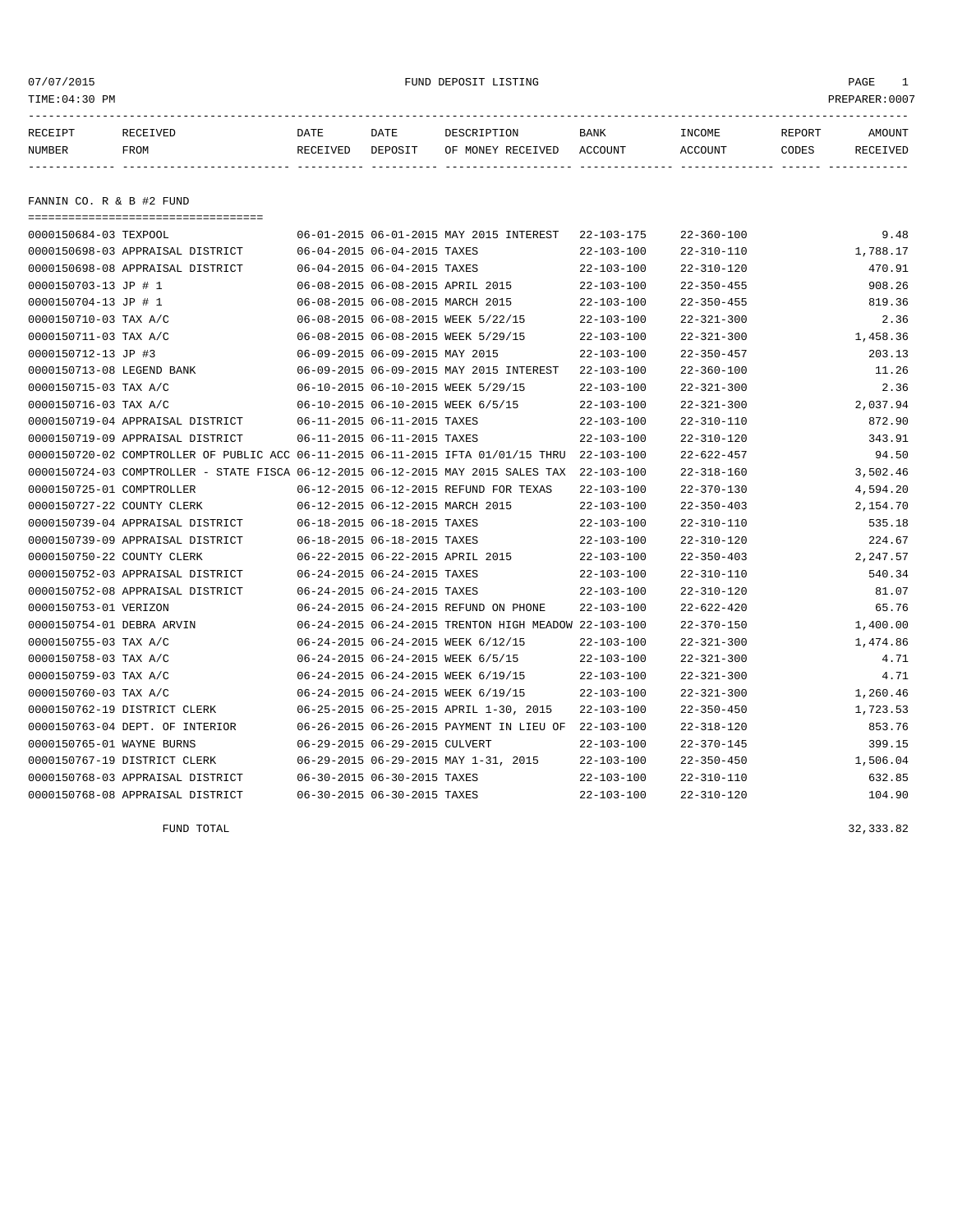| 07/07/2015<br>TIME: 04:30 PM |                                                                                  |                  |                                | FUND DEPOSIT LISTING                    |                  |                  |        | PAGE<br>$\mathbf{1}$<br>PREPARER:0007 |
|------------------------------|----------------------------------------------------------------------------------|------------------|--------------------------------|-----------------------------------------|------------------|------------------|--------|---------------------------------------|
| RECEIPT                      | RECEIVED                                                                         | DATE             | DATE                           | DESCRIPTION                             | BANK             | INCOME           | REPORT | AMOUNT                                |
| NUMBER                       | FROM                                                                             | RECEIVED DEPOSIT |                                | OF MONEY RECEIVED ACCOUNT               |                  | ACCOUNT          | CODES  | RECEIVED                              |
|                              |                                                                                  |                  |                                |                                         |                  |                  |        |                                       |
| FANNIN CO. R & B #3 FUND     |                                                                                  |                  |                                |                                         |                  |                  |        |                                       |
|                              | ====================================                                             |                  |                                |                                         |                  |                  |        |                                       |
| 0000150684-04 TEXPOOL        |                                                                                  |                  |                                | 06-01-2015 06-01-2015 MAY 2015 INTEREST | $23 - 103 - 175$ | $23 - 360 - 100$ |        | 10.63                                 |
|                              | 0000150685-01 STEWART RICHARDSON                                                 |                  | 06-01-2015 06-01-2015 CULVERT  |                                         | $23 - 103 - 100$ | $23 - 370 - 145$ |        | 379.50                                |
|                              | 0000150698-04 APPRAISAL DISTRICT                                                 |                  | 06-04-2015 06-04-2015 TAXES    |                                         | $23 - 103 - 100$ | $23 - 310 - 110$ |        | 2,701.98                              |
|                              | 0000150698-09 APPRAISAL DISTRICT                                                 |                  | 06-04-2015 06-04-2015 TAXES    |                                         | $23 - 103 - 100$ | $23 - 310 - 120$ |        | 711.57                                |
| 0000150703-14 JP # 1         |                                                                                  |                  |                                | 06-08-2015 06-08-2015 APRIL 2015        | $23 - 103 - 100$ | $23 - 350 - 455$ |        | 1,372.41                              |
| 0000150704-14 JP # 1         |                                                                                  |                  |                                | 06-08-2015 06-08-2015 MARCH 2015        | $23 - 103 - 100$ | $23 - 350 - 455$ |        | 1,238.07                              |
| 0000150710-04 TAX A/C        |                                                                                  |                  |                                | 06-08-2015 06-08-2015 WEEK 5/22/15      | $23 - 103 - 100$ | $23 - 321 - 300$ |        | 3.56                                  |
| 0000150711-04 TAX A/C        |                                                                                  |                  |                                | 06-08-2015 06-08-2015 WEEK 5/29/15      | $23 - 103 - 100$ | $23 - 321 - 300$ |        | 2,203.64                              |
| 0000150712-14 JP #3          |                                                                                  |                  | 06-09-2015 06-09-2015 MAY 2015 |                                         | $23 - 103 - 100$ | $23 - 350 - 457$ |        | 306.94                                |
| 0000150713-09 LEGEND BANK    |                                                                                  |                  |                                | 06-09-2015 06-09-2015 MAY 2015 INTEREST | $23 - 103 - 100$ | $23 - 360 - 100$ |        | 23.14                                 |
| 0000150715-04 TAX A/C        |                                                                                  |                  |                                | 06-10-2015 06-10-2015 WEEK 5/29/15      | $23 - 103 - 100$ | $23 - 321 - 300$ |        | 3.56                                  |
| 0000150716-04 TAX A/C        |                                                                                  |                  |                                | 06-10-2015 06-10-2015 WEEK 6/5/15       | $23 - 103 - 100$ | $23 - 321 - 300$ |        | 3,079.40                              |
|                              | 0000150719-05 APPRAISAL DISTRICT                                                 |                  | 06-11-2015 06-11-2015 TAXES    |                                         | $23 - 103 - 100$ | $23 - 310 - 110$ |        | 1,318.99                              |
|                              | 0000150719-10 APPRAISAL DISTRICT                                                 |                  | 06-11-2015 06-11-2015 TAXES    |                                         | $23 - 103 - 100$ | $23 - 310 - 120$ |        | 519.66                                |
|                              | 0000150720-03 COMPTROLLER OF PUBLIC ACC 06-11-2015 06-11-2015 IFTA 01/01/15 THRU |                  |                                |                                         | $23 - 103 - 100$ | $23 - 623 - 457$ |        | 112.22                                |
|                              | 0000150724-04 COMPTROLLER - STATE FISCA 06-12-2015 06-12-2015 MAY 2015 SALES TAX |                  |                                |                                         | $23 - 103 - 100$ | $23 - 318 - 160$ |        | 5,292.35                              |
| 0000150727-23 COUNTY CLERK   |                                                                                  |                  |                                | 06-12-2015 06-12-2015 MARCH 2015        | $23 - 103 - 100$ | $23 - 350 - 403$ |        | 3,255.83                              |
|                              | 0000150739-05 APPRAISAL DISTRICT                                                 |                  | 06-18-2015 06-18-2015 TAXES    |                                         | $23 - 103 - 100$ | $23 - 310 - 110$ |        | 808.68                                |
|                              | 0000150739-10 APPRAISAL DISTRICT                                                 |                  | 06-18-2015 06-18-2015 TAXES    |                                         | $23 - 103 - 100$ | $23 - 310 - 120$ |        | 339.48                                |
|                              | 0000150748-01 JASON D. WHITE                                                     |                  | 06-22-2015 06-22-2015 CULVERT  |                                         | $23 - 103 - 100$ | $23 - 370 - 145$ |        | 379.50                                |
| 0000150750-23 COUNTY CLERK   |                                                                                  |                  |                                | 06-22-2015 06-22-2015 APRIL 2015        | $23 - 103 - 100$ | $23 - 350 - 403$ |        | 3,396.15                              |
|                              | 0000150752-04 APPRAISAL DISTRICT                                                 |                  | 06-24-2015 06-24-2015 TAXES    |                                         | $23 - 103 - 100$ | $23 - 310 - 110$ |        | 816.46                                |
|                              | 0000150752-09 APPRAISAL DISTRICT                                                 |                  | 06-24-2015 06-24-2015 TAXES    |                                         | $23 - 103 - 100$ | $23 - 310 - 120$ |        | 122.51                                |
| 0000150755-04 TAX A/C        |                                                                                  |                  |                                | 06-24-2015 06-24-2015 WEEK 6/12/15      | $23 - 103 - 100$ | $23 - 321 - 300$ |        | 2,228.56                              |
| 0000150758-04 TAX A/C        |                                                                                  |                  |                                | 06-24-2015 06-24-2015 WEEK 6/5/15       | $23 - 103 - 100$ | $23 - 321 - 300$ |        | 7.12                                  |
| 0000150759-04 TAX A/C        |                                                                                  |                  |                                | 06-24-2015 06-24-2015 WEEK 6/19/15      | $23 - 103 - 100$ | $23 - 321 - 300$ |        | 7.12                                  |
| 0000150760-04 TAX A/C        |                                                                                  |                  |                                | 06-24-2015 06-24-2015 WEEK 6/19/15      | $23 - 103 - 100$ | $23 - 321 - 300$ |        | 1,904.60                              |
|                              | 0000150762-20 DISTRICT CLERK                                                     |                  |                                | 06-25-2015 06-25-2015 APRIL 1-30, 2015  | $23 - 103 - 100$ | $23 - 350 - 450$ |        | 2,604.31                              |

0000150763-05 DEPT. OF INTERIOR 06-26-2015 06-26-2015 PAYMENT IN LIEU OF 23-103-100 23-318-120 1,290.05 0000150767-20 DISTRICT CLERK 06-29-2015 06-29-2015 MAY 1-31, 2015 23-103-100 23-350-450 2,275.68

0000150768-04 APPRAISAL DISTRICT 06-30-2015 06-30-2015 TAXES 23-103-100 23-310-110 956.26 0000150768-09 APPRAISAL DISTRICT 06-30-2015 06-30-2015 TAXES 23-103-100 23-310-120 158.50

FUND TOTAL  $39,828.43$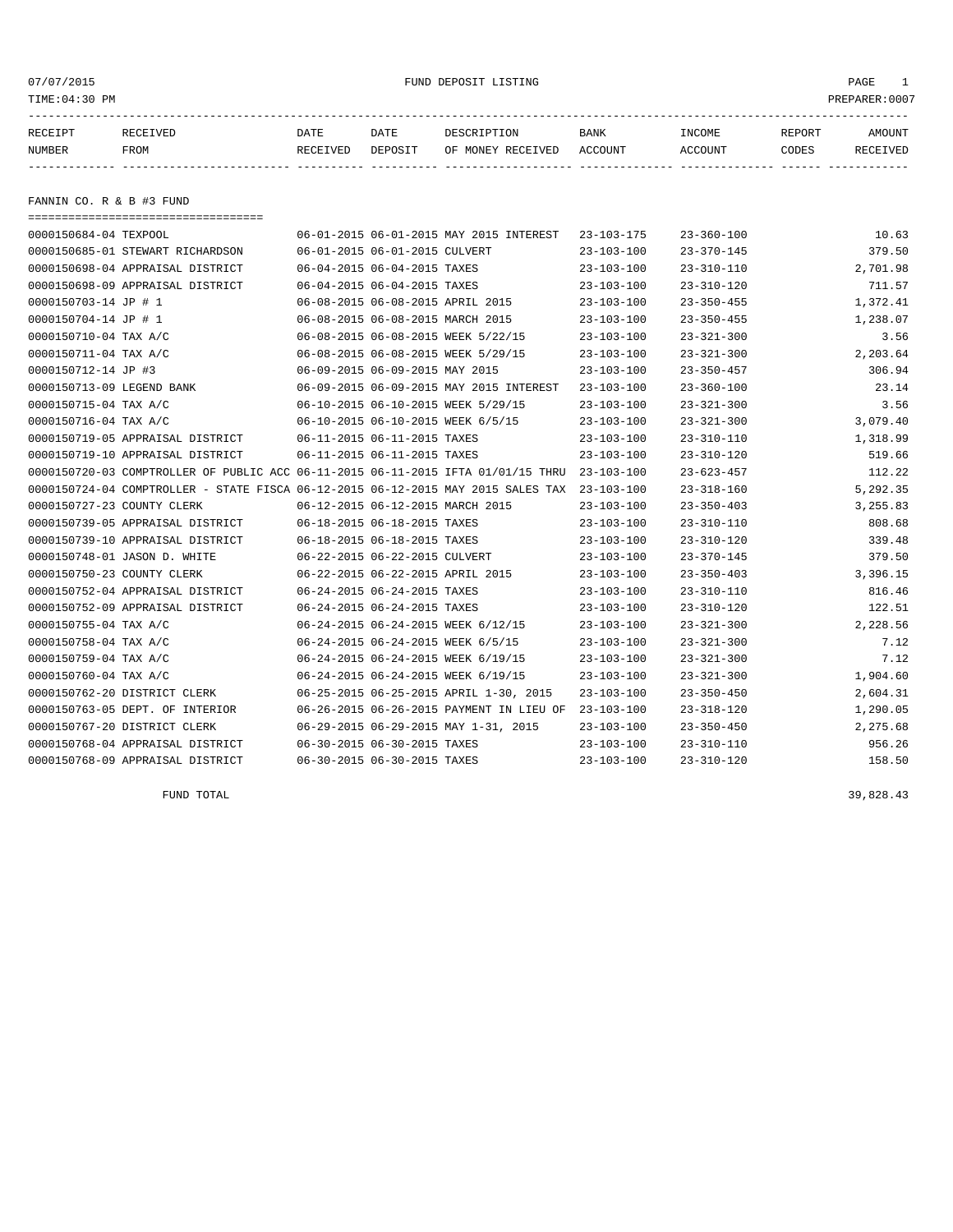07/07/2015 FUND DEPOSIT LISTING PAGE 1

| RECEIPT<br><b>RECEIVED</b>                     | DATE     | DATE                                    | DESCRIPTION                             | <b>BANK</b>      | INCOME           | REPORT | AMOUNT   |
|------------------------------------------------|----------|-----------------------------------------|-----------------------------------------|------------------|------------------|--------|----------|
| NUMBER<br>FROM                                 | RECEIVED | DEPOSIT                                 | OF MONEY RECEIVED                       | ACCOUNT          | ACCOUNT          | CODES  | RECEIVED |
|                                                |          |                                         |                                         |                  |                  |        |          |
| FANNIN CO. R & B #4 FUND                       |          |                                         |                                         |                  |                  |        |          |
| 0000150684-05 TEXPOOL                          |          |                                         | 06-01-2015 06-01-2015 MAY 2015 INTEREST | $24 - 103 - 175$ | $24 - 360 - 100$ |        | 6.00     |
| 0000150693-01 THOMAS N. JARRELL                |          | 06-03-2015 06-03-2015 TIN HORN          |                                         | $24 - 103 - 100$ | $24 - 370 - 145$ |        | 258.00   |
| 0000150698-05 APPRAISAL DISTRICT               |          | 06-04-2015 06-04-2015 TAXES             |                                         | $24 - 103 - 100$ | $24 - 310 - 110$ |        | 1,430.68 |
| $0.000150698 - 10$ $\lambda$ pprateal Dietrict |          | $06 - 04 - 2015$ $06 - 04 - 2015$ TAYES |                                         | $24 - 103 - 100$ | $24 - 310 - 120$ |        | 376.77   |

|                            | 0000150698-10 APPRAISAL DISTRICT                                                 |                                  | 06-04-2015 06-04-2015 TAXES      |                                          | $24 - 103 - 100$ | $24 - 310 - 120$ | 376.77   |
|----------------------------|----------------------------------------------------------------------------------|----------------------------------|----------------------------------|------------------------------------------|------------------|------------------|----------|
| 0000150703-15 JP # 1       |                                                                                  |                                  | 06-08-2015 06-08-2015 APRIL 2015 |                                          | $24 - 103 - 100$ | $24 - 350 - 455$ | 726.69   |
| 0000150704-15 JP # 1       |                                                                                  | 06-08-2015 06-08-2015 MARCH 2015 |                                  |                                          | $24 - 103 - 100$ | $24 - 350 - 455$ | 655.56   |
| 0000150710-05 TAX A/C      |                                                                                  |                                  |                                  | 06-08-2015 06-08-2015 WEEK 5/22/15       | $24 - 103 - 100$ | $24 - 321 - 300$ | 1.88     |
| 0000150711-05 TAX A/C      |                                                                                  |                                  |                                  | 06-08-2015 06-08-2015 WEEK 5/29/15       | $24 - 103 - 100$ | $24 - 321 - 300$ | 1,166.82 |
| 0000150712-15 JP #3        |                                                                                  | 06-09-2015 06-09-2015 MAY 2015   |                                  |                                          | $24 - 103 - 100$ | $24 - 350 - 457$ | 162.53   |
| 0000150713-10 LEGEND BANK  |                                                                                  |                                  |                                  | 06-09-2015 06-09-2015 MAY 2015 INTEREST  | $24 - 103 - 100$ | $24 - 360 - 100$ | 13.42    |
| 0000150715-05 TAX A/C      |                                                                                  |                                  |                                  | 06-10-2015 06-10-2015 WEEK 5/29/15       | $24 - 103 - 100$ | $24 - 321 - 300$ | 1.88     |
| 0000150716-05 TAX A/C      |                                                                                  |                                  |                                  | 06-10-2015 06-10-2015 WEEK 6/5/15        | $24 - 103 - 100$ | $24 - 321 - 300$ | 1,630.53 |
|                            | 0000150719-06 APPRAISAL DISTRICT                                                 | 06-11-2015 06-11-2015 TAXES      |                                  |                                          | $24 - 103 - 100$ | $24 - 310 - 110$ | 698.40   |
|                            | 0000150719-11 APPRAISAL DISTRICT                                                 |                                  | 06-11-2015 06-11-2015 TAXES      |                                          | $24 - 103 - 100$ | $24 - 310 - 120$ | 275.16   |
|                            | 0000150720-04 COMPTROLLER OF PUBLIC ACC 06-11-2015 06-11-2015 IFTA 01/01/15 THRU |                                  |                                  |                                          | $24 - 103 - 100$ | $24 - 624 - 457$ | 56.11    |
|                            | 0000150724-05 COMPTROLLER - STATE FISCA 06-12-2015 06-12-2015 MAY 2015 SALES TAX |                                  |                                  |                                          | $24 - 103 - 100$ | $24 - 318 - 160$ | 2,802.27 |
| 0000150727-24 COUNTY CLERK |                                                                                  |                                  | 06-12-2015 06-12-2015 MARCH 2015 |                                          | $24 - 103 - 100$ | $24 - 350 - 403$ | 1,723.95 |
|                            | 0000150739-06 APPRAISAL DISTRICT                                                 |                                  | 06-18-2015 06-18-2015 TAXES      |                                          | $24 - 103 - 100$ | $24 - 310 - 110$ | 428.19   |
|                            | 0000150739-11 APPRAISAL DISTRICT                                                 |                                  | 06-18-2015 06-18-2015 TAXES      |                                          | $24 - 103 - 100$ | $24 - 310 - 120$ | 179.75   |
| 0000150750-24 COUNTY CLERK |                                                                                  |                                  | 06-22-2015 06-22-2015 APRIL 2015 |                                          | $24 - 103 - 100$ | $24 - 350 - 403$ | 1,798.25 |
|                            | 0000150752-05 APPRAISAL DISTRICT                                                 |                                  | 06-24-2015 06-24-2015 TAXES      |                                          | $24 - 103 - 100$ | $24 - 310 - 110$ | 432.31   |
|                            | 0000150752-10 APPRAISAL DISTRICT                                                 |                                  | 06-24-2015 06-24-2015 TAXES      |                                          | $24 - 103 - 100$ | $24 - 310 - 120$ | 64.87    |
| 0000150755-05 TAX A/C      |                                                                                  |                                  |                                  | 06-24-2015 06-24-2015 WEEK 6/12/15       | $24 - 103 - 100$ | $24 - 321 - 300$ | 1,180.01 |
| 0000150758-05 TAX A/C      |                                                                                  |                                  |                                  | 06-24-2015 06-24-2015 WEEK 6/5/15        | $24 - 103 - 100$ | $24 - 321 - 300$ | 3.77     |
| 0000150759-05 TAX A/C      |                                                                                  |                                  |                                  | 06-24-2015 06-24-2015 WEEK 6/19/15       | $24 - 103 - 100$ | $24 - 321 - 300$ | 3.77     |
| 0000150760-05 TAX A/C      |                                                                                  |                                  |                                  | 06-24-2015 06-24-2015 WEEK 6/19/15       | $24 - 103 - 100$ | $24 - 321 - 300$ | 1,008.47 |
|                            | 0000150762-21 DISTRICT CLERK                                                     |                                  |                                  | 06-25-2015 06-25-2015 APRIL 1-30, 2015   | $24 - 103 - 100$ | $24 - 350 - 450$ | 1,378.97 |
|                            | 0000150763-06 DEPT. OF INTERIOR                                                  |                                  |                                  | 06-26-2015 06-26-2015 PAYMENT IN LIEU OF | $24 - 103 - 100$ | $24 - 318 - 120$ | 683.08   |
|                            | 0000150767-21 DISTRICT CLERK                                                     |                                  |                                  | 06-29-2015 06-29-2015 MAY 1-31, 2015     | $24 - 103 - 100$ | $24 - 350 - 450$ | 1,204.96 |
|                            | 0000150768-05 APPRAISAL DISTRICT                                                 |                                  | 06-30-2015 06-30-2015 TAXES      |                                          | $24 - 103 - 100$ | $24 - 310 - 110$ | 506.34   |
|                            | 0000150768-10 APPRAISAL DISTRICT                                                 |                                  | 06-30-2015 06-30-2015 TAXES      |                                          | $24 - 103 - 100$ | $24 - 310 - 120$ | 83.92    |
|                            |                                                                                  |                                  |                                  |                                          |                  |                  |          |

FUND TOTAL 20,943.31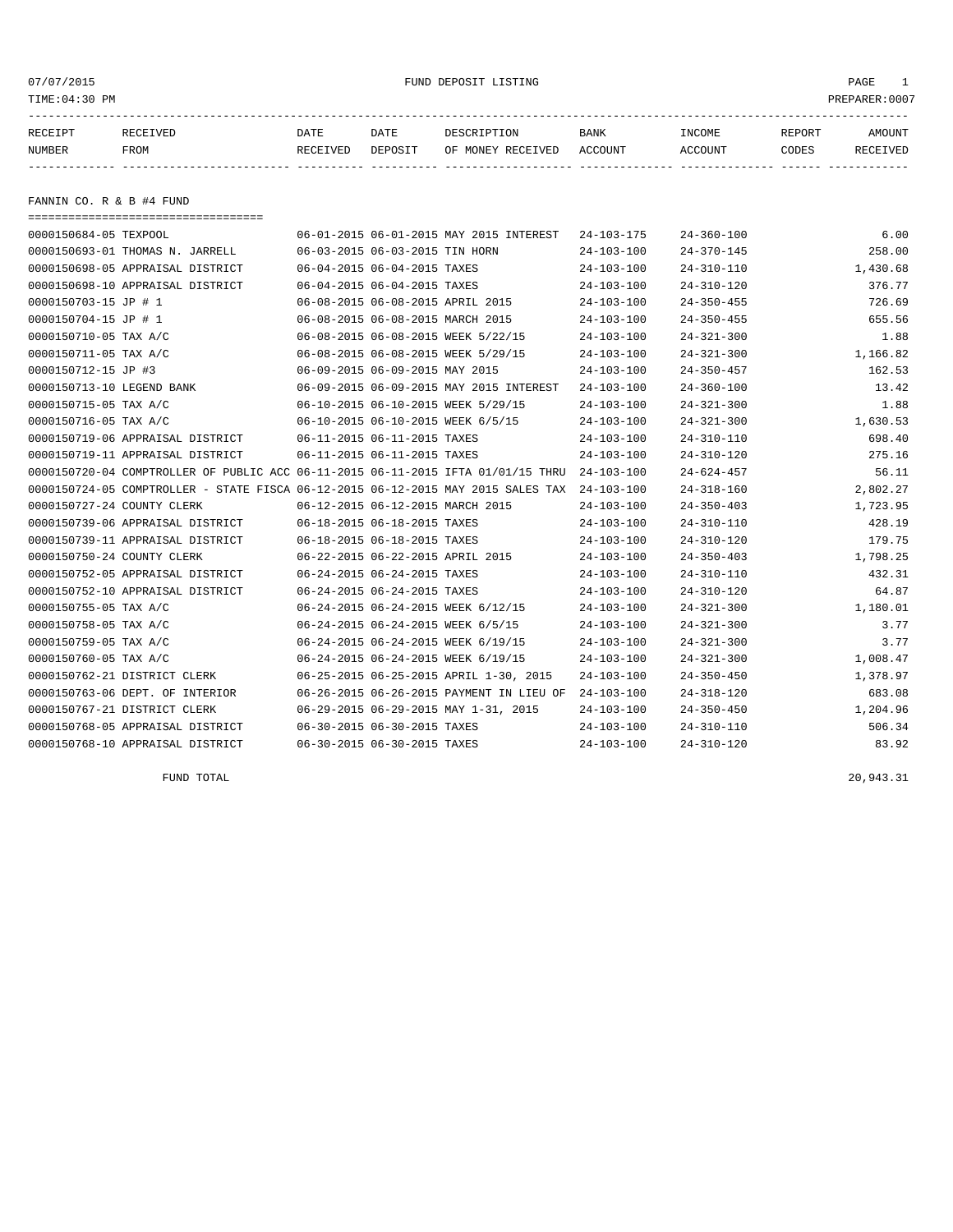TIME:04:30 PM PREPARER:0007

| RECEIPT | RECEIVED | DATE     | DATE    | DESCRIPTION       | <b>BANK</b> | INCOME  | REPORT | AMOUNT   |
|---------|----------|----------|---------|-------------------|-------------|---------|--------|----------|
| NUMBER  | FROM     | RECEIVED | DEPOSIT | OF MONEY RECEIVED | ACCOUNT     | ACCOUNT | CODES  | RECEIVED |
|         |          |          |         |                   |             |         |        |          |

# J.P.#1 JUST.CT.TECHNOLOGY

| 0000150703-11 JP # 1      | 06-08-2015 06-08-2015 APRIL 2015        | $26 - 103 - 100$ | $26 - 370 - 455$ | 293.53 |
|---------------------------|-----------------------------------------|------------------|------------------|--------|
| 0000150704-11 JP # 1      | 06-08-2015 06-08-2015 MARCH 2015        | $26 - 103 - 100$ | $26 - 370 - 455$ | 269.26 |
| 0000150713-11 LEGEND BANK | 06-09-2015 06-09-2015 MAY 2015 INTEREST | 26-103-100       | $26 - 360 - 100$ | 2.67   |

FUND TOTAL 565.46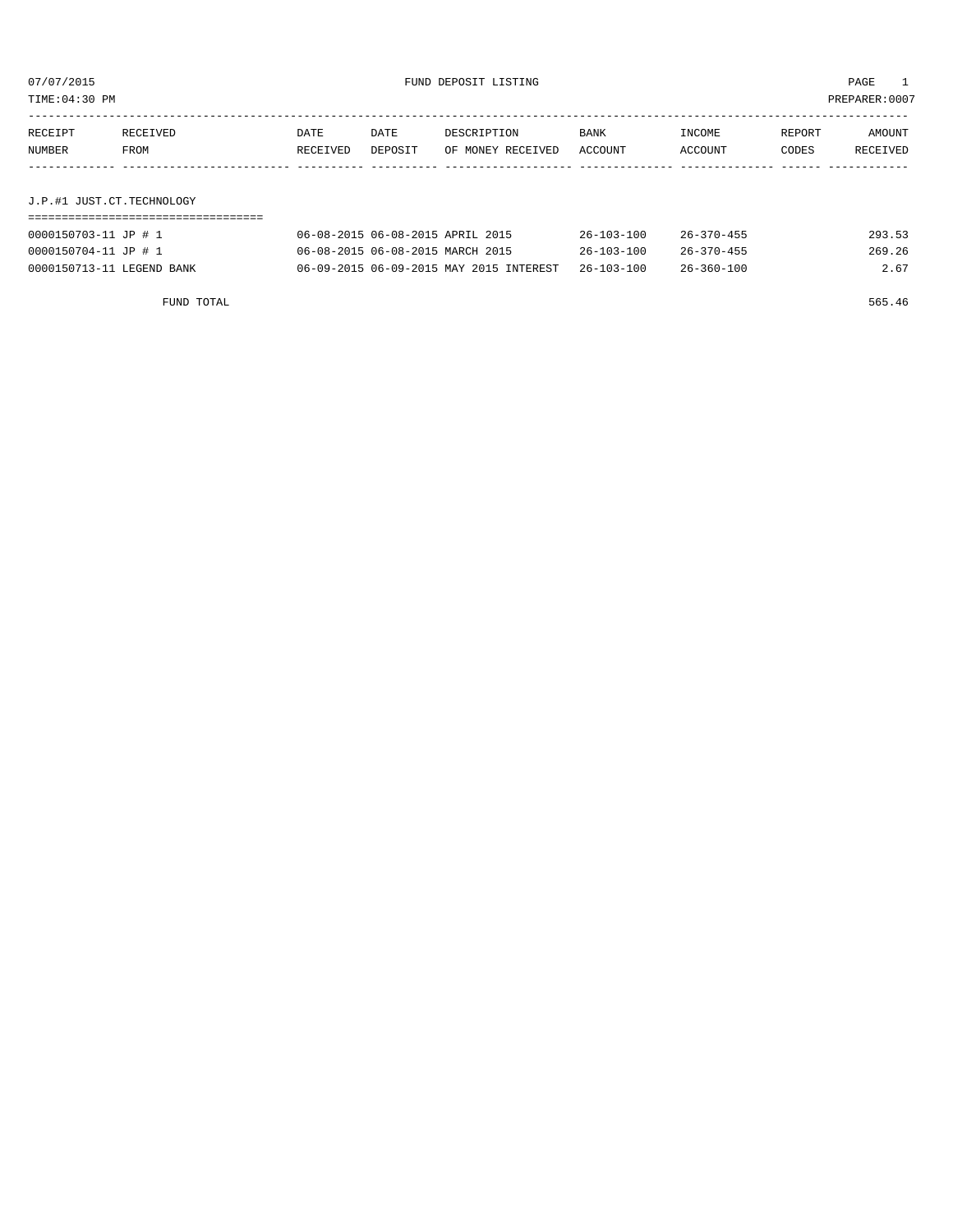TIME:04:30 PM PREPARER:0007

| INCOME<br>AMOUNT<br>REPORT   |
|------------------------------|
| ACCOUNT<br>CODES<br>RECEIVED |
|                              |
|                              |

J.P.#2 JUST.CT.TECHNOLOGY

===================================

| 0000150713-12 LEGEND BANK |  | 06-09-2015 06-09-2015 MAY 2015 INTEREST 27-103-100 | 27-360-100 | 0.54 |
|---------------------------|--|----------------------------------------------------|------------|------|
|                           |  |                                                    |            |      |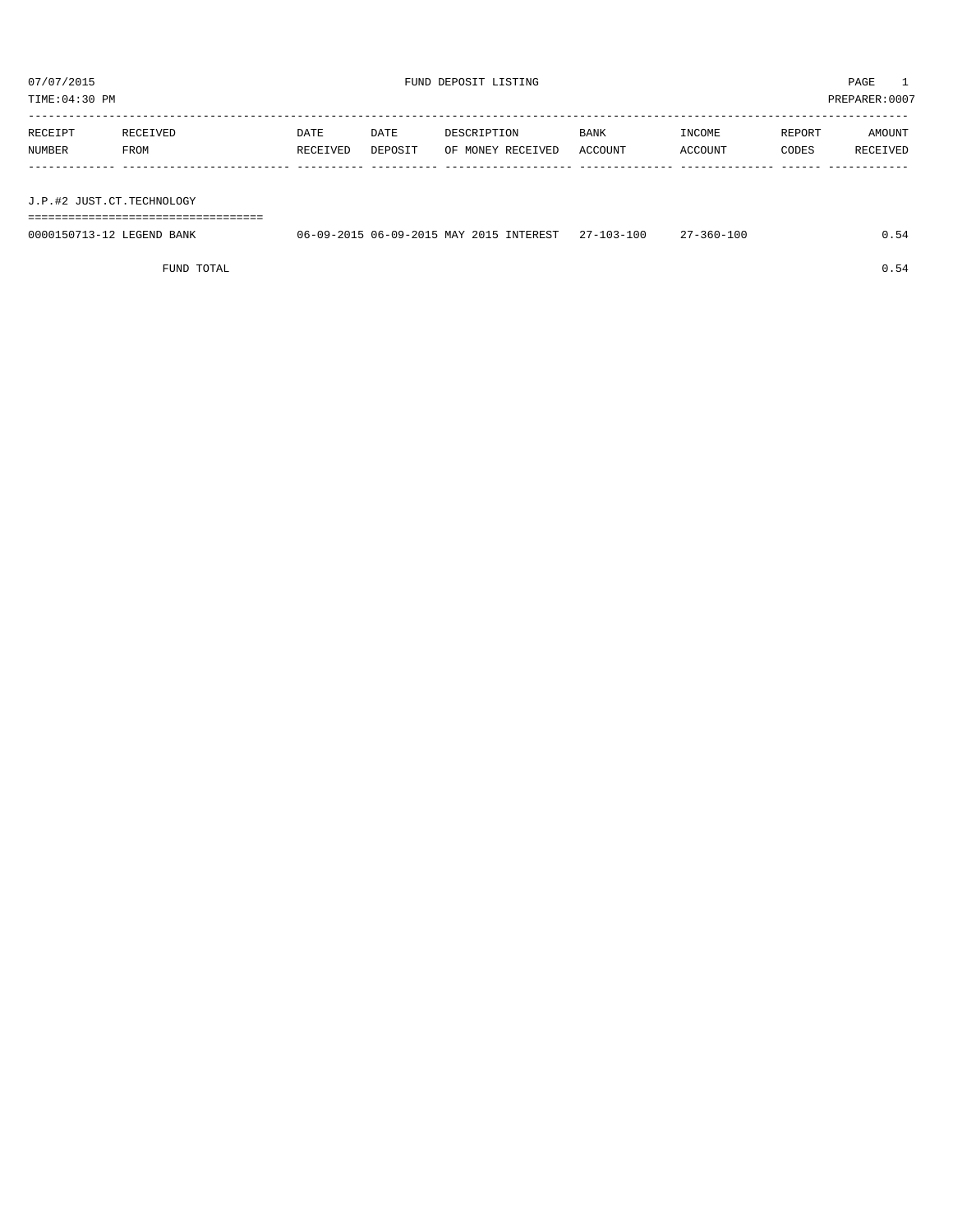| TIME:04:30 PM<br>PREPARER: 0007 |                               |                  |                                |                                  |                 |                   |                 |                    |
|---------------------------------|-------------------------------|------------------|--------------------------------|----------------------------------|-----------------|-------------------|-----------------|--------------------|
| RECEIPT<br>NUMBER               | RECEIVED<br>FROM              | DATE<br>RECEIVED | DATE<br>DEPOSIT                | DESCRIPTION<br>OF MONEY RECEIVED | BANK<br>ACCOUNT | INCOME<br>ACCOUNT | REPORT<br>CODES | AMOUNT<br>RECEIVED |
| J.P.#3 JUST.CT.TECHNOLOGY       |                               |                  |                                |                                  |                 |                   |                 |                    |
|                                 | ============================= |                  |                                |                                  |                 |                   |                 |                    |
| 0000150712-11 JP #3             |                               |                  | 06-09-2015 06-09-2015 MAY 2015 |                                  | 28-103-100      | $28 - 370 - 456$  |                 | 88.00              |

| 0000150713-13 LEGEND BANK | 06-09-2015 06-09-2015 MAY 2015 INTEREST 28-103-100 | $28 - 360 - 100$ | 0.24  |
|---------------------------|----------------------------------------------------|------------------|-------|
|                           |                                                    |                  |       |
| FUND TOTAL                |                                                    |                  | 88.24 |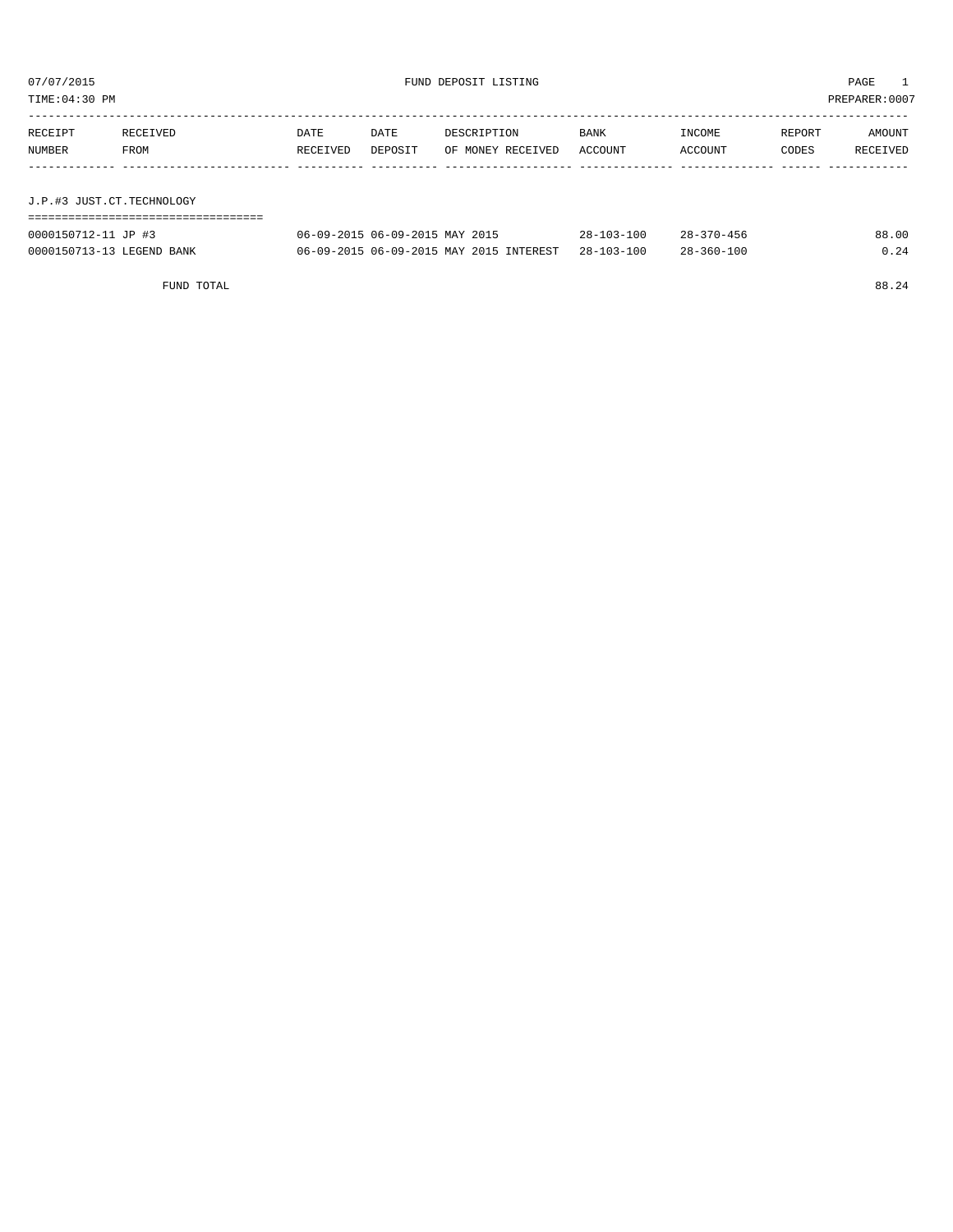or of the set of the set of the set of the set of the set of the set of the set of the set of the set of the set of the set of the set of the set of the set of the set of the set of the set of the set of the set of the set

| RECEIPT | <b>RECEIVED</b> | DATE     | DATE    | DESCRIPTION       | BANK    | INCOME  | REPORT | AMOUNT          |
|---------|-----------------|----------|---------|-------------------|---------|---------|--------|-----------------|
| NUMBER  | FROM            | RECEIVED | DEPOSIT | OF MONEY RECEIVED | ACCOUNT | ACCOUNT | CODES  | <b>RECEIVED</b> |
|         |                 |          |         |                   |         |         |        |                 |

DISTRICT CT.RECORDS ARCHIVE

| 0000150713-14 LEGEND BANK    | 06-09-2015 06-09-2015 MAY 2015 INTEREST | $34 - 103 - 100$ | 34-360-100       | 0.89   |
|------------------------------|-----------------------------------------|------------------|------------------|--------|
| 0000150762-16 DISTRICT CLERK | 06-25-2015 06-25-2015 APRIL 1-30, 2015  | $34 - 103 - 100$ | $34 - 370 - 450$ | 255.11 |
| 0000150767-16 DISTRICT CLERK | 06-29-2015 06-29-2015 MAY 1-31, 2015    | $34 - 103 - 100$ | $34 - 370 - 450$ | 363.84 |

FUND TOTAL 619.84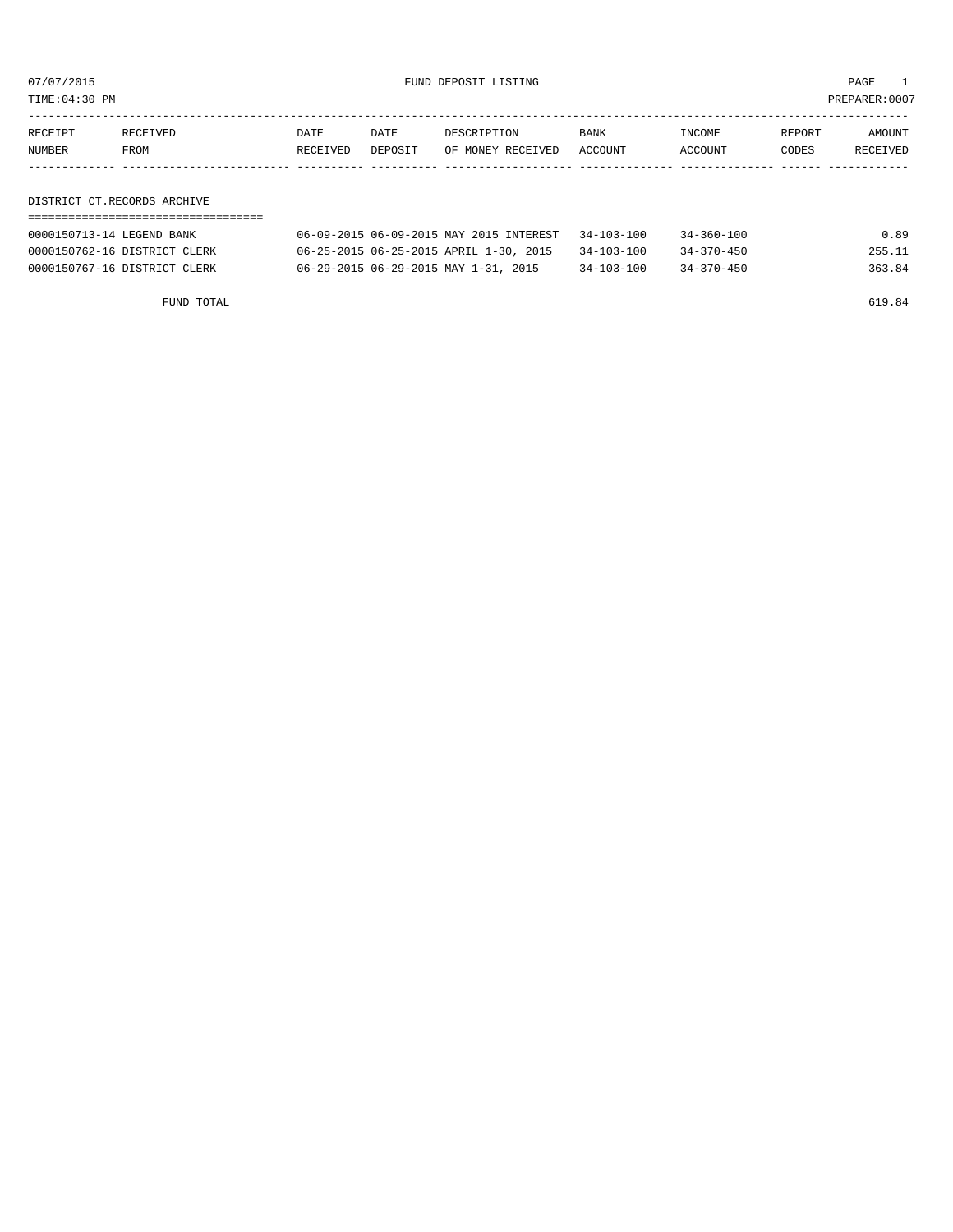07/07/2015 FUND DEPOSIT LISTING PAGE 1

| RECEIPT | RECEIVED | DATE     | DATE    | DESCRIPTION       | <b>BANK</b> | <b>TNCOME</b>  | REPORT | <b>AMOUNT</b> |
|---------|----------|----------|---------|-------------------|-------------|----------------|--------|---------------|
| NUMBER  | FROM     | RECEIVED | DEPOSIT | OF MONEY RECEIVED | ACCOUNT     | <b>ACCOUNT</b> | CODES  | RECEIVED      |
|         |          |          |         |                   |             |                |        |               |

#### LAW LIBRARY FUND

# =================================== 0000150713-15 LEGEND BANK 06-09-2015 06-09-2015 MAY 2015 INTEREST 35-103-100 35-360-100 6.07 0000150727-20 COUNTY CLERK 66-12-2015 06-12-2015 MARCH 2015 35-103-100 35-340-403 596.53 0000150750-20 COUNTY CLERK 06-22-2015 06-22-2015 APRIL 2015 35-103-100 35-340-403 480.60 0000150762-17 DISTRICT CLERK 06-25-2015 06-25-2015 APRIL 1-30, 2015 35-103-100 35-340-450 630.26 0000150767-17 DISTRICT CLERK 06-29-2015 06-29-2015 MAY 1-31, 2015 35-103-100 35-340-450 945.00

FUND TOTAL 2,658.46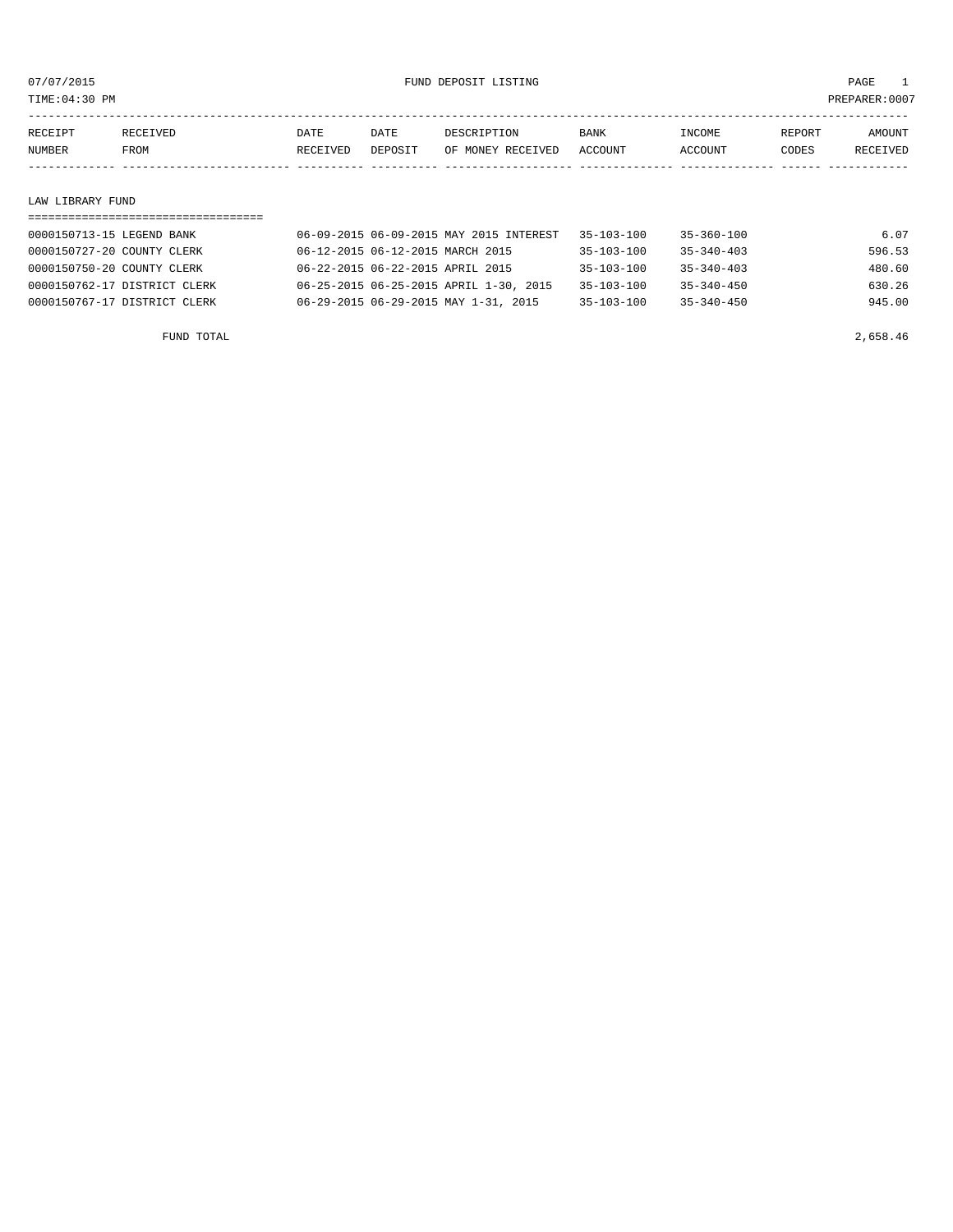### or of the set of the set of the set of the set of the set of the set of the set of the set of the set of the set of the set of the set of the set of the set of the set of the set of the set of the set of the set of the set

| RECEIPT | <b>RECEIVED</b> | DATE     | DATE    | DESCRIPTION       | <b>BANK</b> | INCOME  | REPORT | AMOUNT   |
|---------|-----------------|----------|---------|-------------------|-------------|---------|--------|----------|
| NUMBER  | FROM            | RECEIVED | DEPOSIT | OF MONEY RECEIVED | ACCOUNT     | ACCOUNT | CODES  | RECEIVED |
|         |                 |          |         |                   |             |         |        |          |

D.A. FEE ACCOUNT FUND

| ===================================                                      |  |                                                      |                  |                  |        |  |  |  |  |
|--------------------------------------------------------------------------|--|------------------------------------------------------|------------------|------------------|--------|--|--|--|--|
| 0000150688-01 DISTRICT ATTORNEY TRUST F 06-01-2015 06-01-2015 CHECK FEES |  |                                                      | $36 - 103 - 136$ | $36 - 340 - 475$ | 168.55 |  |  |  |  |
| 0000150713-22 LEGEND BANK                                                |  | 06-09-2015 06-09-2015 MAY 2015 INTEREST              | $36 - 103 - 136$ | $36 - 360 - 100$ | 0.04   |  |  |  |  |
| 0000150713-23 LEGEND BANK                                                |  | 06-09-2015 06-09-2015 MAY 2015 INTEREST              | $36 - 103 - 236$ | $36 - 360 - 236$ | 0.07   |  |  |  |  |
| 0000150722-01 FANNIN COUNTY CSCD                                         |  | 06-12-2015 06-12-2015 BLOOD DRAWS                    | 36-103-136       | 36-370-130       | 214.10 |  |  |  |  |
| 0000150730-01 COUNTY CLERK                                               |  | 06-15-2015 06-15-2015 BLOOD DRAW - DANNY             | $36 - 103 - 136$ | $36 - 370 - 130$ | 40.00  |  |  |  |  |
| 0000150761-02 TEXAS COMPTROLLER                                          |  | 06-24-2015 06-24-2015 REIMBURSEMENT - WIT 36-103-136 |                  | $36 - 477 - 490$ | 25.00  |  |  |  |  |
|                                                                          |  |                                                      |                  |                  |        |  |  |  |  |

FUND TOTAL 447.76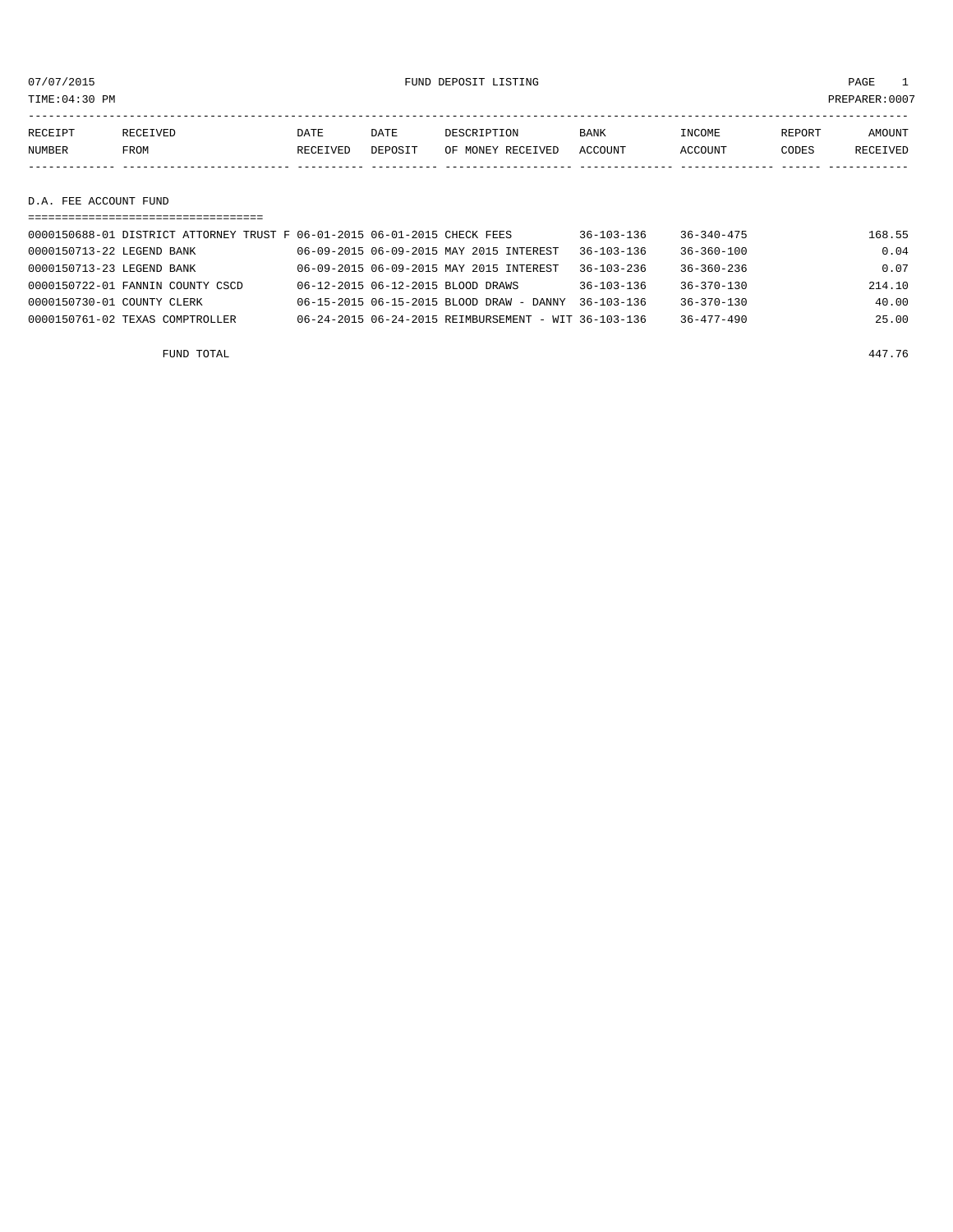TIME:04:30 PM PREPARER:0007

| RECEIPT | RECEIVED | DATE     | DATE    | DESCRIPTION       | <b>BANK</b> | <b>INCOME</b> | <b>REPORT</b> | AMOUNT          |
|---------|----------|----------|---------|-------------------|-------------|---------------|---------------|-----------------|
| NUMBER  | FROM     | RECEIVED | DEPOSIT | OF MONEY RECEIVED | ACCOUNT     | CCOUNT        | CODES         | <b>RECEIVED</b> |
|         |          |          |         |                   |             |               |               |                 |

#### CONTRABAND SEIZURE

===================================

| 0000150713-24 LEGEND BANK | 06-09-2015 06-09-2015 MAY 2015 INTEREST | $37 - 103 - 137$ | /-360-100 |  |
|---------------------------|-----------------------------------------|------------------|-----------|--|
|                           |                                         |                  |           |  |
|                           |                                         |                  |           |  |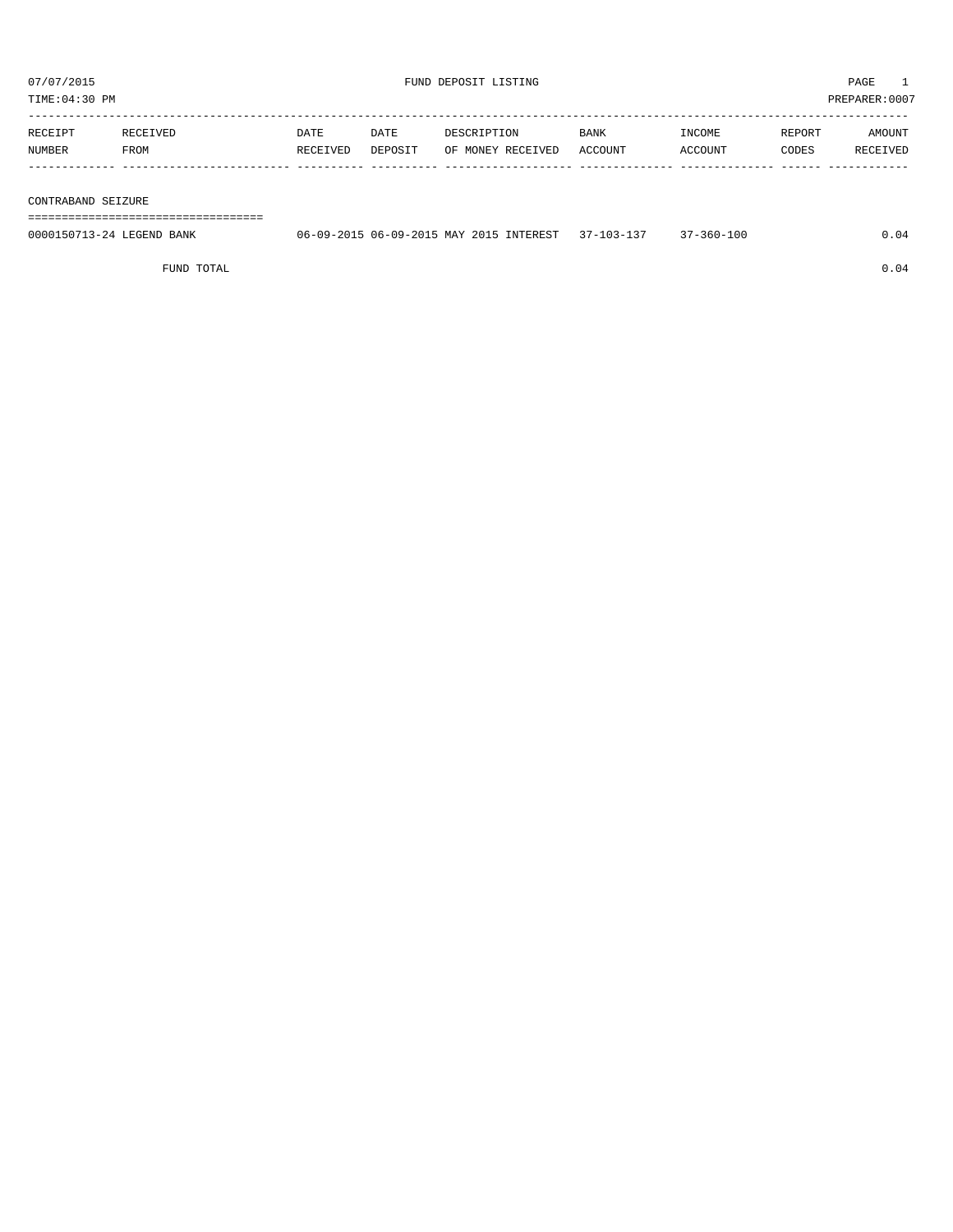07/07/2015 FUND DEPOSIT LISTING PAGE 1

TIME:04:30 PM PREPARER:0007

| RECEIPT | RECEIVED | DATE     | DATE    | DESCRIPTION       | <b>BANK</b> | INCOME  | REPORT | AMOUNT   |
|---------|----------|----------|---------|-------------------|-------------|---------|--------|----------|
| NUMBER  | FROM     | RECEIVED | DEPOSIT | OF MONEY RECEIVED | ACCOUNT     | ACCOUNT | CODES  | RECEIVED |
|         |          |          |         |                   |             |         |        |          |
|         |          |          |         |                   |             |         |        |          |

#### IHC CO-OP GIN

| 0000150684-06 TEXPOOL     | 06-01-2015 06-01-2015 MAY 2015 INTEREST 38-103-175 | $38 - 360 - 100$ | 0.93 |
|---------------------------|----------------------------------------------------|------------------|------|
| 0000150713-16 LEGEND BANK | 06-09-2015 06-09-2015 MAY 2015 INTEREST 38-103-100 | $38 - 360 - 100$ | 0.03 |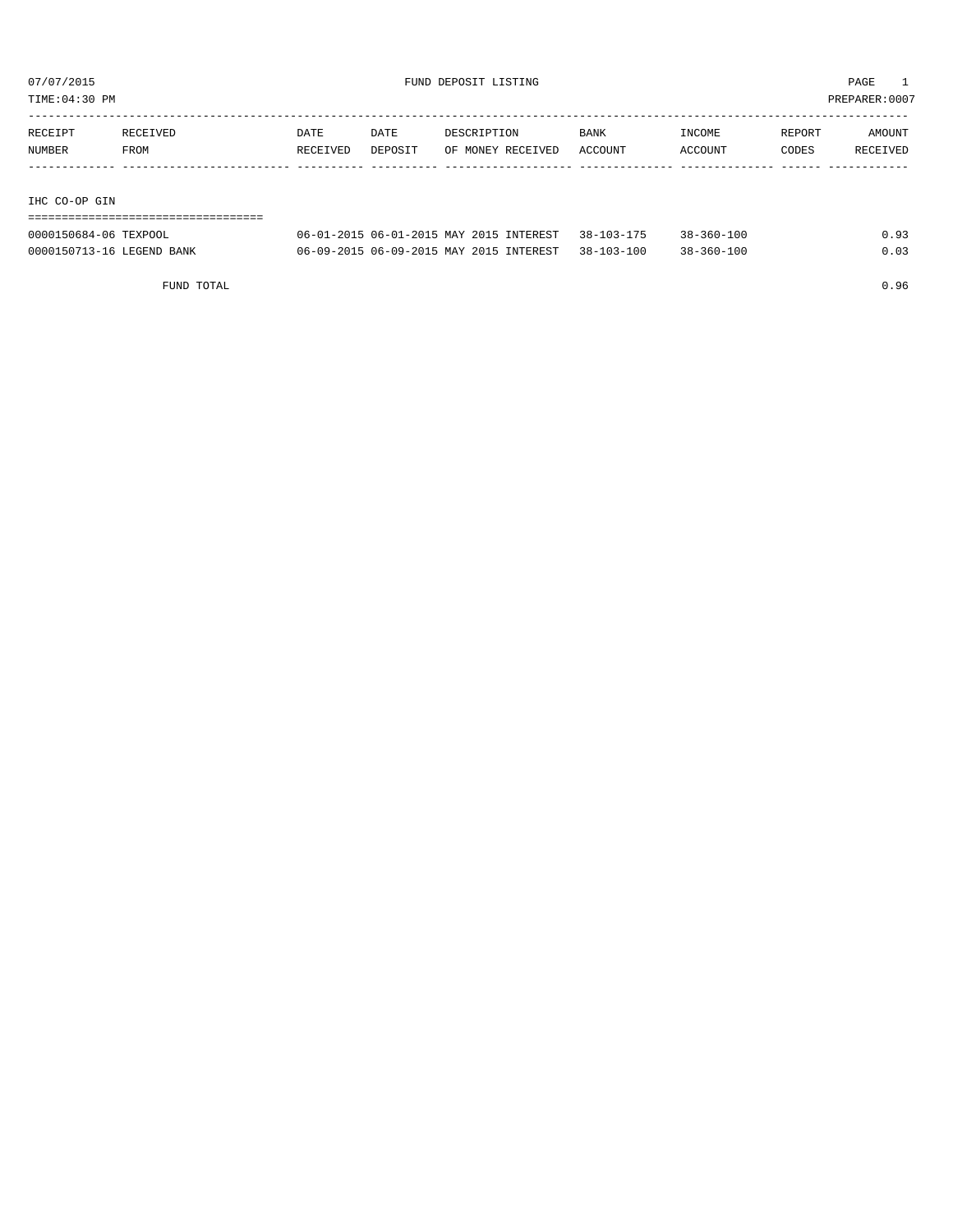TIME:04:30 PM PREPARER:0007

| RECEIPT         | RECEIVED | DATE     | DATE    | DESCRIPTION       | BANK    | INCOME  | REPORT | AMOUNT   |
|-----------------|----------|----------|---------|-------------------|---------|---------|--------|----------|
| NUMBER          | FROM     | RECEIVED | DEPOSIT | OF MONEY RECEIVED | ACCOUNT | ACCOUNT | CODES  | RECEIVED |
|                 |          |          |         |                   |         |         |        |          |
|                 |          |          |         |                   |         |         |        |          |
| IHC B.R. COOPER |          |          |         |                   |         |         |        |          |

| ================================= |                                                    |                  |      |
|-----------------------------------|----------------------------------------------------|------------------|------|
| 0000150684-07 TEXPOOL             | 06-01-2015 06-01-2015 MAY 2015 INTEREST 39-103-175 | $39 - 360 - 100$ | 0.31 |
| 0000150713-17 LEGEND BANK         | 06-09-2015 06-09-2015 MAY 2015 INTEREST 39-103-100 | $39 - 360 - 100$ | 0.61 |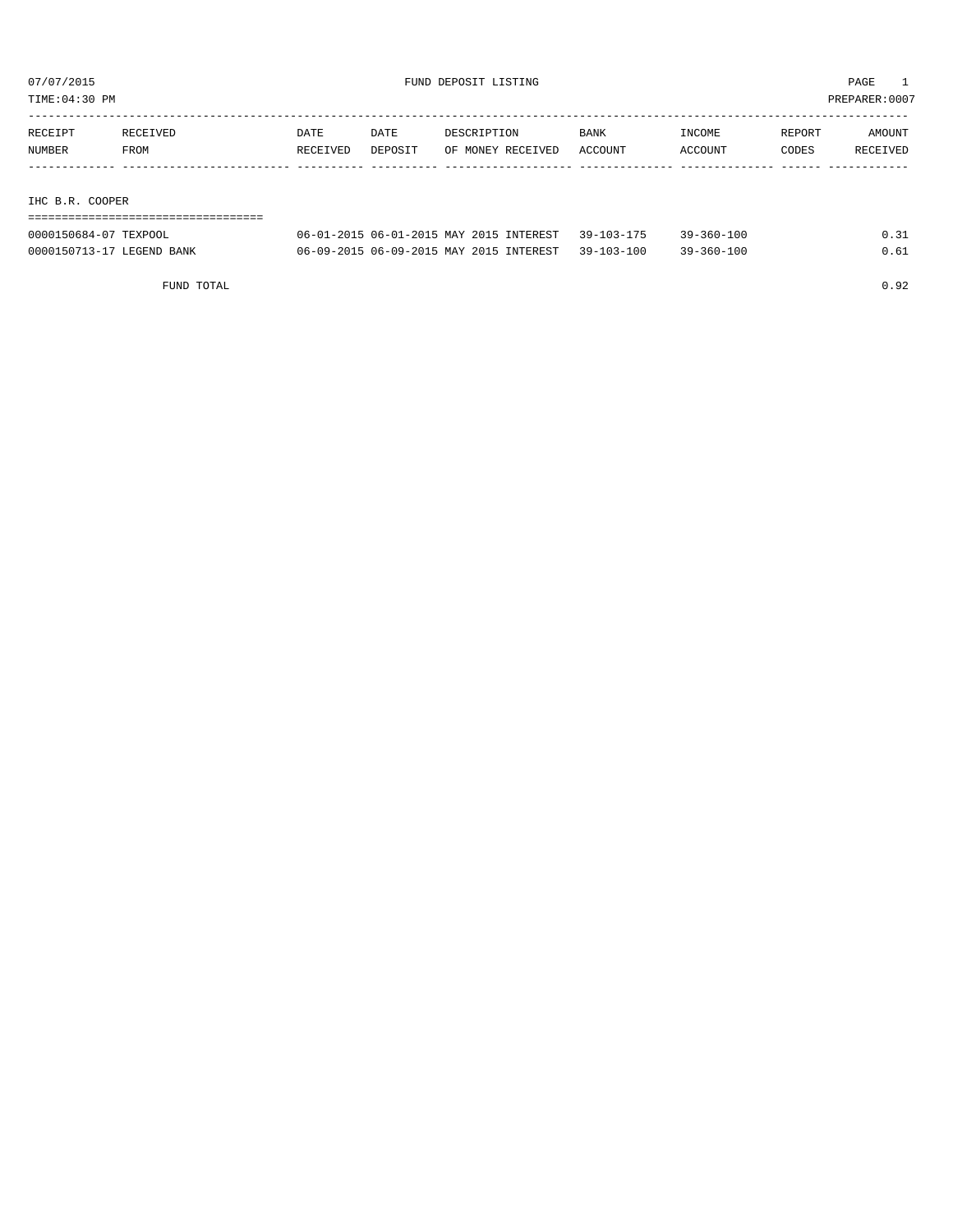TIME:04:30 PM PREPARER:0007

| RECEIPT | RECEIVED                        | DATE     | DATE    | DESCRIPTION       | BANK    | INCOME  | REPORT | AMOUNT   |  |  |
|---------|---------------------------------|----------|---------|-------------------|---------|---------|--------|----------|--|--|
| NUMBER  | FROM                            | RECEIVED | DEPOSIT | OF MONEY RECEIVED | ACCOUNT | ACCOUNT | CODES  | RECEIVED |  |  |
|         |                                 |          |         |                   |         |         |        |          |  |  |
|         |                                 |          |         |                   |         |         |        |          |  |  |
|         | SAFE ROOM REIMBURSEMENT PROGRAM |          |         |                   |         |         |        |          |  |  |

===================================

| 0000150686-01 TEXAS DEPT. OF PUBLIC SAF 06-01-2015 06-01-2015 5 SAFE ROOMS |  |  |  | $46 - 103 - 100$ | $46 - 330 - 475$ | 13,923.00 |
|----------------------------------------------------------------------------|--|--|--|------------------|------------------|-----------|
| 0000150686-02 TEXAS DEPT. OF PUBLIC SAF 06-01-2015 06-01-2015 5 safe rooms |  |  |  | $46 - 103 - 100$ | 46-330-476       | 500.00    |

FUND TOTAL 14,423.00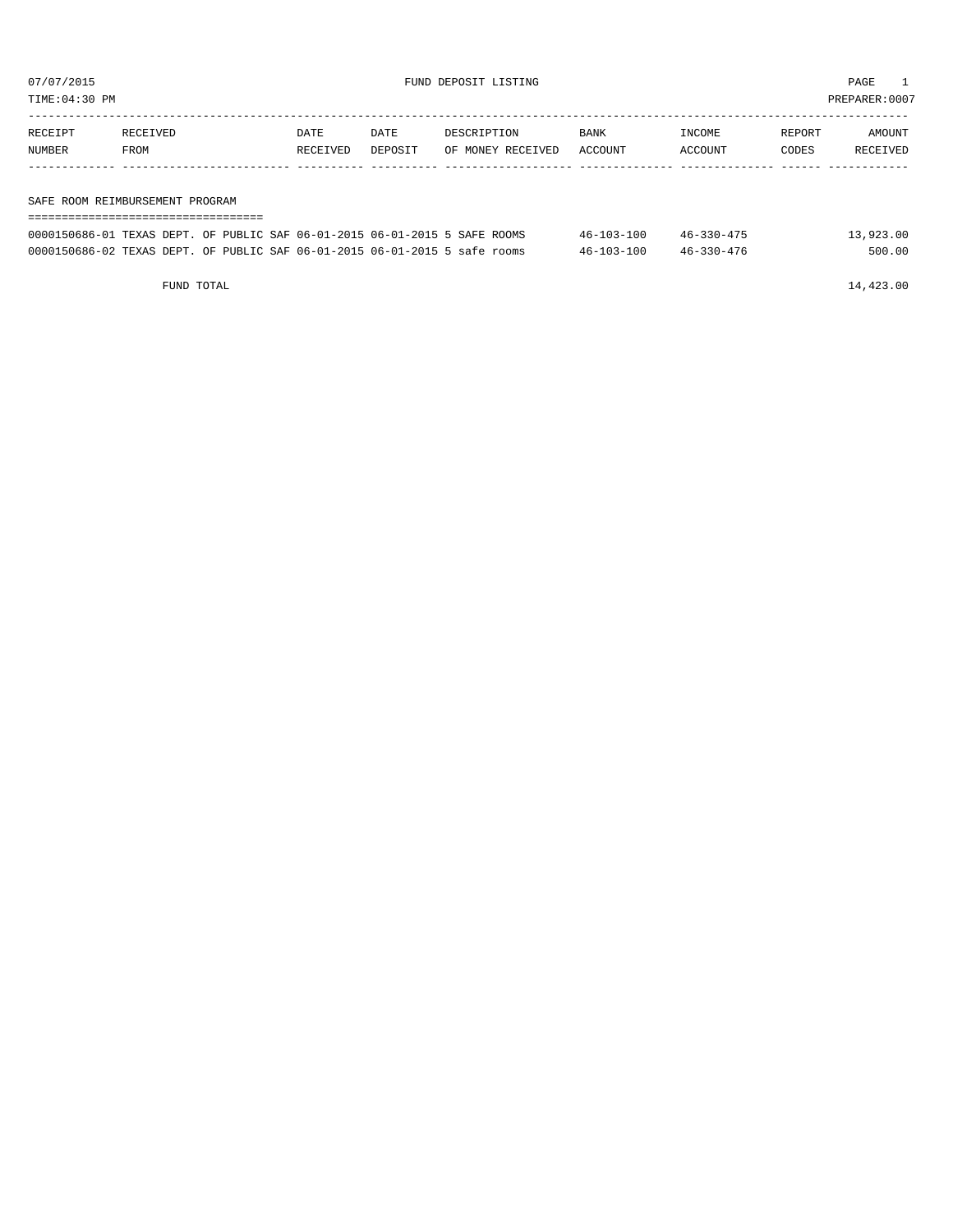or of the set of the set of the set of the set of the set of the set of the set of the set of the set of the set of the set of the set of the set of the set of the set of the set of the set of the set of the set of the set

| RECEIPT | <b>RECEIVED</b> | DATE     | DATE    | DESCRIPTION       | <b>BANK</b> | INCOME         | REPORT | AMOUNT          |
|---------|-----------------|----------|---------|-------------------|-------------|----------------|--------|-----------------|
| NUMBER  | FROM            | RECEIVED | DEPOSIT | OF MONEY RECEIVED | ACCOUNT     | <b>ACCOUNT</b> | CODES  | <b>RECEIVED</b> |
|         |                 |          |         |                   |             |                |        |                 |

#### ELECTION EQUIPMENT FUND

| ==================================== |                                                          |                  |          |
|--------------------------------------|----------------------------------------------------------|------------------|----------|
| 0000150695-03 SAVOY ISD              | 06-04-2015 06-04-2015 MAY 9, 2015 EARLY A 48-103-100     | $48 - 340 - 484$ | 875.00   |
| 0000150696-03 CITY OF BONHAM         | 06-04-2015 06-04-2015 MAY 9, 2015 EARLY A 48-103-100     | $48 - 340 - 484$ | 525.00   |
| 0000150697-03 HONEY GROVE ISD        | 06-04-2015 06-04-2015 MAY 9, 2015 EARLY A 48-103-100     | $48 - 340 - 484$ | 437.50   |
| 0000150731-03 CITY OF ECTOR          | $06-15-2015$ $06-15-2015$ MAY 9, 2015 - EARLY 48-103-100 | $48 - 340 - 484$ | 875.00   |
| 0000150732-03 CITY OF HONEY GROVE    | $06-15-2015$ $06-15-2015$ MAY 9, 2015 - EARLY 48-103-100 | $48 - 340 - 484$ | 437.50   |
| 0000150733-03 CITY OF LEONARD        | 06-15-2015 06-15-2015 MAY 9, 2015 - EARLY 48-103-100     | $48 - 340 - 484$ | 1,050.00 |
| 0000150734-03 BONHAM ISD             | $06-15-2015$ $06-15-2015$ MAY 9, 2015 - EARLY 48-103-100 | $48 - 340 - 484$ | 525.00   |

FUND TOTAL 4,725.00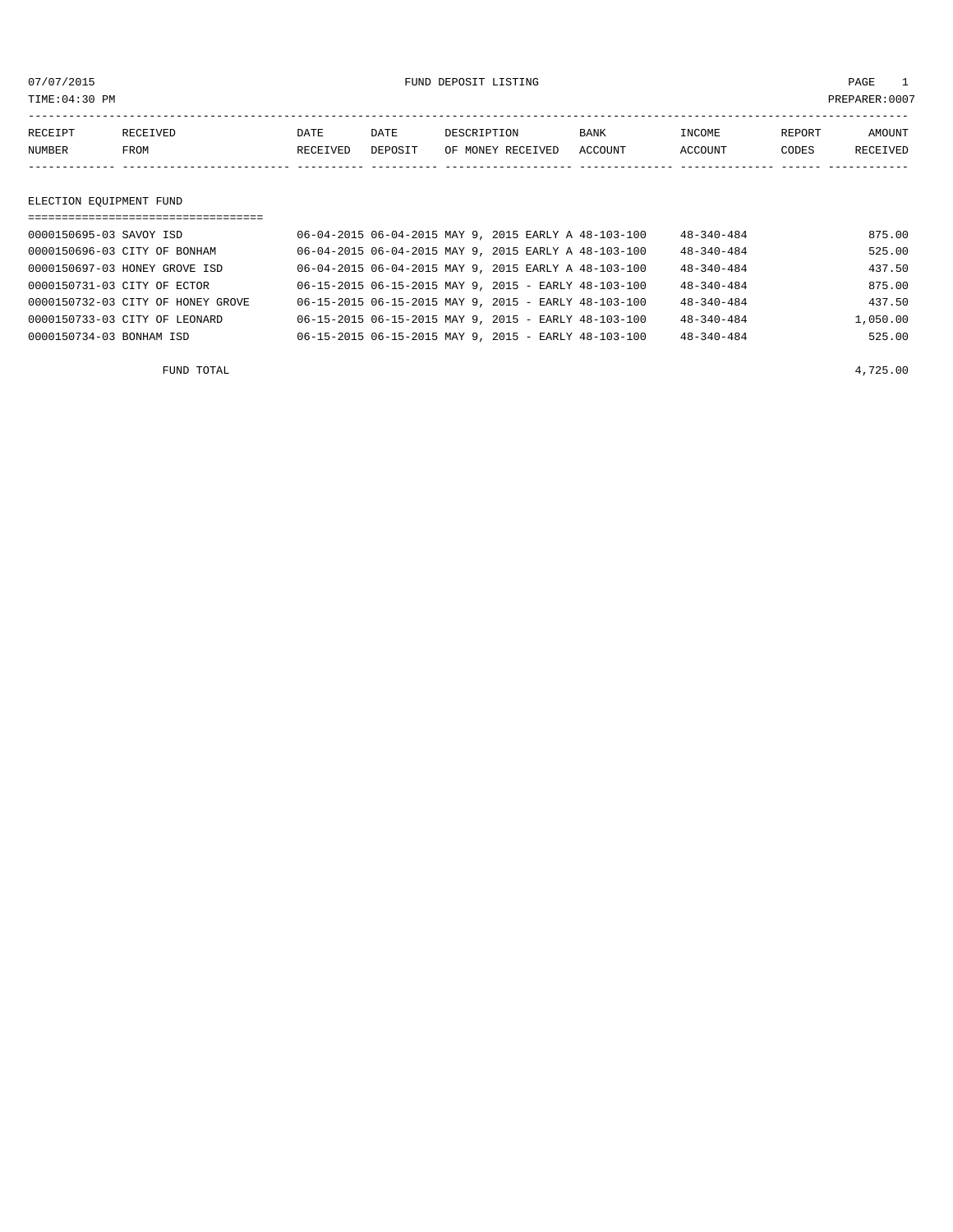07/07/2015 FUND DEPOSIT LISTING PAGE 1

TIME:04:30 PM PREPARER:0007

| RECEIPT | RECEIVED | DATE     | DATE    | DESCRIPTION               | <b>BANK</b> | INCOME  | REPORT | AMOUNT   |
|---------|----------|----------|---------|---------------------------|-------------|---------|--------|----------|
| NUMBER  | FROM     | RECEIVED | DEPOSIT | OF MONEY RECEIVED ACCOUNT |             | ACCOUNT | CODES  | RECEIVED |
|         |          |          |         |                           |             |         |        |          |

# CO.& DIST.COURT TECHNOLOGY

| 0000150727-25 COUNTY CLERK   | 06-12-2015 06-12-2015 MARCH 2015       | $51 - 103 - 100$ | $51 - 370 - 440$ | 161.60 |
|------------------------------|----------------------------------------|------------------|------------------|--------|
| 0000150750-25 COUNTY CLERK   | 06-22-2015 06-22-2015 APRIL 2015       | $51 - 103 - 100$ | $51 - 370 - 440$ | 98.92  |
| 0000150762-22 DISTRICT CLERK | 06-25-2015 06-25-2015 APRIL 1-30, 2015 | $51 - 103 - 100$ | 51-370-440       | 51.52  |
| 0000150767-22 DISTRICT CLERK | 06-29-2015 06-29-2015 MAY 1-31, 2015   | $51 - 103 - 100$ | 51-370-440       | 58.47  |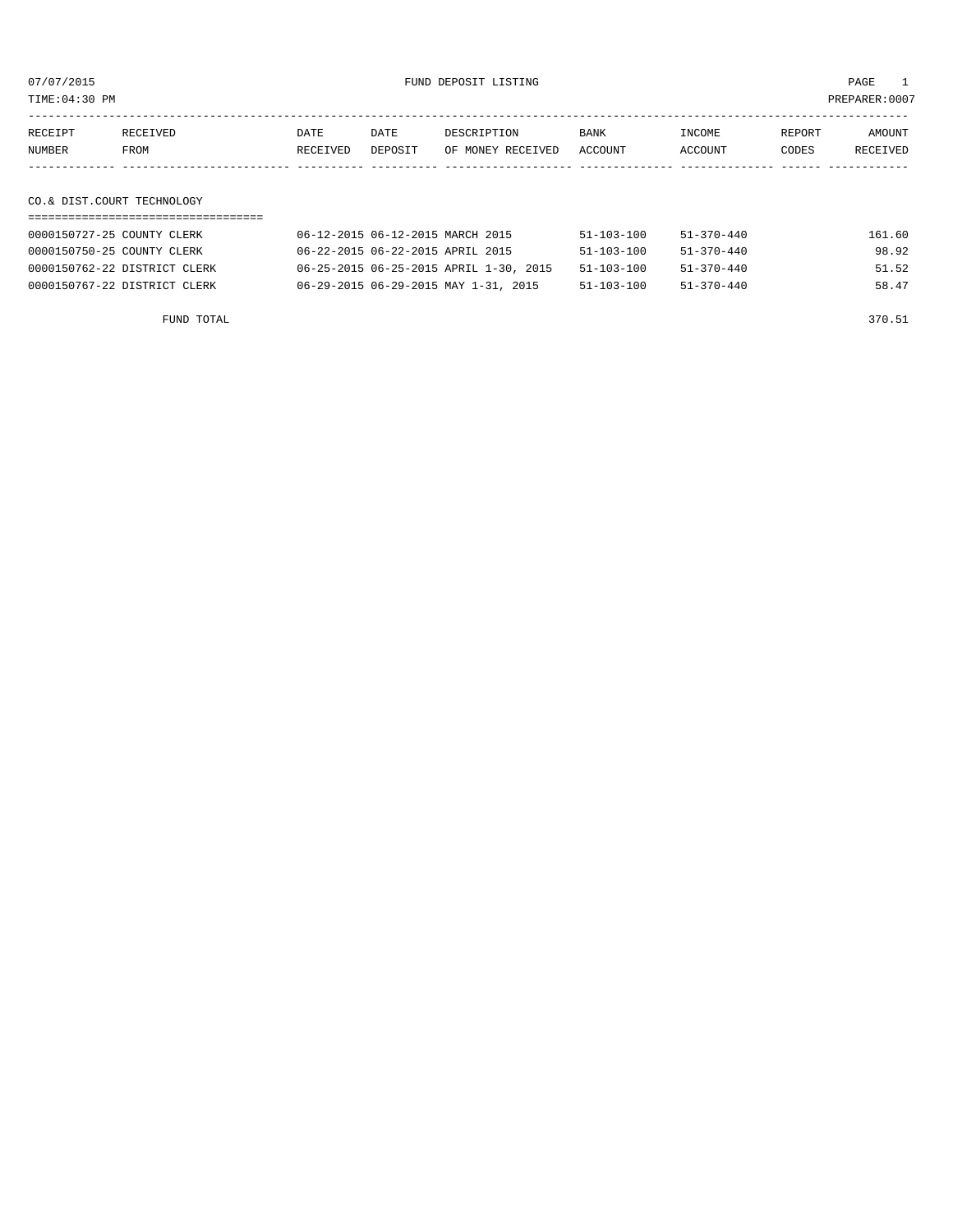or of the set of the set of the set of the set of the set of the set of the set of the set of the set of the set of the set of the set of the set of the set of the set of the set of the set of the set of the set of the set

| RECEIPT | <b>RECEIVED</b> | DATE     | DATE    | DESCRIPTION       | <b>BANK</b> | INCOME  | <b>REPORT</b> | AMOUNT          |
|---------|-----------------|----------|---------|-------------------|-------------|---------|---------------|-----------------|
| NUMBER  | <b>FROM</b>     | RECEIVED | DEPOSIT | OF MONEY RECEIVED | ACCOUNT     | ACCOUNT | CODES         | <b>RECEIVED</b> |
|         |                 |          |         |                   |             |         |               |                 |

### COURT RECORDS PRESERVATION

| 0000150713-18 LEGEND BANK    | 06-09-2015 06-09-2015 MAY 2015 INTEREST | $52 - 103 - 100$ | $52 - 360 - 100$ | 1.54   |
|------------------------------|-----------------------------------------|------------------|------------------|--------|
| 0000150727-26 COUNTY CLERK   | 06-12-2015 06-12-2015 MARCH 2015        | $52 - 103 - 100$ | $52 - 370 - 133$ | 160.44 |
| 0000150750-26 COUNTY CLERK   | 06-22-2015 06-22-2015 APRIL 2015        | $52 - 103 - 100$ | $52 - 370 - 133$ | 117.31 |
| 0000150762-23 DISTRICT CLERK | 06-25-2015 06-25-2015 APRIL 1-30, 2015  | $52 - 103 - 100$ | $52 - 370 - 133$ | 220.07 |
| 0000150767-23 DISTRICT CLERK | 06-29-2015 06-29-2015 MAY 1-31, 2015    | $52 - 103 - 100$ | $52 - 370 - 133$ | 370.00 |
|                              |                                         |                  |                  |        |

FUND TOTAL 869.36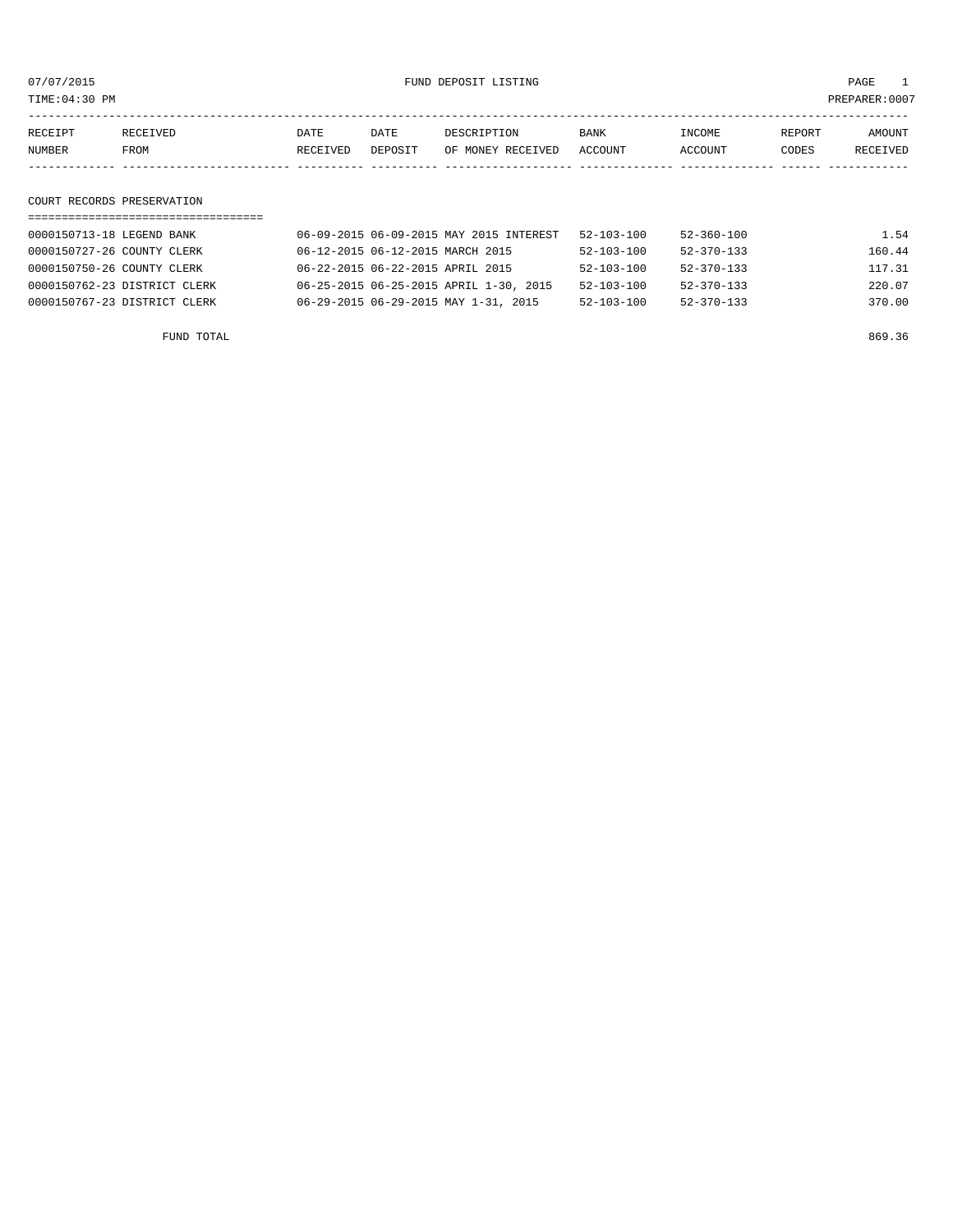| TIME:04:30 PM            |                            |          |         |                                  |                  |                  |        | PREPARER:0007 |
|--------------------------|----------------------------|----------|---------|----------------------------------|------------------|------------------|--------|---------------|
|                          |                            |          |         |                                  |                  |                  |        |               |
| RECEIPT                  | RECEIVED                   | DATE     | DATE    | DESCRIPTION                      | <b>BANK</b>      | INCOME           | REPORT | AMOUNT        |
| NUMBER                   | FROM                       | RECEIVED | DEPOSIT | OF MONEY RECEIVED                | ACCOUNT          | ACCOUNT          | CODES  | RECEIVED      |
|                          |                            |          |         |                                  |                  |                  |        |               |
|                          |                            |          |         |                                  |                  |                  |        |               |
| CO.CLERK RECORDS ARCHIVE |                            |          |         |                                  |                  |                  |        |               |
|                          |                            |          |         |                                  |                  |                  |        |               |
|                          | 0000150727-27 COUNTY CLERK |          |         | 06-12-2015 06-12-2015 MARCH 2015 | $53 - 103 - 100$ | $53 - 370 - 133$ |        | 6,005.00      |

0000150750-27 COUNTY CLERK 66-22-2015 06-22-2015 APRIL 2015 53-103-100 53-370-133 5,460.03

FUND TOTAL 11,465.03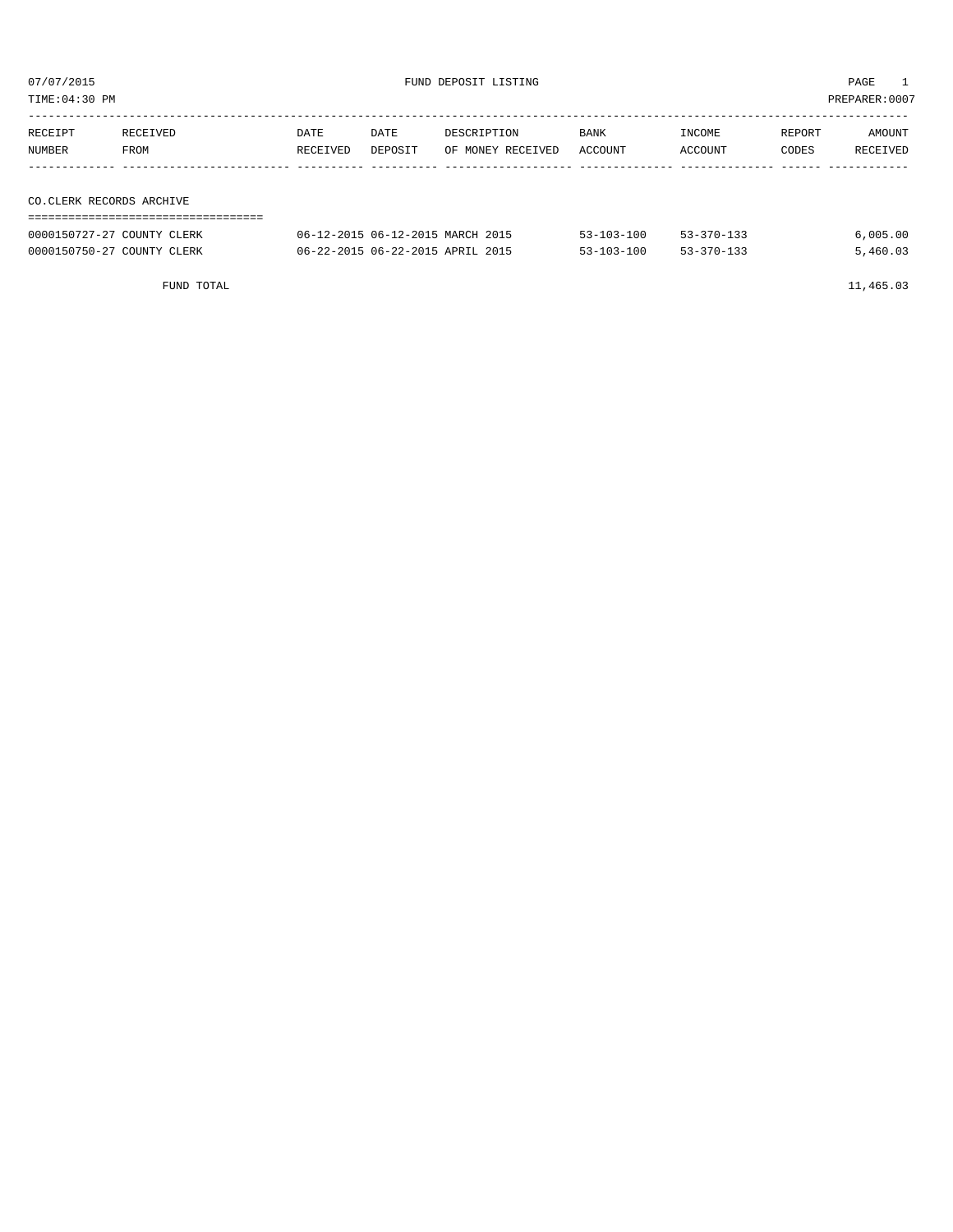TIME:04:30 PM PREPARER:0007

| RECEIPT | RECEIVED | DATE     | DATE    | DESCRIPTION       | <b>BANK</b> | INCOME  | REPORT | AMOUNT   |
|---------|----------|----------|---------|-------------------|-------------|---------|--------|----------|
| NUMBER  | FROM     | RECEIVED | DEPOSIT | OF MONEY RECEIVED | ACCOUNT     | ACCOUNT | CODES  | RECEIVED |
|         |          |          |         |                   |             |         |        |          |
|         |          |          |         |                   |             |         |        |          |

F.C. LAW ENFORCEMENT EDUCATION

===================================

| 0000150713-25 LEGEND BANK | 06-09-2015 06-09-2015 MAY 2015 INTEREST | $55 - 103 - 155$ | $55 - 360 - 100$ |  |
|---------------------------|-----------------------------------------|------------------|------------------|--|
|                           |                                         |                  |                  |  |
|                           |                                         |                  |                  |  |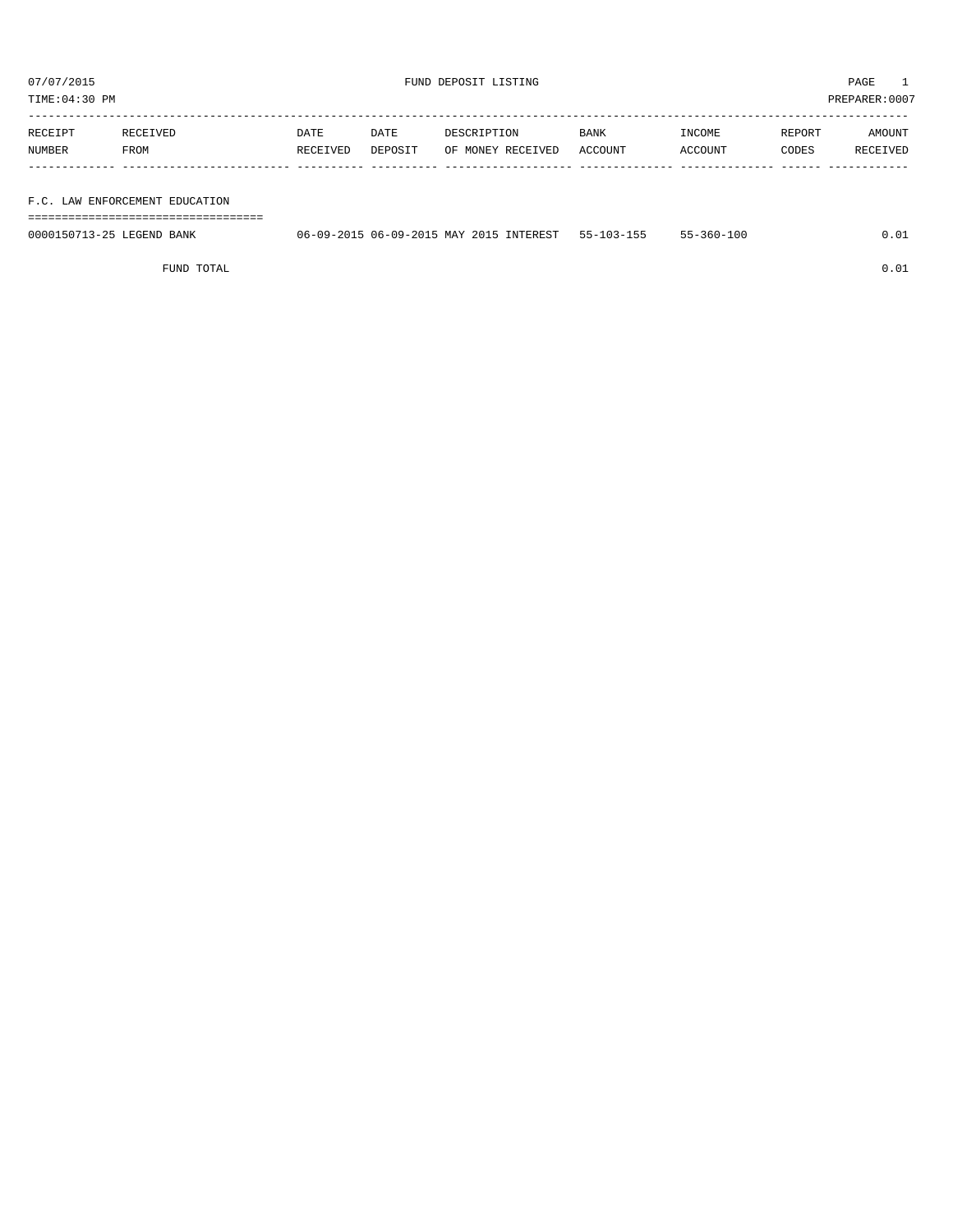TIME:04:30 PM PREPARER:0007

| RECEIPT | <b>RECEIVED</b> | DATE            | DATE    | DESCRIPTION       | <b>BANK</b> | 'NCOME        | REPORT | NMOUNT          |
|---------|-----------------|-----------------|---------|-------------------|-------------|---------------|--------|-----------------|
| NUMBER  | FROM            | <b>RECEIVED</b> | DEPOSIT | OF MONEY RECEIVED | ACCOUNT     | <b>CCOUNT</b> | CODES  | <b>RECEIVED</b> |
|         |                 |                 |         |                   |             |               |        |                 |

F C SHERIFF FORFEITURE

| 0000150690-01 OPERATING FUND | 06-02-2015 06-02-2015 PRISONER TRANSPORT 56-103-156  |            | $56 - 560 - 427$ | 258.00 |
|------------------------------|------------------------------------------------------|------------|------------------|--------|
| 0000150713-26 LEGEND BANK    | 06-09-2015 06-09-2015 MAY 2015 INTEREST              | 56-103-156 | 56-360-100       | 0.23   |
| 0000150737-01 COUNTY CLERK   | 06-16-2015 06-16-2015 RESTITUTION - AUSTI 56-103-156 |            | 56-370-130       | 6.68   |

FUND TOTAL 264.91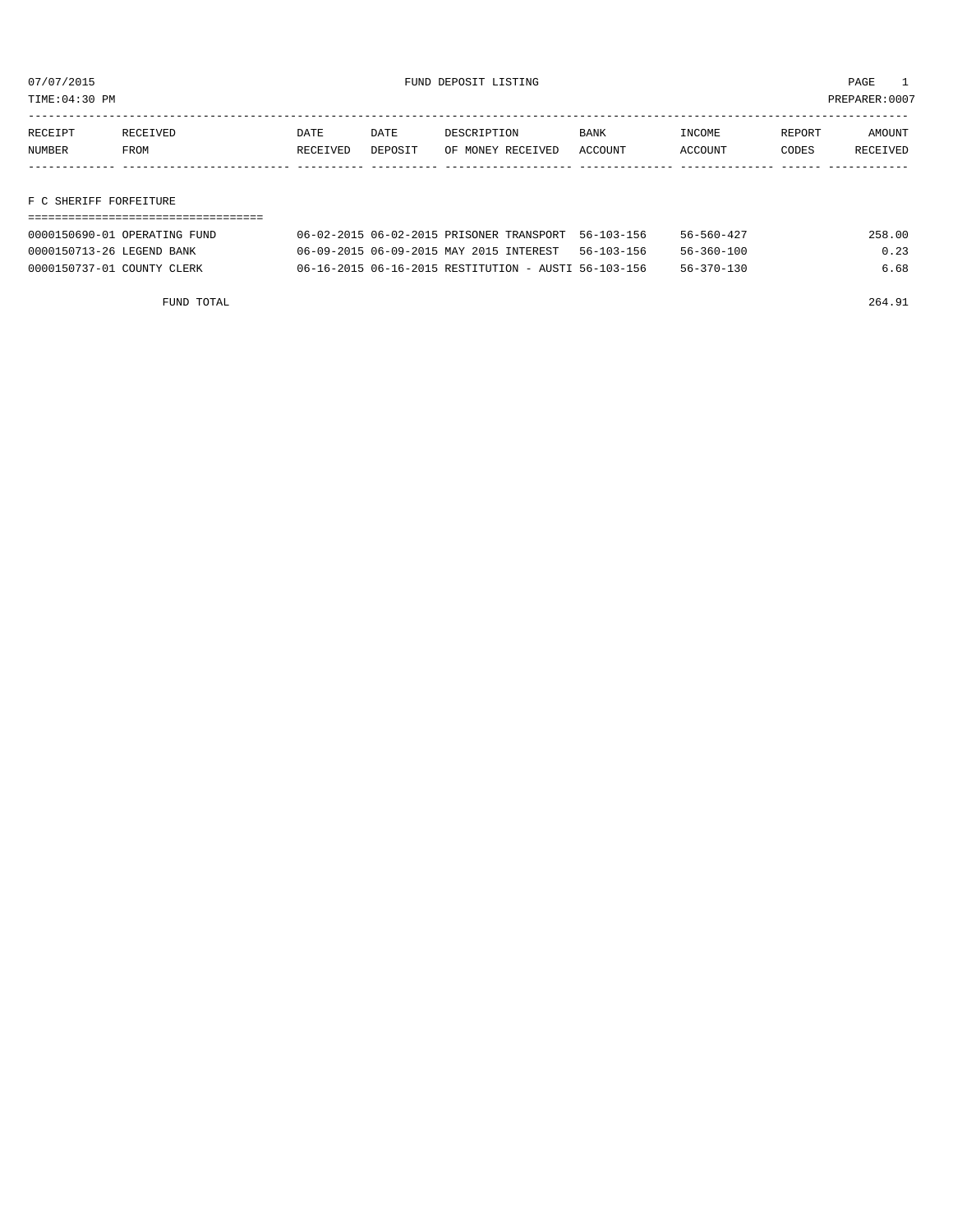07/07/2015 FUND DEPOSIT LISTING PAGE 1

| RECEIPT | <b>RECEIVED</b> | DATE            | DATE    | DESCRIPTION       | BANK    | <b>TNCOME</b> | REPORT | <b>AMOUNT</b>   |
|---------|-----------------|-----------------|---------|-------------------|---------|---------------|--------|-----------------|
| NUMBER  | FROM            | <b>RECEIVED</b> | DEPOSIT | OF MONEY RECEIVED | ACCOUNT | ACCOUNT       | CODES  | <b>RECEIVED</b> |
|         |                 |                 |         |                   |         |               |        |                 |

#### DRUG COURT PROGRAM

# =================================== 0000150713-19 LEGEND BANK 06-09-2015 06-09-2015 MAY 2015 INTEREST 59-103-100 59-360-100 1.33 0000150727-28 COUNTY CLERK 66-12-2015 06-12-2015 MARCH 2015 59-103-100 59-370-425 530.74 0000150750-28 COUNTY CLERK 06-22-2015 06-22-2015 APRIL 2015 59-103-100 59-370-425 281.00 0000150762-24 DISTRICT CLERK 06-25-2015 06-25-2015 APRIL 1-30, 2015 59-103-100 59-370-425 202.06 0000150767-24 DISTRICT CLERK 06-29-2015 06-29-2015 MAY 1-31, 2015 59-103-100 59-370-425 206.28

FUND TOTAL  $1,221.41$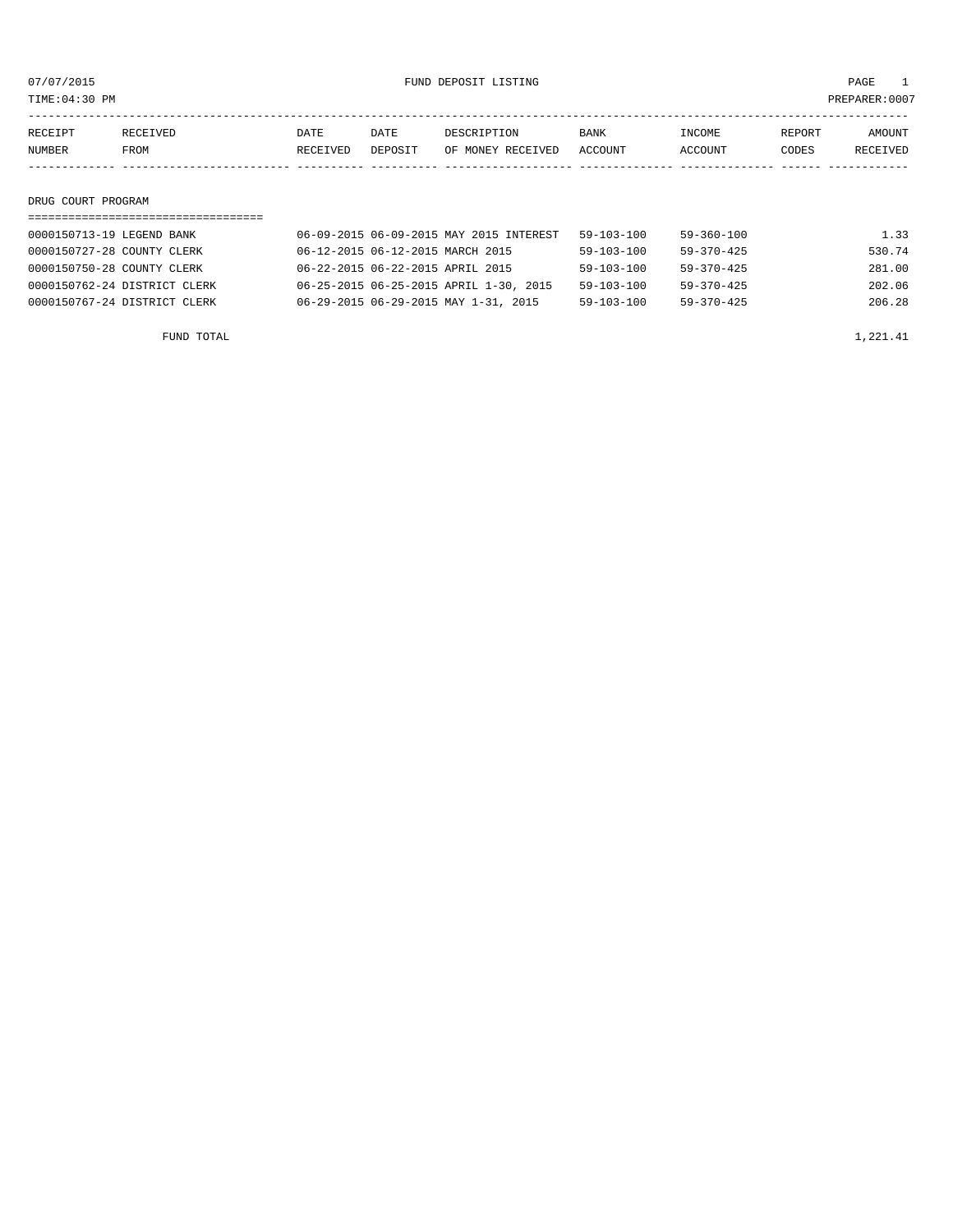07/07/2015 FUND DEPOSIT LISTING PAGE 1

| TIME: 04:30 PM<br>PREPARER: 0007 |          |          |         |                                         |                  |                  |        |          |  |
|----------------------------------|----------|----------|---------|-----------------------------------------|------------------|------------------|--------|----------|--|
| RECEIPT                          | RECEIVED | DATE     | DATE    | DESCRIPTION                             | <b>BANK</b>      | INCOME           | REPORT | AMOUNT   |  |
| NUMBER                           | FROM     | RECEIVED | DEPOSIT | OF MONEY RECEIVED                       | ACCOUNT          | ACCOUNT          | CODES  | RECEIVED |  |
| RIGHT OF WAY FUND                |          |          |         |                                         |                  |                  |        |          |  |
|                                  |          |          |         |                                         |                  |                  |        |          |  |
| 0000150684-08 TEXPOOL            |          |          |         | 06-01-2015 06-01-2015 MAY 2015 INTEREST | $70 - 103 - 175$ | $70 - 360 - 100$ |        | 6.15     |  |

0000150713-20 LEGEND BANK 06-09-2015 06-09-2015 MAY 2015 INTEREST 70-103-100 70-360-100 2.81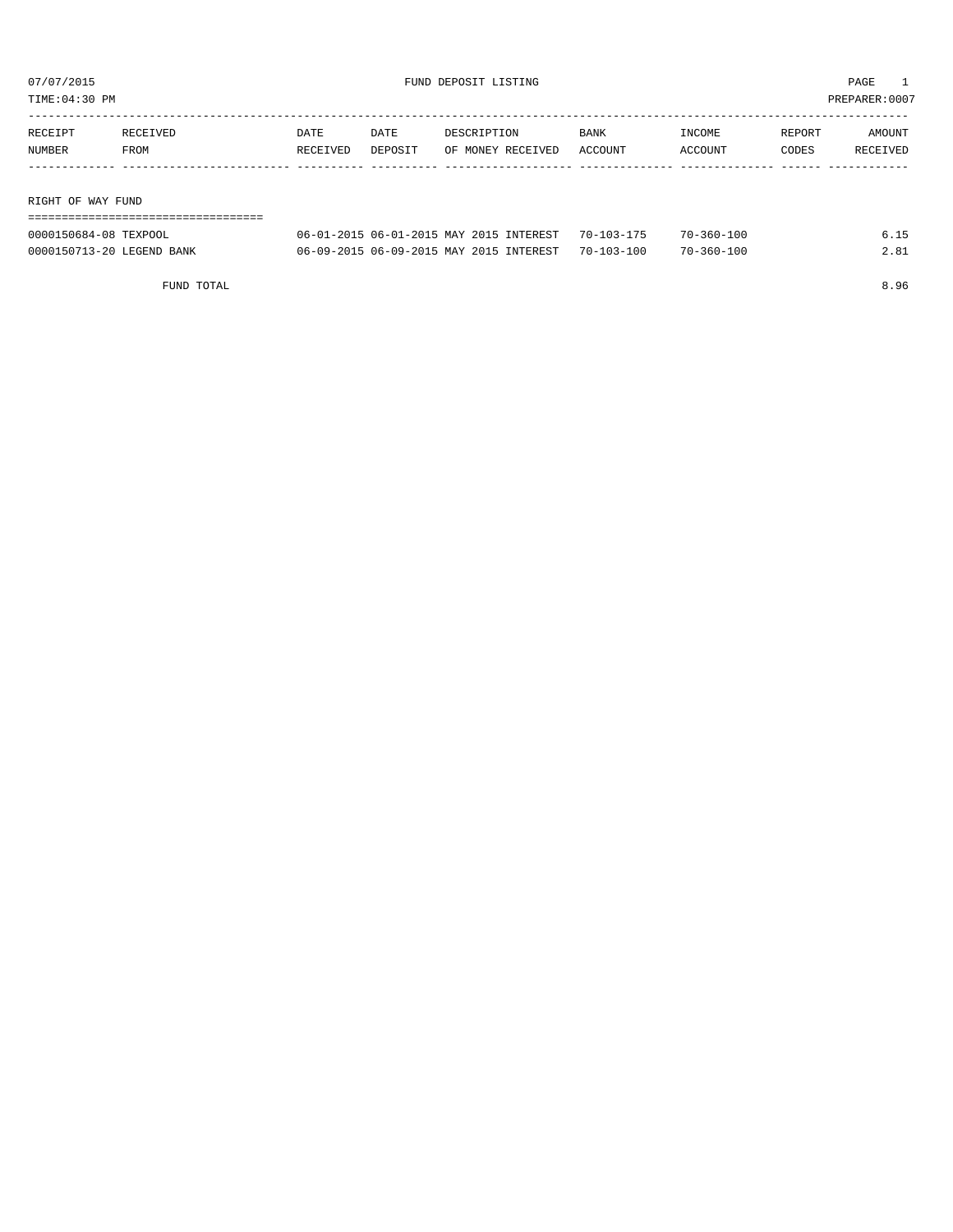TIME:04:30 PM PREPARER:0007

| RECEIPT<br>DATE<br><b>REPORT</b><br>DATE<br><b>RECEIVED</b><br>DESCRIPTION<br><b>BANK</b><br><b>TNCOME</b> | <b>NUMBER</b> | <b>FROM</b> | RECEIVED | DEPOSIT | OF MONEY RECEIVED ACCOUNT | <b>ACCOUNT</b> | CODES | <b>RECEIVED</b> |
|------------------------------------------------------------------------------------------------------------|---------------|-------------|----------|---------|---------------------------|----------------|-------|-----------------|
|                                                                                                            |               |             |          |         |                           |                |       | AMOUNT          |

#### JUVENILE PROBATION

| 0000150701-01 JUVENILE PROBATION |  |  | 06-05-2015 06-05-2015 ATTORNEY FEES - PID 87-103-187     | 87-340-578       | 20.00 |
|----------------------------------|--|--|----------------------------------------------------------|------------------|-------|
| 0000150741-01 JUVENILE PROBATION |  |  | $06-19-2015$ $06-19-2015$ PID - 2118 - URINAL 87-103-187 | $87 - 340 - 575$ | 5.00  |
| 0000150742-01 JUVENILE PROBATION |  |  | 06-19-2015 06-19-2015 PID - 1831 DEFERRED 87-103-187     | $87 - 340 - 575$ | 60.00 |
| 0000150743-01 JUVENILE PROBATION |  |  | 06-19-2015 06-19-2015 PID-2113 DEFERRED P 87-103-187     | $87 - 340 - 575$ | 20.00 |
| 0000150744-01 JUVENILE PROBATION |  |  | 06-19-2015 06-19-2015 PID-2107 DEFERRED P 87-103-187     | $87 - 340 - 575$ | 5.00  |
|                                  |  |  |                                                          |                  |       |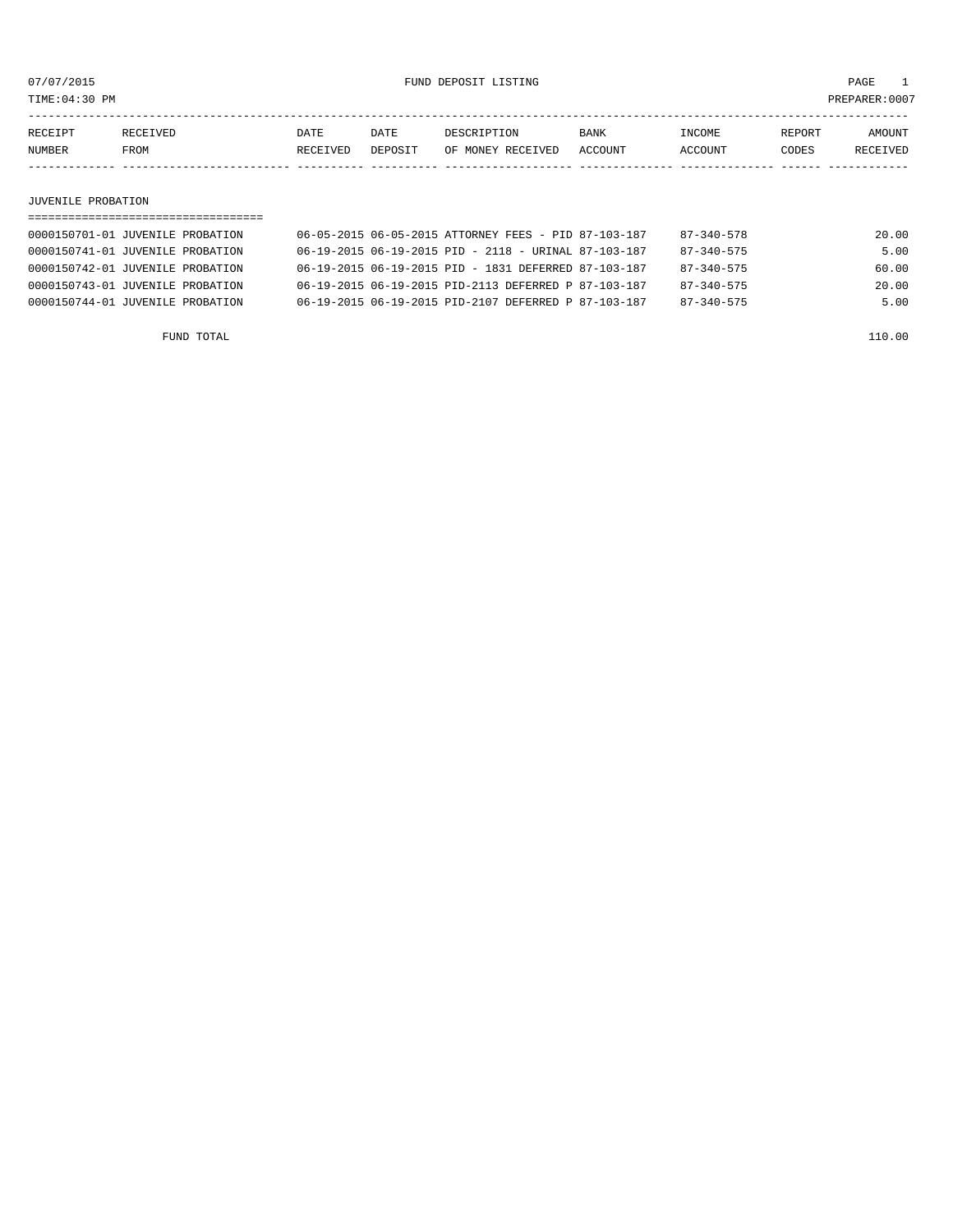TIME:04:30 PM PREPARER:0007

| RECEIPT | <b>RECEIVED</b> | DATE     | DATE           | DESCRIPTION       | <b>BANK</b> | <b>TNCOME</b> | REPORT | AMOUNT   |
|---------|-----------------|----------|----------------|-------------------|-------------|---------------|--------|----------|
| NUMBER  | FROM            | RECEIVED | <b>DEPOSIT</b> | OF MONEY RECEIVED | ACCOUNT     | ACCOUNT       | CODES  | RECEIVED |
|         |                 |          |                |                   |             |               |        |          |

TEXAS JUVENILE JUSTICE DEPT.

| 0000150713-27 LEGEND BANK                                             | 06-09-2015 06-09-2015 MAY 2015 INTEREST | 89-103-992 | 89-360-189 | 1.06      |
|-----------------------------------------------------------------------|-----------------------------------------|------------|------------|-----------|
| 0000150738-01 TEXAS JUVENILE JUSTICE DE 06-17-2015 06-17-2015 GRANT C |                                         | 89-103-991 | 89-330-913 | 1,308.00  |
| 0000150738-02 TEXAS JUVENILE JUSTICE DE 06-17-2015 06-17-2015 GRANT N |                                         | 89-103-489 | 89-330-906 | 1,692.00  |
| 0000150738-03 TEXAS JUVENILE JUSTICE DE 06-17-2015 06-17-2015 GRANT A |                                         | 89-103-189 | 89-330-901 | 18,375.00 |

FUND TOTAL 21,376.06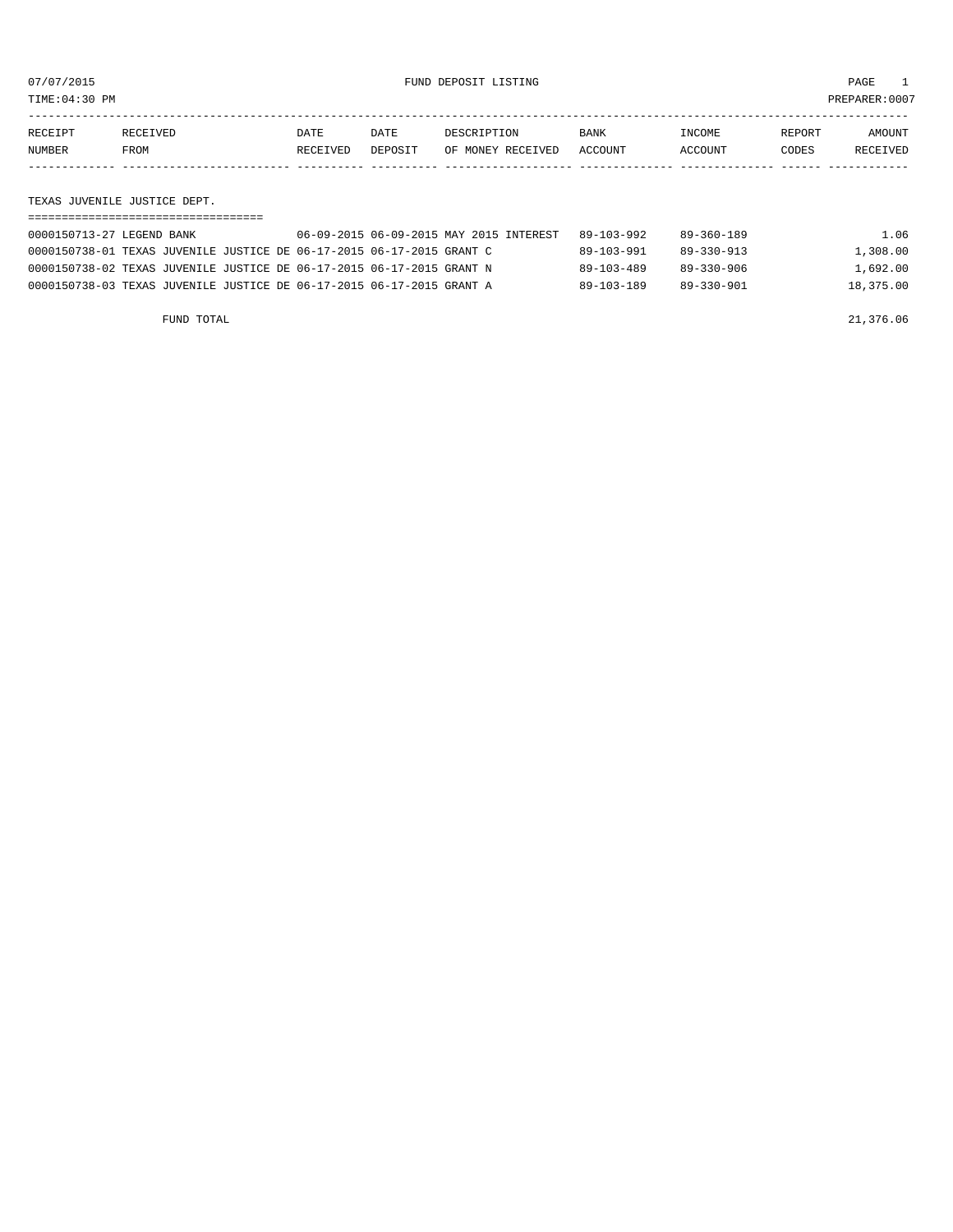07/07/2015 FUND DEPOSIT LISTING PAGE 1

TIME:04:30 PM PREPARER:0007

| RECEIPT | RECEIVED    | DATE     | DATE    | DESCRIPTION       | BANK    | INCOME         | REPORT | AMOUNT   |
|---------|-------------|----------|---------|-------------------|---------|----------------|--------|----------|
| NUMBER  | <b>FROM</b> | RECEIVED | DEPOSIT | OF MONEY RECEIVED | ACCOUNT | <b>ACCOUNT</b> | CODES  | RECEIVED |
|         |             |          |         |                   |         |                |        |          |
|         |             |          |         |                   |         |                |        |          |

#### STATZER FUND

| 0000150684-09 TEXPOOL     | 06-01-2015 06-01-2015 MAY 2015 INTEREST 92-103-175 | $92 - 360 - 100$ | 1.86 |
|---------------------------|----------------------------------------------------|------------------|------|
| 0000150713-21 LEGEND BANK | 06-09-2015 06-09-2015 MAY 2015 INTEREST 92-103-100 | $92 - 360 - 100$ | 0.20 |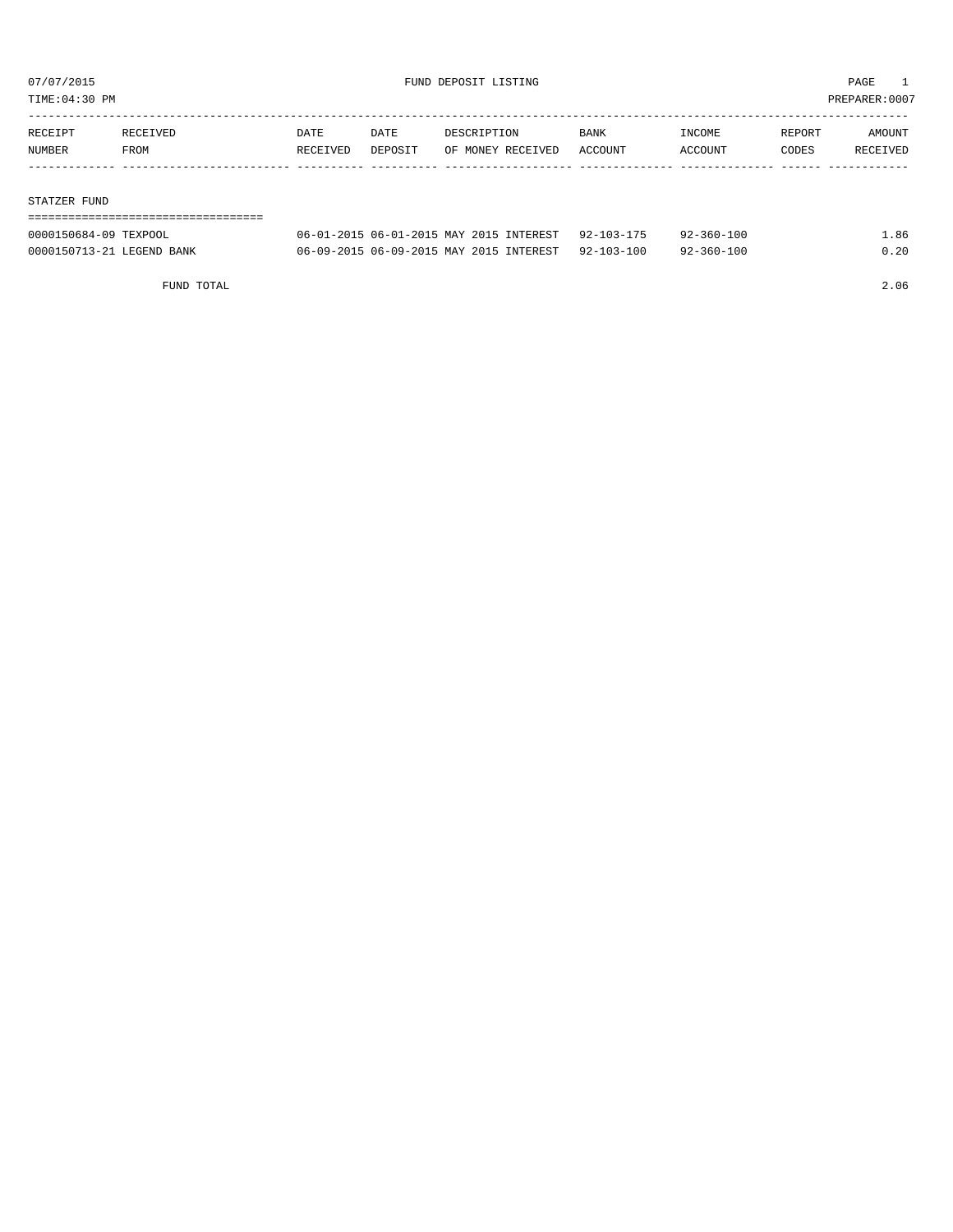TIME:04:30 PM PREPARER:0007

| RECEIPT       | <b>RECEIVED</b> | DATE     | DATE    | DESCRIPTION       | <b>BANK</b> | <b>TNCOME</b> | REPORT | AMOUNT          |
|---------------|-----------------|----------|---------|-------------------|-------------|---------------|--------|-----------------|
| <b>NUMBER</b> | FROM            | RECEIVED | DEPOSIT | OF MONEY RECEIVED | ACCOUNT     | ACCOUNT       | CODES  | <b>RECEIVED</b> |
|               |                 |          |         |                   |             |               |        |                 |

#### PAYROLL

===================================

| 0000150691-01<br><b>ADD TT</b><br>HARRISON | $06 - 02 - 2015$ $06 - 02 - 2015$<br>DENTAL<br>INSURANCE | -100-100<br>$QF -$ | -370-1<br>QF |  |
|--------------------------------------------|----------------------------------------------------------|--------------------|--------------|--|
|                                            |                                                          |                    |              |  |

FUND TOTAL 21.26